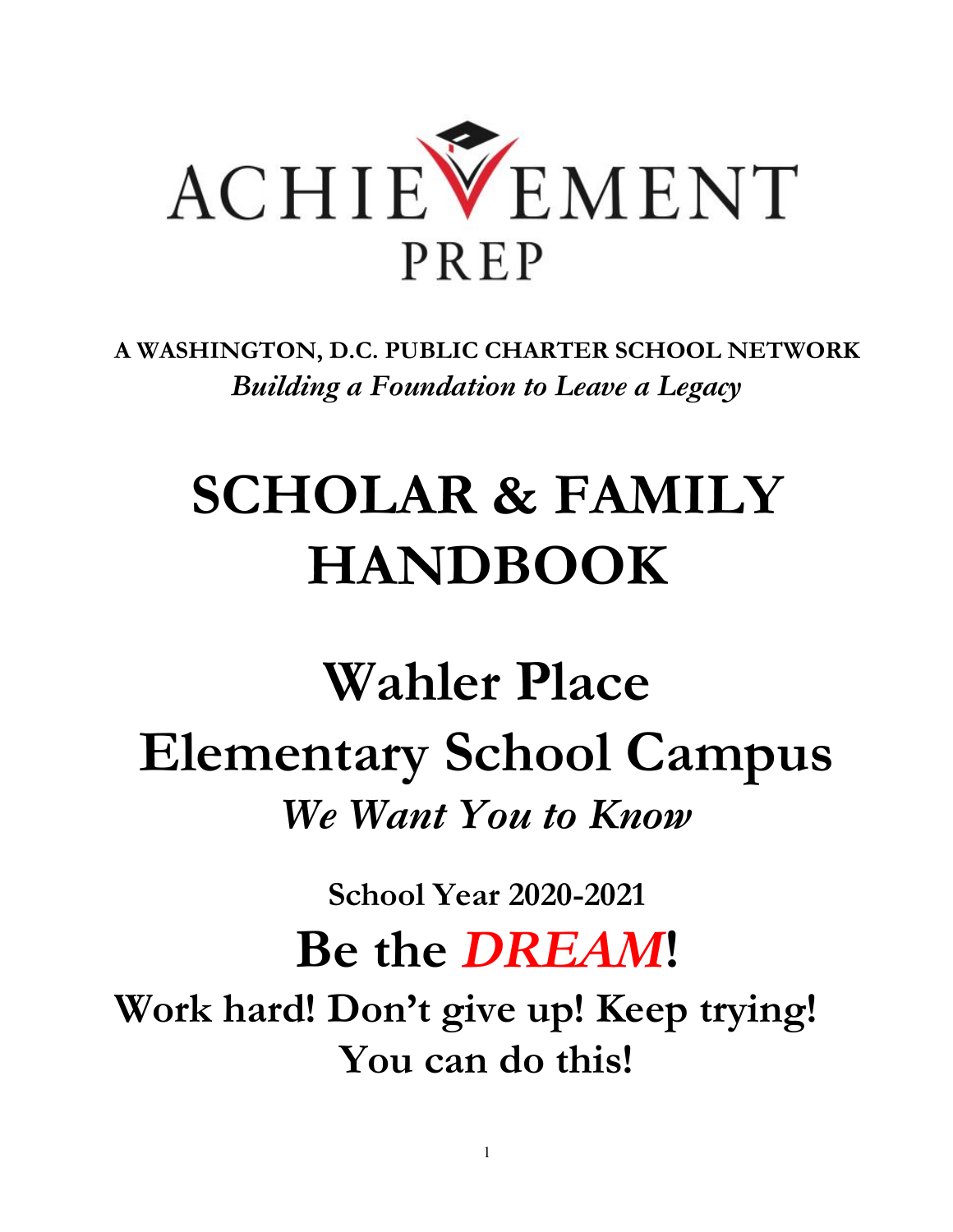## **ACHIEVEMENT PREP**

#### **To Contact Us**

Achievement Prep 908 Wahler Place SE Front Building Washington, DC 20032 Tel. 202-562-1307 www.achievementprep.org

We are committed to establishing and maintaining an open and respectful line of communication between families and Achievement Prep staff, each of whom has their own e-mail address or can be reached via message left at the Front Desk. Families should contact staff by telephone or e-mail and understand that we will try to return calls/emails within 24 hours in the event that a message is left. Families will also have an opportunity to meet with staff during the scheduled parent-teacher conference days. In addition, meetings can be arranged at any time by appointment. If a parent needs to see a staff person more immediately, the parent should report directly to the Front Desk, which will facilitate the soonest possible contact.

## **Our Mission**

Achievement Prep prepares students to excel as high-achieving scholars and leaders in high school, college and beyond.

## *BE THE DREAM*

*Our Expectations*

Achievement Prep is built around its five core DREAM values: **D**etermination**, R**espect**, E**nthusiasm**, A**ccountability and **M**astery. These values set very high standards for both Scholars and staff alike. At Achievement Prep, it is not enough to simply stay out of trouble. DREAM requires that Scholars respect teachers, classmates, and property, that they participate actively in class, that they produce top quality work in all their classes, that they help their classmates, and that they come to school every day on time, enthused and prepared to learn. Teachers use the DREAM values to set classroom and school-wide expectations for good behavior.

## **RESPONSIBILITY AND ACCOUNTABILITY**

*Scholars, Families, and Teachers*

The Achievement Prep Scholar Family Handbook, represents some of the most important responsibilities for being a member of the Achievement Prep community. For Scholars, the handbook provides an overview of what being an Achievement Prep Scholar is all about. For families, the handbook outlines some of the specific expectations the school will hold you to in order to provide the best possible education for our Scholars. In exchange for what Scholars and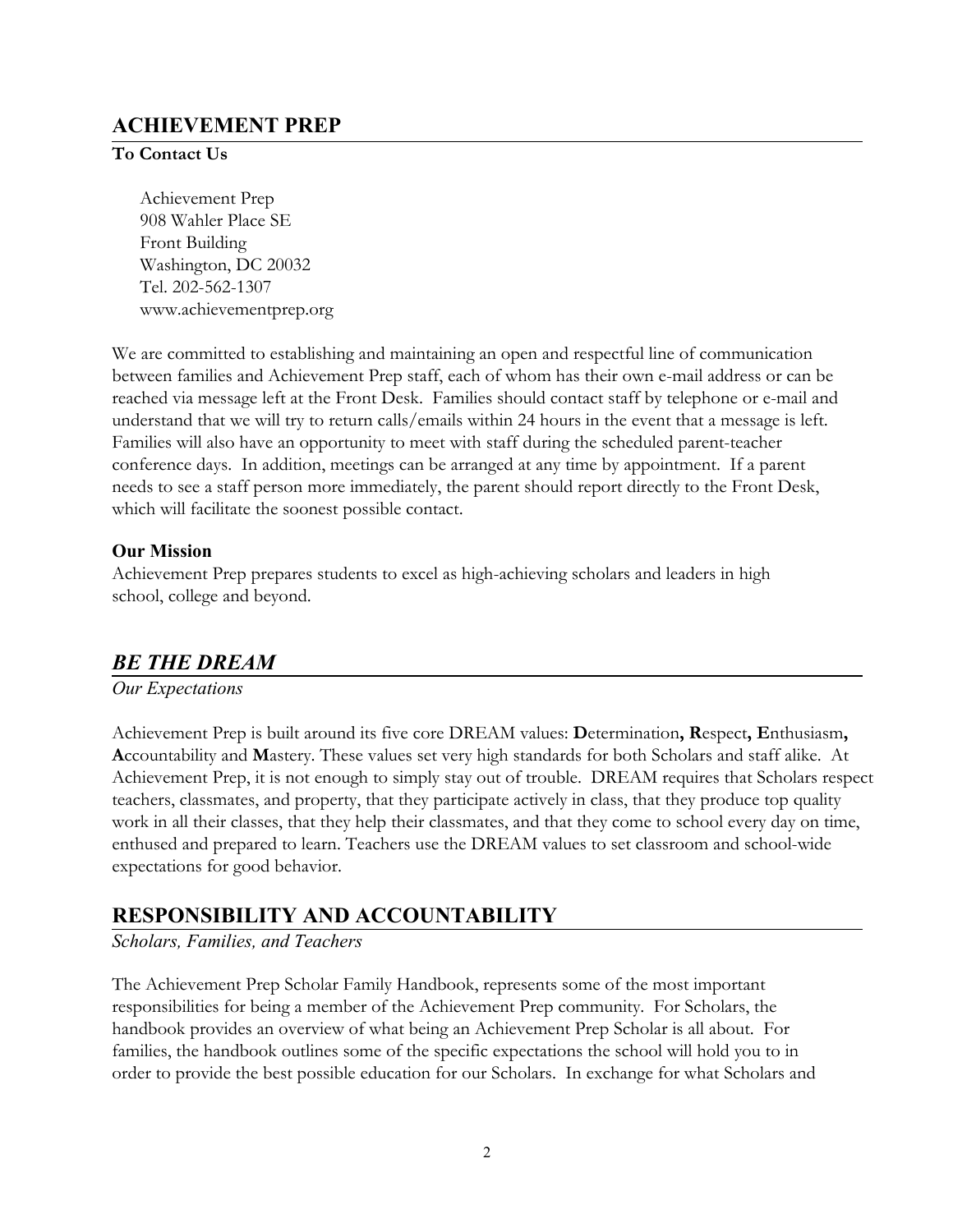families do, the faculty and administration of Achievement Prep will work tirelessly to provide Scholars with a safe and orderly environment in which they can achieve academic success.

## **SCHOOL POLICIES AND PROCEDURES**

## **A. Hours of School Operation**

In the pursuit of excellence, Achievement Prep has an extended school day and school year. This gives Scholars more time for academic growth and non-academic enrichment. It also gives Scholars the time and support needed to make great strides in realizing their potential, both academically and personally.

Mondays, Tuesdays, Thursdays and Fridays, the regular school day for virtual learning is from 8:30 am until 3:30pm. **On Wednesdays, the regular school day is from 8:30 am until 12:30pm**.

**SCHOLARS OF ESSENTIAL WORKERS ONLY:** The school building will open to Scholars of Essential Workers ONLY (as designated by the criteria and associated procedures that are dictated by the school) at 7:45am on Monday-Friday. Because there is no adult supervision and for safety concerns, Scholars should NOT be on premises before 7:45 am. **All Scholars must arrive to school by 8:00am. Please Note: Scholars who arrive close to 8:00 am may not have enough time to finish their breakfast. Therefore, if parents and guardians want their scholar to receive breakfast, the scholar must arrive at school no later than 7:50 am to have enough time to eat without feeling rushed. WE STOP SERVING BREAKFAST AT 8:15 AM SHARP.**

On Mondays, Tuesdays, Thursdays and Fridays, Scholars should not be on school grounds after 3:45pm without permission from the school. On Wednesdays, Scholars should not be on school grounds after 12:30pm without permission from the school.

## *Inclement Weather Closings*

In the event of poor weather conditions such as heavy snow or ice, please listen to the local television or radio stations for relevant information regarding school cancellation. **Achievement Prep follows the delay and cancellation policies of the District of Columbia Public School system**. If District of Columbia Public Schools are closed or delayed, this means that Achievement Prep is closed or delayed. HOWEVER, families should check their local listings and/or call the school's hotline **202-562-1307** for information regarding inclement weather decisions.

Achievement Prep will advertise school closing on the following television channels:

- CBS Channel 9
- ABC WJLA channel 7
- $\bullet$  Fox channel 5
- $\bullet$  NBC channel 4

## **B. Attendance Policy**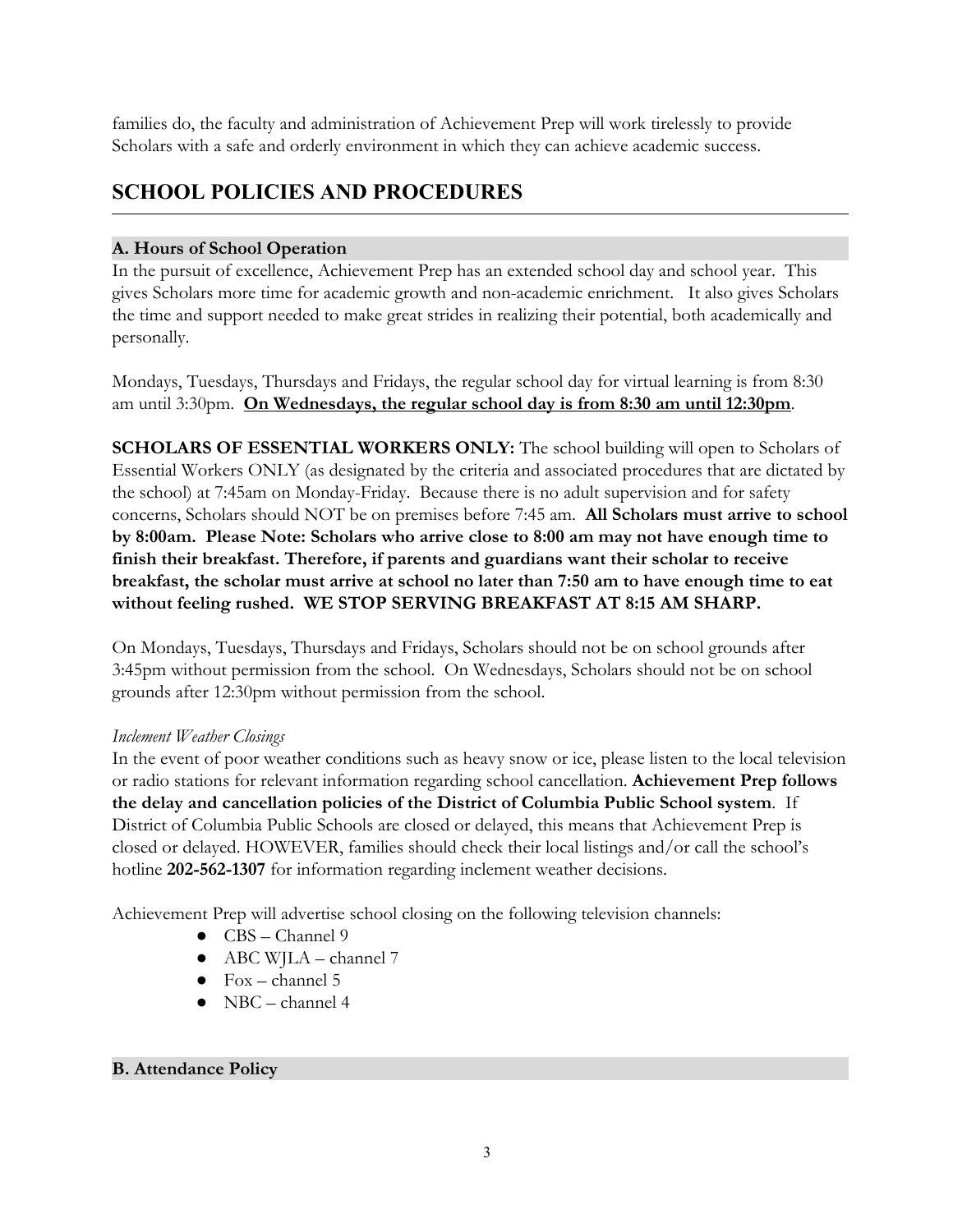Given the fast pace and high rigor of Achievement Prep's curriculum, **missing one day at** Achievement Prep can have a detrimental effect on a Scholar's learning. Regular attendance is mandatory. **Parents should call the Front Desk at 202-562-1307 by 9:00am to notify the school that the Scholar will be absent.**

Families are expected to ensure that their Scholar is in school; please do not allow your Scholar to miss a day of school except for serious illness. Excessive absences will be considered a violation of the Achievement Prep Code of Conduct. We ask that families not schedule vacations or non-emergency appointments during school time. **Families should take advantage of 12:30pm dismissal on Wednesday, as well as school holidays and vacations, to schedule appointments and travel.**

All Scholar absences, including illness, suspension, appointments, vacations, excessive incomplete days, etc. count as absences. **Achievement Prep does not distinguish between excused and unexcused absences. If a Scholar exceeds 20 absences in a school year, Achievement Prep reserves the right to retain the Scholar in his/her current grade**. Exceptions are made for long-term, documented hospitalization (2 or more days), court-mandated appearances with proper documentation, death of a relative, and religious observances. Additionally, Scholars are afforded rights under Section 504 of the Rehabilitation Act ("Section 504"), the Americans with Disabilities Act ("ADA"), and the Individuals with Disabilities Education Act ("IDEA") should their absences be related to a disabling condition. Other rare exceptions may apply. **Parents should call the Front Desk at 202-562-1307 by 8:30am to notify the school that the Scholar will be absent.**

In order to help ensure that Scholars do not exceed 20 absences, Achievement Prep has certain support policies in place. They are detailed below:

- The school will contact the family by phone the same day any Scholar is absent.
- At 3 Scholar absences, Achievement Prep will contact the family in writing, which may be an email.
- At 5 Scholar absences (or four absences within the first two months of school), Achievement Prep's administration will require a meeting with the school, during which an Attendance Pledge will be established aimed at ensuring attendance patterns improve.
- At 7 Scholar absences, Achievement Prep's administration will require a family meeting with the principal to discuss violation of the Attendance Pledge and any support needed to ensure scholar attendance.
- At 9 Scholar absences, Achievement Prep will notify Child and Family Services Administration (CFSA) of such attendance.\*
- In cases of excessive absences or if concerns arise, Achievement Prep may report the Scholar and/or family to certain state agencies or file an official complaint with the court prior to any of the dates above.
- **Achievement Prep reserves the right to retain a Scholar in his/her current grade should he/she exceed twenty (20) consecutive absences in a school year.**

**\*PLEASE NOTE** – DC law requires schools to notify the Child and Family Services Administration (CFSA) of any child under the age of 16 who has been absent from school, without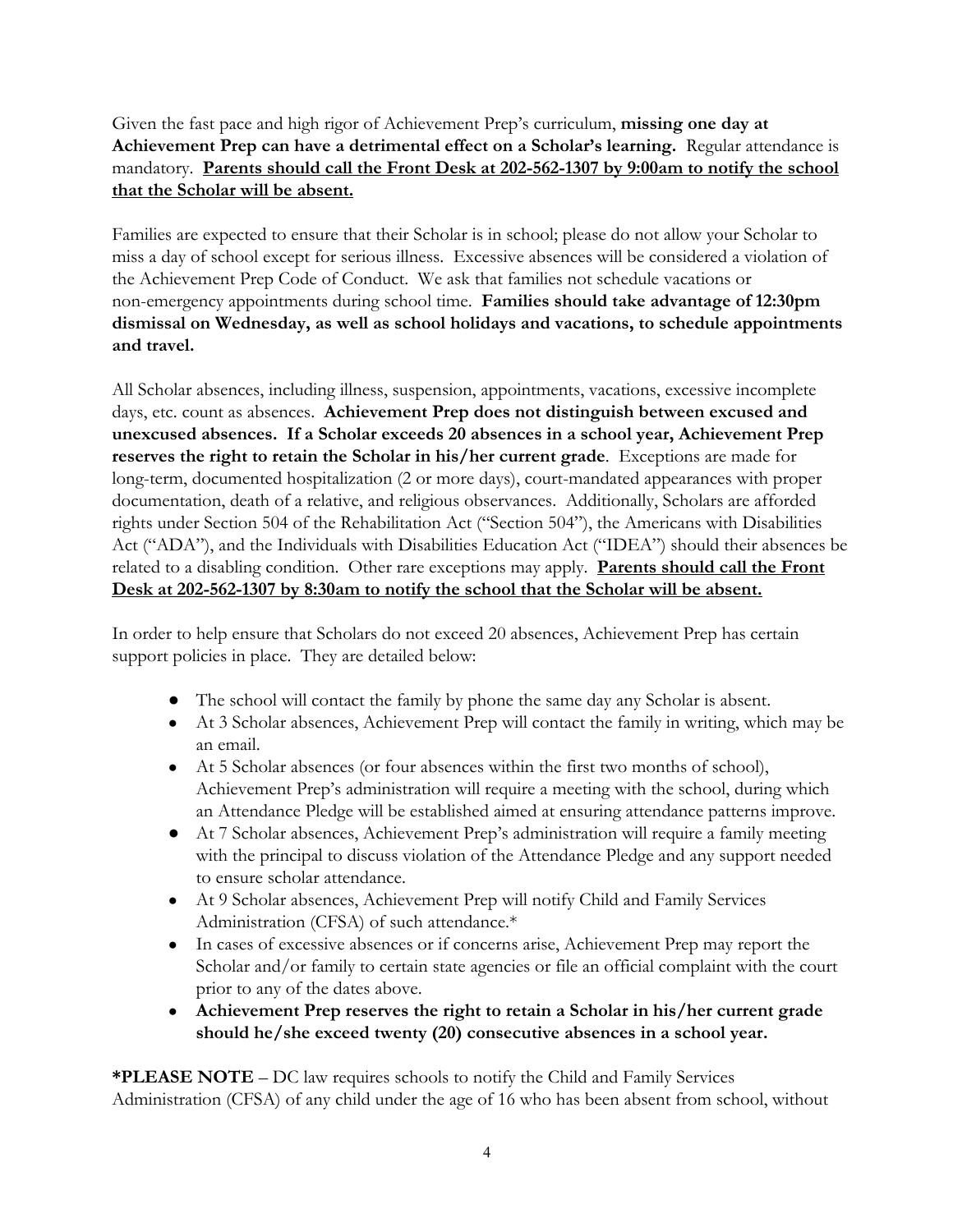excuse, for ten (10) or more days. At nine (9) unexcused absences, Achievement Prep will notify CFSA of such absences.

## **Scholars who are absent from school cannot attend or participate in any school-sponsored activities occurring on the day of the absence, unless the school has given advance permission.**

Achievement Prep keeps accurate records of attendance and will make the records available for inspection by the District of Columbia Public Charter School Board (DCPCSB) as needed. All questions regarding Scholar attendance and attendance records should be directed to the Operations Coordinator.

If a Scholar is absent for the first five days of school, or at least ten consecutive days during the school year, and there has been no successful contact between the family and the school to explain his or her absences, that Scholar may lose his or her seat at Achievement Prep and may be considered un-enrolled from the school.

## **C. DREAMwork (aka Homework)**

DREAMwork, commonly known as homework, is an essential component of Achievement Prep's academic program. DREAMwork reinforces the concepts and skills that are taught in class, helps Scholars to develop a deeper understanding of academic concepts, and promotes the habits that we recognize will be important in college and in life. DREAMwork will be assigned every night at Achievement Prep, including on weekends. It is critical that families review their scholar's DREAMwork and monitor progress every night.

DREAMwork at Achievement Prep is assigned as follows:

• **Kindergarten** - 3<sup>rd</sup> grades: Reading Log (20 minutes), Math, ELA (reading or writing) worksheet, Handwriting/Grammar

If DREAMwork is consistently late, missing, incomplete, or of poor quality, the parent or guardian will be notified.

Scholars will not be excused from completing DREAMwork assignments for any reason. If a scholar has an absence, the scholar will need to complete the DREAMwork no later than <u>one day</u> after returning to school (unless the teacher has given approval for an extension).

DREAMwork will be assigned nightly through SeeSaw. We encourage parents to go through each assignment with their scholar and check the work. In the primary grades, we do not consider parent help on DREAMwork cheating; instead, we consider parental help on DREAMwork a key component of academic success. Parents should feel free to note incorrect work and go over it again with their scholar. This shows our Scholars how much their parents value academic success and also offers them additional academic tutoring. Parents should not write answers for their scholar unless the teacher has specifically requested this.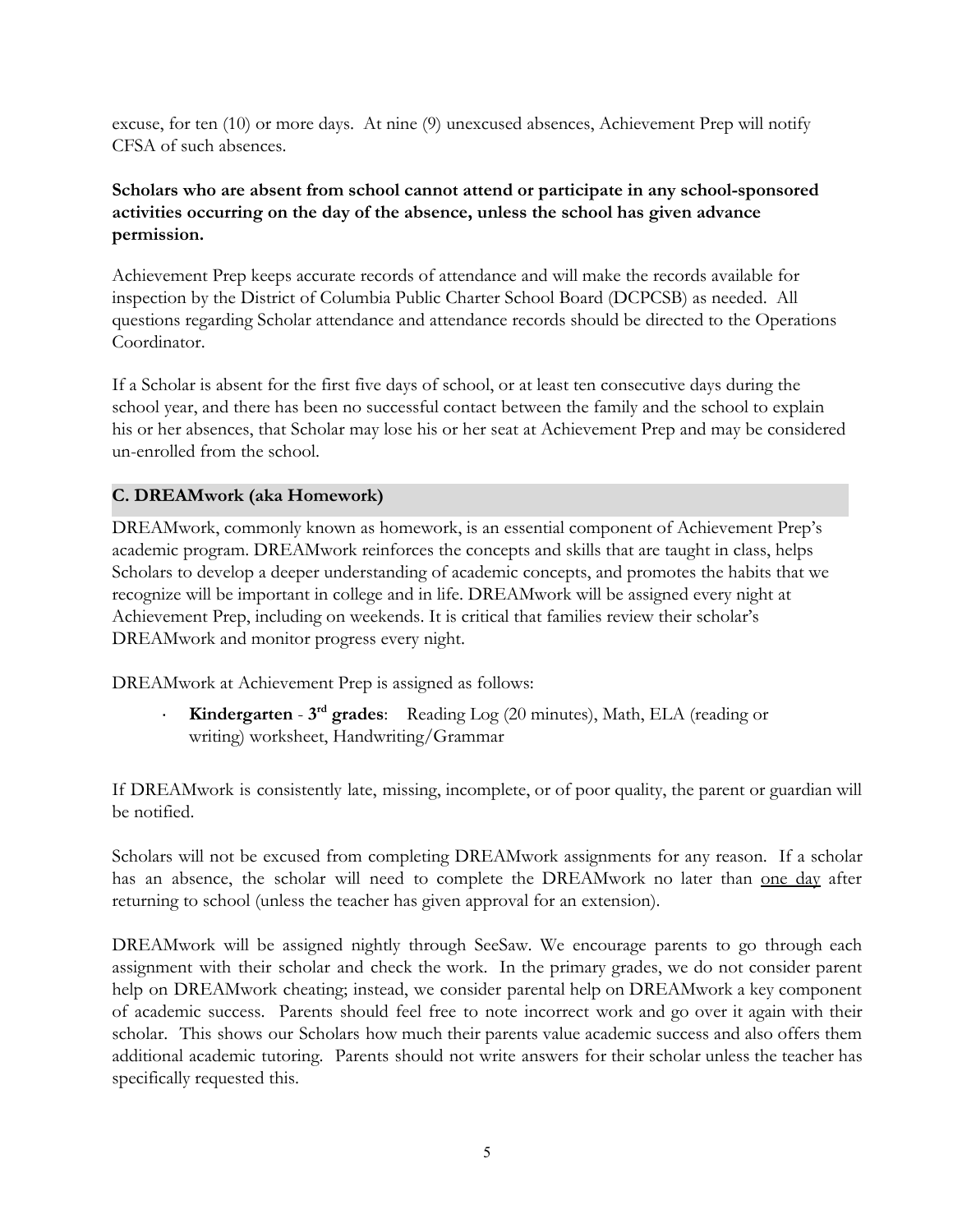## **DREAMwork Requirements**

The teacher should:

- Create meaningful assignments
- Make sure that DREAMwork is recorded on the daily log
- Be certain that every assignment is understood
- Relate the assignment to what was learned in class
- Vary the types of assignments
- Use DREAMwork as a way to check for understanding of the skill and content

Scholars should:

- Give parents/guardians the DREAMwork assignment by showing them the daily DREAMwork assignment in SeeSaw
- Be responsible for completing assignments on time, accurately, and neatly
- Read every day
- Always try their best

Parents/Guardians should:

- Provide time and a quiet place for their children to study
- Help their children develop responsibility by completing all of their assignments
- Be aware of all assignments, review the scholar's work, and assist as needed
- Make sure that every assignment is completed to Achievement Prep's standards
- Talk to their scholar about what he or she learned at school and encourage their scholar to develop a positive attitude about learning
- Read to or with their scholar every night for 30 minutes and sign the reading log
- Provide time for their scholar to read to them

## **D. Make-Up Work Policies**

Scholars who are not in school miss critical academic assignments and assessments. Our school make-up policy is designed to hold Scholars accountable for all missed assignments and assessments, as well as to ensure timely make-up work such that Scholars do not fall behind academically.

*DREAMwork for academic credit***.** If a Scholar is absent for any reason, all missed DREAMwork assignments are due:

• By 9:00am on the day <u>following</u> the Scholar's return, <u>for the purposes of academic credit</u>. (If a Scholar has been absent for more than one consecutive school day, he/she will have as many school days as absences to submit missed DREAMwork for purposes of academic credit. For example, if a Scholar is absent on Monday and Tuesday, the Scholar has two days to complete the DREAMwork for purposes of academic credit. In this case, the work is due by Friday morning at 9:00am.)

*Assessments.* If a Scholar is absent for any reason (up to five consecutive days), all missed assessments (e.g., tests, quizzes) must be made up within the number of consecutive school days that the Scholar has been absent. For example, if a Scholar had been absent for three consecutive days,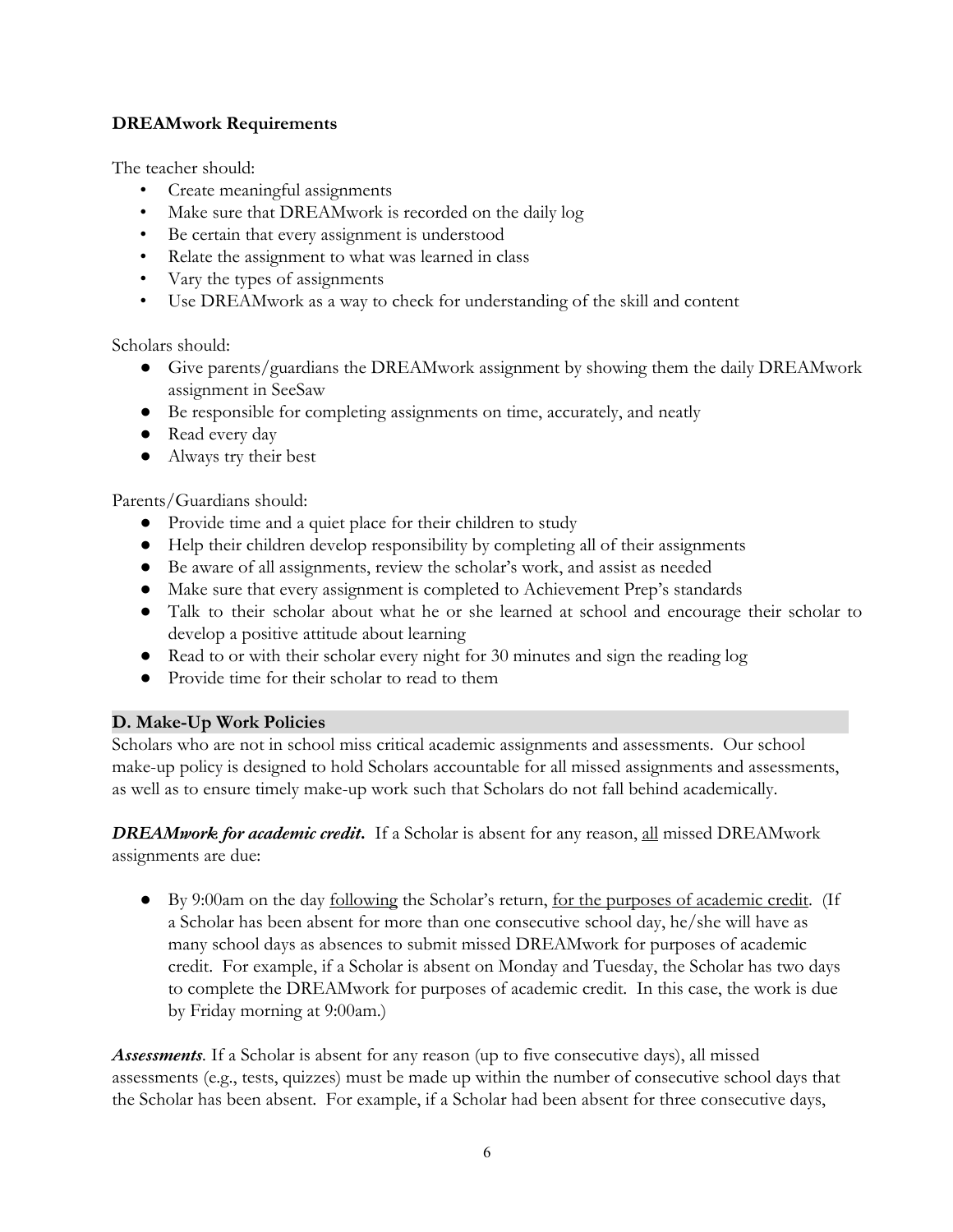he/she would have three school days to take the missed assessment. If a Scholar is absent for five or more consecutive school days, he/she must meet with the Assistant Principal or Principal to determine a reasonable timeline for making up missed assessments. NOTE – the school reserves the right not to allow assessments missed due to tardies or early dismissals to be made up for academic credit.

In rare circumstances, a school administrator may grant exceptions to the make-up policy.

#### **E. In-Person Uniform Policy/Dress Code**

Achievement Prep has a strict, non-negotiable dress code. The dress code applies during all school days and during all school-sponsored events (unless otherwise stated in writing by the school).

The Achievement Prep dress code has been adopted to improve the educational environment for all Scholars. Specifically, we have instituted a dress code for the following reasons:

- the mission of Achievement Prep is to prepare students to excel as high-achieving Scholars and leaders in high school, college and beyond. In light of this, all Scholars will be taught how a scholar acts, how a scholar presents him or herself in appearance, and the skills necessary to be a scholar. The school believes that Scholars appear more scholarly when they are wearing an attractive uniform, and it also believes that Scholars will act more scholarly because they will feel good about their appearance;
- to foster a sense of school identity and community. At Achievement Prep we operate as a team. Just as members on a sports team are required to wear a uniform in order to show their strength in unity, so too are Scholars of the Achievement Prep team;
- we are committed to creating a safe and structured environment where both Scholars and staff feel secure at all time We wear uniforms to support these efforts as uniforms increase school safety and security by making the presence of visitors/outsiders immediately apparent; and
- although families are required to purchase uniforms, overall the cost of our uniforms, in comparison to the cost of traditional school clothing, will reduce the cost of clothing families need to purchase for the school year.

#### Enforcement of Dress Code Policy

It is the goal of the school to have a dress code that makes things easier for parents and Scholars rather than more difficult. For that reason, we have made every effort to be clear about this policy and consistent in its enforcement. Families who have questions or concerns should contact the school immediately and seek clarification.

**Like all school policies, the dress code policy is strictly enforced.** Although it may seem as if small exceptions should be no problem, we can not allow deviations from this code. Our staff does not have the time to inspect every item for acceptability or exception. If the policy states "shoes should be all black," it means just that. It is important that all Scholars adhere to the same code. If an exception is made for one Scholar, it would then have to apply to all Scholars, and the code has changed. It is in the best interest of everyone if Achievement Prep means what it says and says what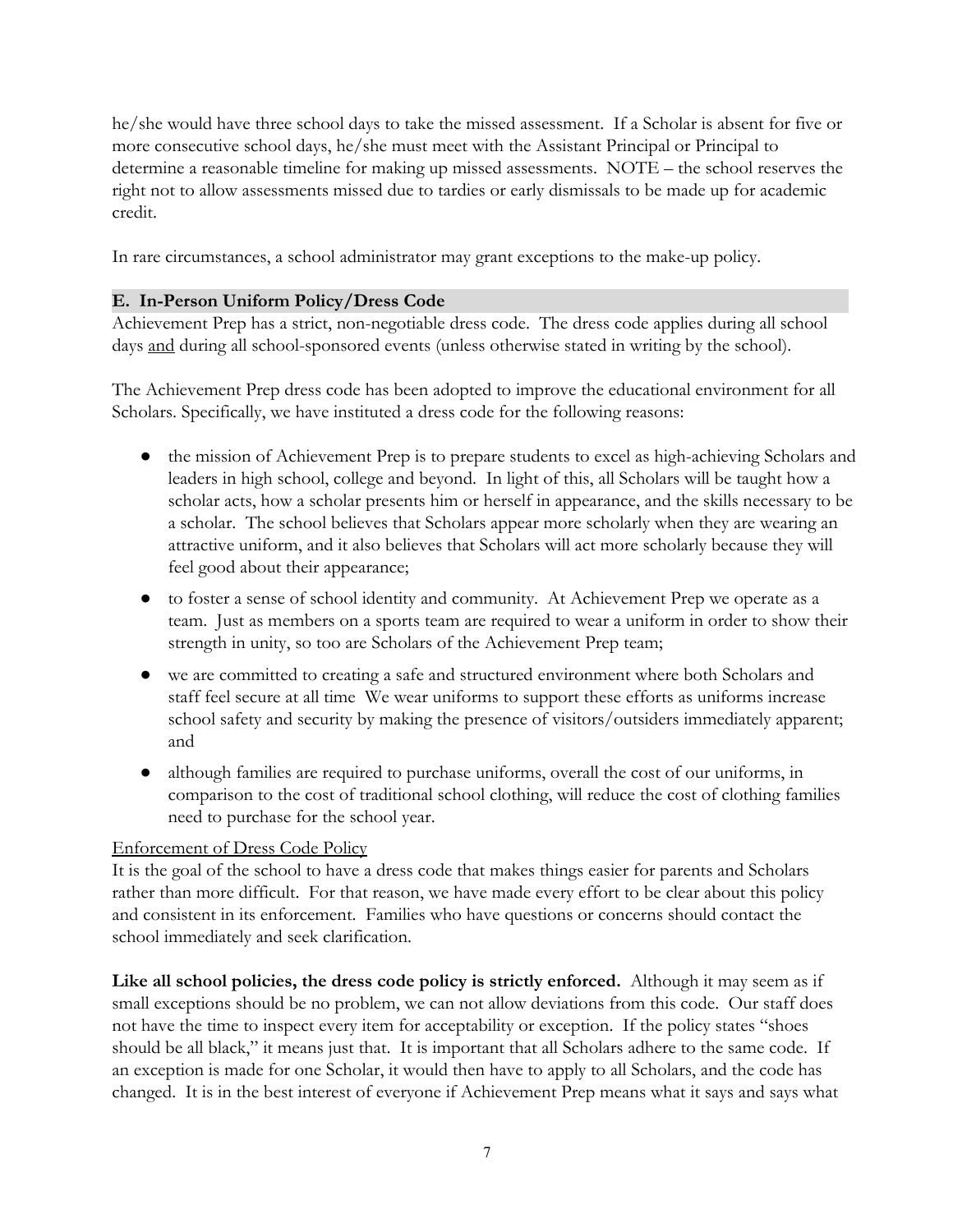it means. Please read the code and purchase school clothing accordingly. We have tried to make the policy clear and detailed in order to reduce ambiguity. Families who have concerns or questions should contact the school immediately.

**Scholars who are out of dress code are NOT allowed to attend their classes.** Families of Scholars who are not in dress code will be asked to bring the proper attire to school or the scholar will need to be picked up from school. In addition, dressing inappropriately may result in disciplinary consequences.

The Achievement Prep dress code is not intended to suppress speech or expression. Scholars have alternate ways to express themselves through, among other things, verbal and written speech in the classrooms.

#### Purchasing of Clothing

Families must purchase all major components of the uniform from Risse Brothers (9700 Martin Luther King Jr Highway, Lanham, MD 20706, or via internet at www.rissebrothers.com, school code: AC1474). **All clothing (except the dress pants) from Risse Brothers will have the Achievement Prep logo on it.**

There are two dress codes at Achievement Prep. There is the **Spring Uniform** and the **Winter Uniform**. Every Scholar is required to have both. Families may choose to purchase the uniforms separately in order to defray the cost so long as the uniforms are ordered AND received prior to the date the respective uniform changes. In order to ensure timeliness, families should order (and have in their possession) Winter uniforms by no later than October 15<sup>th</sup>. **NOTE**: Exceptions to the uniform policy will not be made due to the untimely ordering or receipt of the uniform except in rare cases where it is a direct result of action or inaction on the part of the vendor.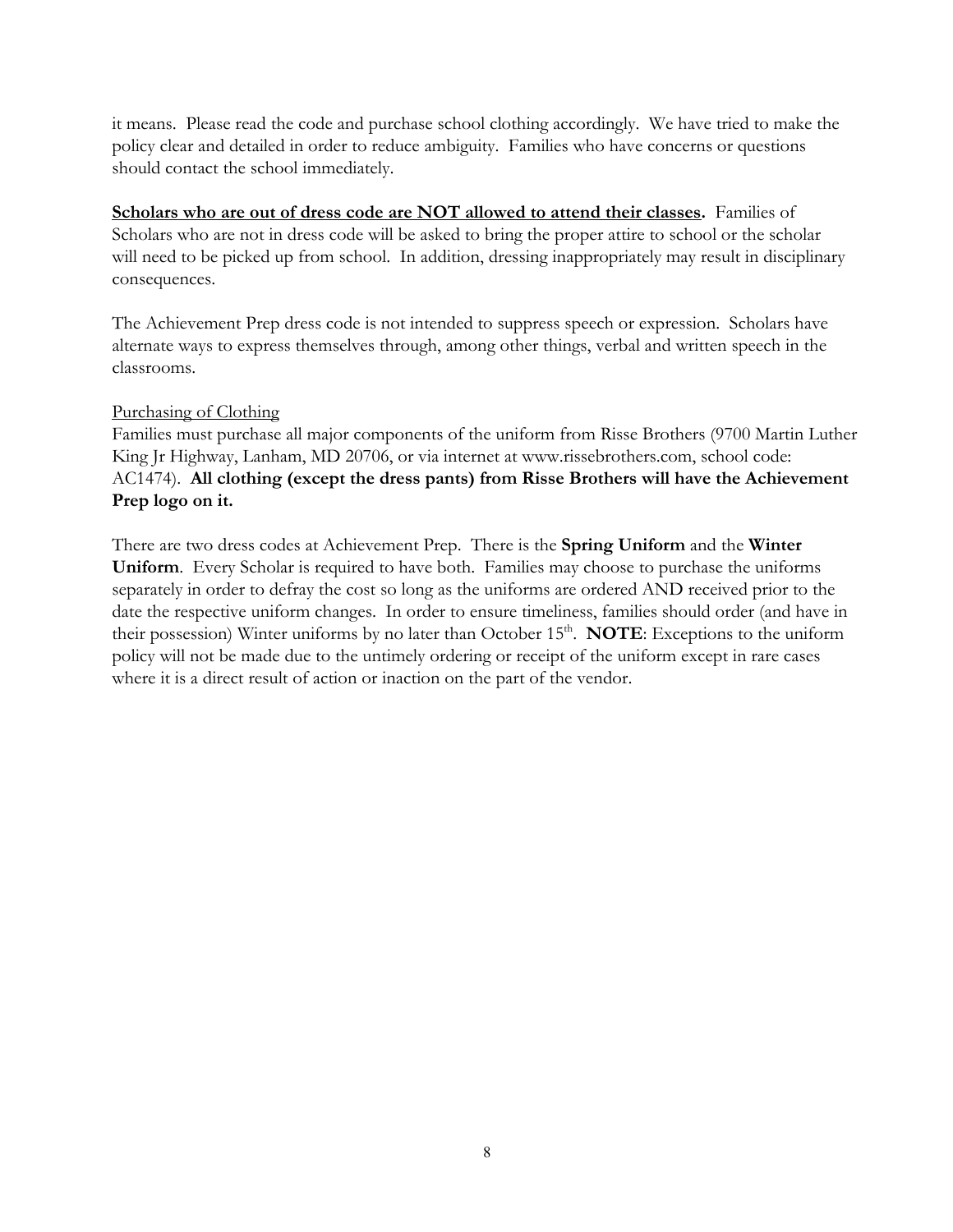## **SCHOOL DRESS CODE POLICY:**

*Mandatory Items – School Dress Code* (every Scholar **must have** the following):

#### $\frac{\text{SPRING UNIFORMS (SEPTEMBER 3^{\text{rd}} - NOVEMBER 1^{\text{st}} \text{ & } \text{APRIL 20^{\text{th}} - JUNE 19^{\text{th}})}$

#### **BOYS ONLY**

- □ Black, **short-sleeved** Achievement Prep logoed polo-style shirt.
- $\Box$  Grey dress pants (purchased directly from Risse Brothers)
- □ Black belt
	- o Belts must look professional and must be all black. They may not be overly wide or have metal or other items on the band.
	- o Buckles must be professional and not oversized or distracting. Logoed or themed belt buckles are not allowed.
- □ Black or grey socks
	- o Socks must be solid colors with no patterns or logos
	- o Socks must match

#### **GIRLS ONLY**

- □ Grey pleated skirt
- □ Red, **short sleeved** Achievement Prep logoed polo-style shirt
- $\Box$  Red or white knee length socks
	- o Socks must be knee length and solid color with no patterns or logos. Tights are not allowed with the Spring uniform.
	- o Socks must match

#### **BOTH GIRLS AND BOYS**

- □ Black dress shoes (no sneakers, no "sneaker like" shoes, no sandals, no boots, no booties, or no "boot like" shoes allowed). ONLY BLACK, SOLID DRESS SHOES ARE ALLOWED.
	- o Shoes must be 100% black with no other color logos, no metal.
	- o Shoes must be tied and Velcro must be fastened at all times.
	- o Soles of shoes should also be black.

## **WINTER UNIFORMS (NOVEMBER4 th – APRIL 10th ):**

#### **BOYS ONLY**

- □ Black, **long sleeved** Achievement Prep polo-style shirt
- $\Box$  Grey dress pants (purchased directly from Risse Brothers)
- □ Black belt
	- o Belts must look professional and must be all black. They may not be overly wide or have metal or other items on the band.
	- o Buckles must be professional and not oversized or distracting. Logoed or themed belts are not allowed.
- □ Black or grey socks
	- o Socks must be solid colors with no patterns or logos.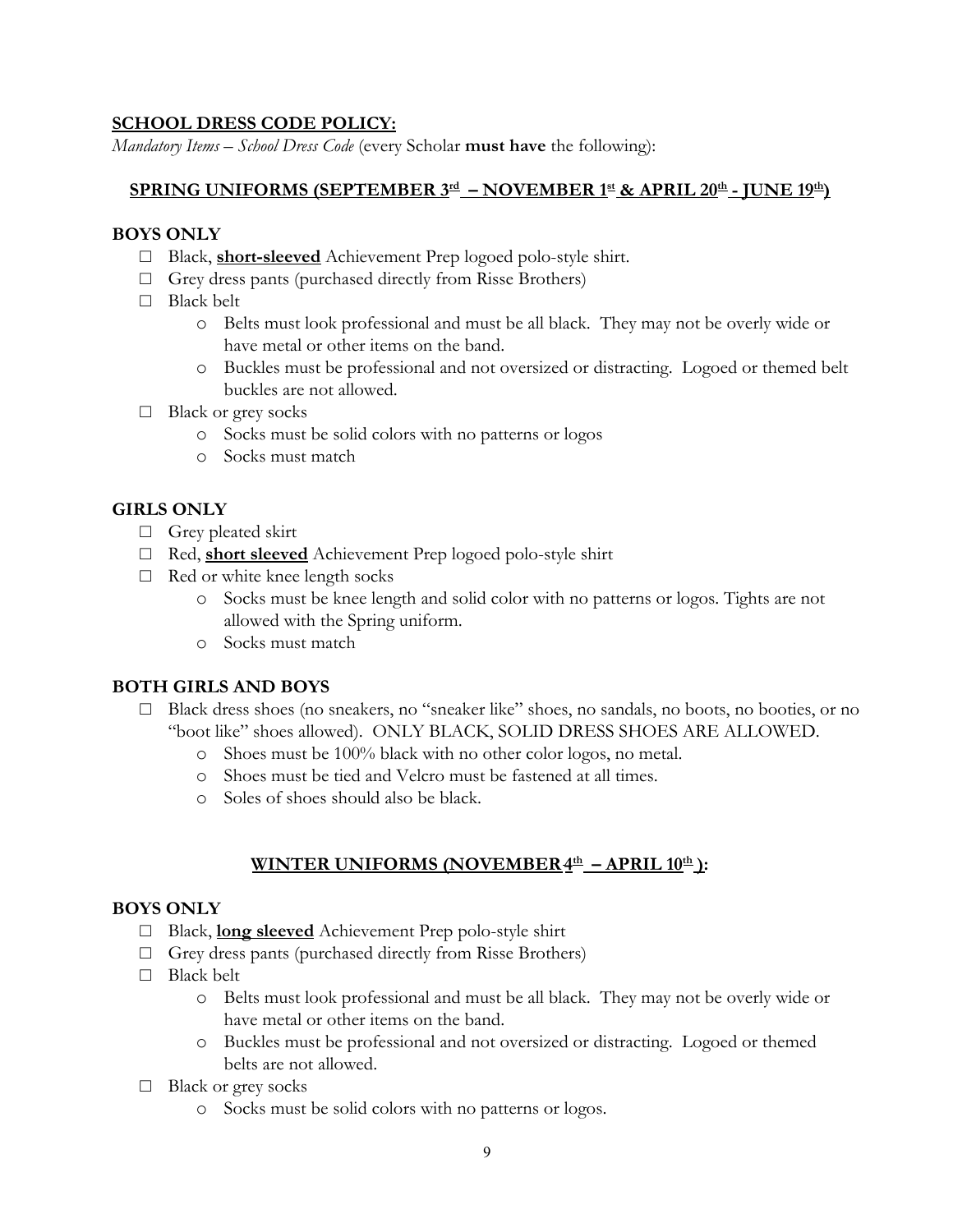o Socks must match

## **GIRLS ONLY**

- □ Grey pleated skirt
- □ Red, **long-sleeved** Achievement Prep logoed polo-style shirt
- □ Red or white tights
	- o Tights must be solid color with no patterns or logos. Socks are not allowed with the Winter uniform.

## **BOTH GIRLS AND BOYS**

- □ **SOLID black** rubber sole dress shoes OR **SOLID black** sneakers (Must NOT have any other colors or logos; no sandals; **NO boots permitted** - no booties, rain boots, or no "boot like" shoes allowed). ONLY BLACK, SOLID DRESS SHOES OR SNEAKERS ARE ALLOWED.
	- o Shoes must be 100% black with no other color logos, no metal.
	- o Shoes must be tied and Velcro must be fastened at all times.
	- o Soles of shoes should also be black.
	- o BOOTS ARE NOT ALLOWED DURING SCHOOL DAY. Scholars may wear boots to school but MUST change into uniform appropriate shoes upon entry into the school building.

*Optional Items – School Dress Code* (Scholars **may choose** to wear the following in addition to the mandatory school dress code. All items below may not have any **logos** except the Achievement Prep logo.)

- Red or black fleece or sweater with or without Achievement Prep's logo. If without Achievement Prep logo, fleece MUST be plain, all black or all red, with no other logos or designs.
- Red or black Achievement Prep logoed jackets.
- $\bullet$  Both the fleece and the jacket must be 100% black or 100% red, with no metal or other designs UNLESS Achievement Prep designed (i.e., Achievement Prep sports team jackets, sweaters etc.)

NOTE: Except as set forth above, jackets will not be allowed to be worn during the school day so families should consider purchasing optional items. Scholars may wear their Achievement Prep logoed Winter uniform sweater with the Spring Uniform to ensure they are comfortable in class, as temperatures can fluctuate slightly.

## **WE STRONGLY SUGGEST THAT ALL FAMILIES WRITE THEIR SCHOLAR'S NAME (first and last) ON THEIR UNIFORM ITEMS WITH A BLACK PERMANENT MARKER ON THE INSIDE OF EITHER THE TAG OR THE EMBROIDERED LOGO. THIS WILL ALLOW ANY FOUND LOST ITEMS TO BE RETURNED TO THE RIGHTFUL SCHOLAR.**

**\*\*\*\*\*PLEASE NOTE – the school is not responsible for any lost uniform items\*\*\*\*\*\***

## Other Dress Code Specifics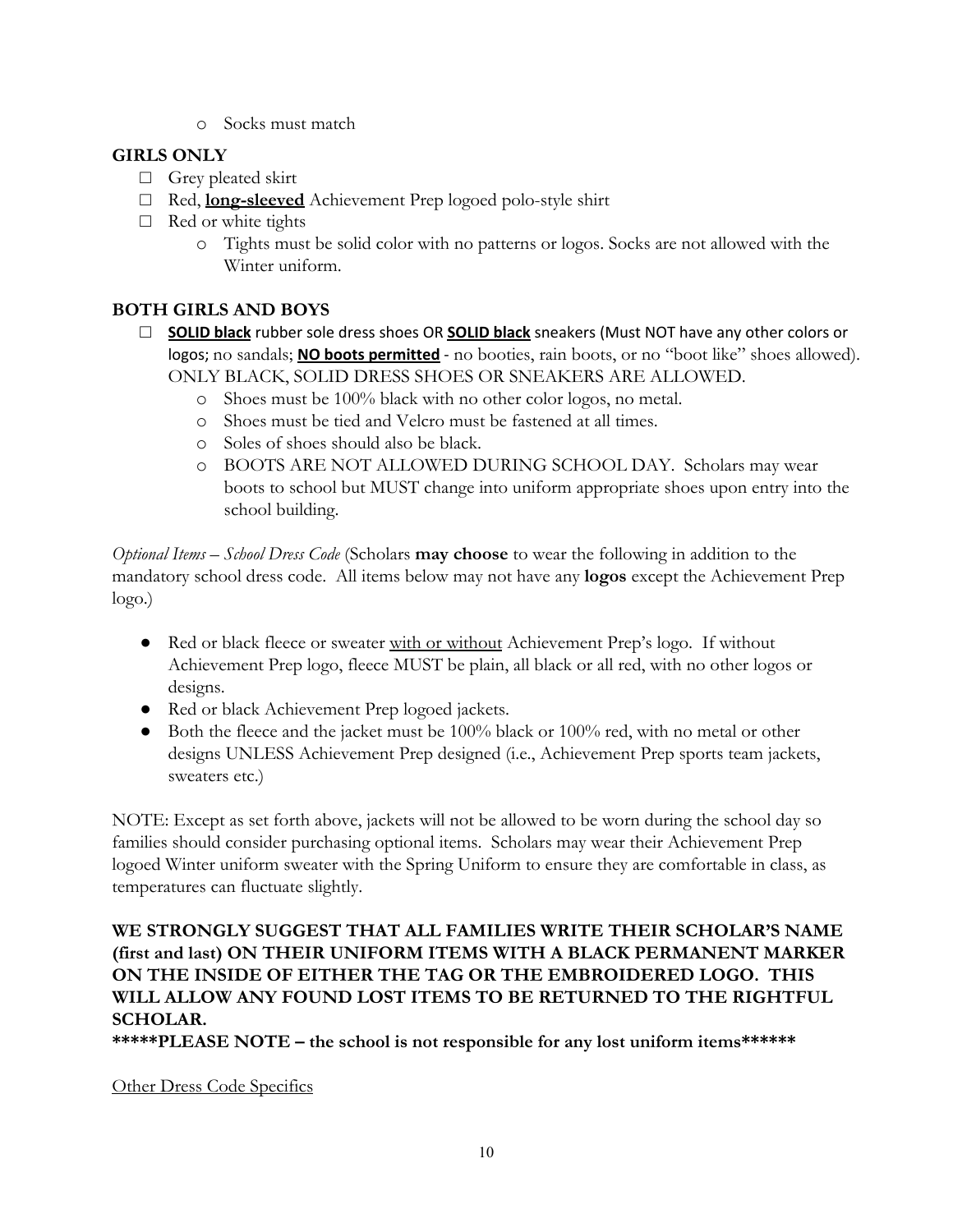- **Scholars may not wear clothing with logos, unless it is the Achievement Prep logo.**
- Clothing must be **sized appropriately** to fit the Scholar. Clothes may not be too big or too small. What is too big or small is determined in the sole discretion of Achievement Prep administration.
- Scholars may not wear clothing with significant **stains** (e.g. large ink blots, food stains, etc.).
- Scholars **may not alter** their clothing in any way (e.g. writing/drawing, cutting, etc.) Pant cuffs may not be frayed.
- Once Scholars enter the school building, wearing hats**, head wraps, bandanas, kerchiefs, or jackets** is not permitted unless it is in accordance with religious observation. Hats worn in the school building will be confiscated. **Dyed hair** or a hairstyle that serves as a distraction–as determined in the sole discretion of the school– is not permitted.
- Scholars may not wear **accessories** that are unprofessional, distracting or potentially unsafe. Any clothing or accessory that might disrupt learning or that does not conform to standards of health, safety and cleanliness is not allowed.
	- o excessive jewelry, tongue rings, glitter, press-on nails, etc. are not allowed
	- o girls' earrings must be professional and smaller than the size of a U.S. quarter.
	- o **NOTE boys are not allowed to wear earrings to school. Gentlemen with earrings will be asked to remove their earring(s) prior to entering the building**. **NO EXCEPTIONS**
- **Chains and necklaces** may only be worn beneath Scholars' shirts.
- When Scholars **enter the school building**, they must be in the proper uniform. Scholars must be in uniform while on school grounds and may not change out of their uniform before dismissal.
- Shirts must be **tucked in**, shoelaces must be **tied** and Velcro must be **fastened** at all times.
- Scholars may not use beepers, headphones/music equipment (e.g. CD-players, iPods, etc.), or cell-phones while in the school building, even if it is before or after school. These items will be confiscated and the Scholar will be subject to disciplinary consequences.

**\*\*\*Extra Clothing\*\*\***: Parents of Kindergarten Scholars and of older Scholars with a record of bathroom accidents are **required to send an extra uniform bottom (skirt for girls; pair of pants for boys), extra underwear, and an extra pair of socks to school**, and the extra clothes will be kept in their backpack in the case of accidents. **Please make sure to label every piece of clothing**. Accidents sometimes occur during our long school-day, even for Scholars who do not normally have accidents, so it is helpful when we have the change of clothes handy. In the event that the scholar must change into the extra set of clothes, a clean set of clothing must be sent the next day. If the scholar is prone to accidents, we recommend keeping more than one change of clothing at school.

#### **F. School Supplies**

The school will publish the supply list required for Scholars at the beginning of the school year. Scholars are not required to bring any additional supplies to school outside of the required school supplies at the start of the year. Each day Scholars should bring a DEAR (or independent) reading book.

Scholars should not bring non-essential items of value to school – monetary or otherwise – since they cannot be securely stored. Although Achievement Prep prides itself on being very safe, the school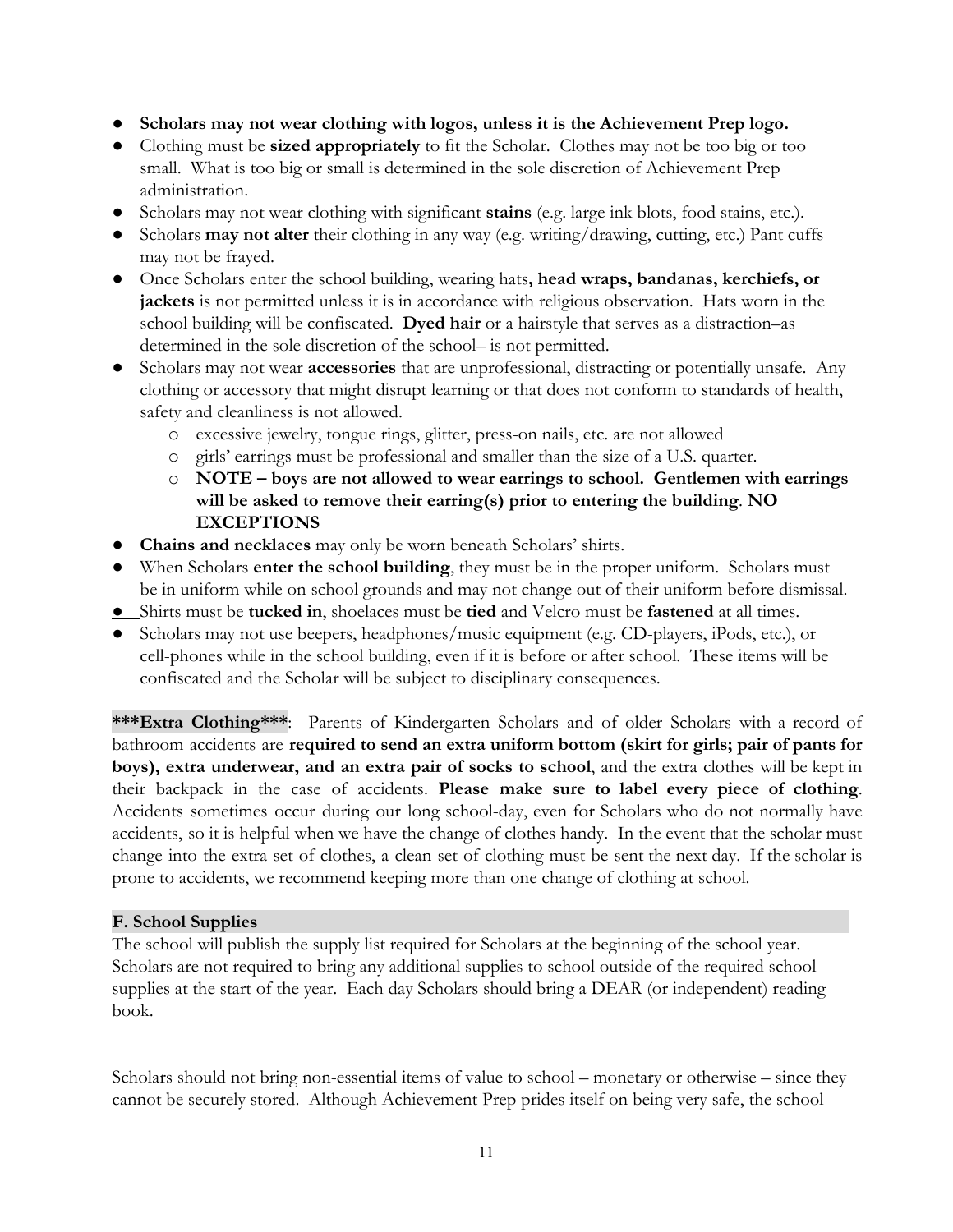does not accept responsibility for any missing items of value. Scholars who bring inappropriate items to school, including but not limited to toys, IPods, CD players, laser pointers, beepers, pagers and **cell phones**, will have such items confiscated. A parent or guardian must come to the school to retrieve the confiscated items, as Scholars may not retrieve confiscated items themselves. Repeated violations will result in school issued consequences.

#### **G. School Breakfast, Lunch, and Snacks**

*Breakfast and lunch.* The school participates in the National School Breakfast and Lunch Program, which provides free meals and free milk to schools where there is a high percentage of Scholars who qualify for Free and Reduced Lunch. All Scholars at Achievement Prep will be able to receive free breakfast and lunch on a daily basis.

**Breakfast:** Breakfast is served from 7:45 until 8:15 each day. Scholars who arrive after 8:10 will not be served breakfast. **Please Note: Scholars who arrive close to 8:00 am may not have enough time to finish their breakfast. Therefore, if parents and guardians want their scholar to receive breakfast, the scholar must arrive at school no later than 7:50 am to have enough time to eat without feeling rushed. WE STOP SERVING BREAKFAST AT 8:15 AM SHARP.**

**Lunch**: We provide free lunch to all Scholars. Every month a school menu will be available on our website (www.achievementprep.org) or at the school so families can decide if they would like to order lunch for a particular day. Scholars are welcome to bring lunch from home. **They will NOT have access to a microwave to heat any lunches**.

We also respectfully request that families do not bring or send their Scholars to school with fast food restaurant lunch (i.e., McDonald's, Wendy's, Subway etc.). Should you need to bring your scholar lunch, please do not bring lunch from a fast food restaurant unless you plan to keep him/her with you offsite to consume such food.

**Achievement Prep is a NO GUM, CANDY OR SODA CAMPUS. Candy, soda and gum are not allowed at Achievement Prep.** Any Scholar drinking soda, eating candy or chewing gum will be asked to throw these items away. Soda, candy or gun included in lunch will be confiscated. Please do not send soda, candy or gum in scholar lunches.

**Health Snack Policy**: Because we want to ensure that our Scholars are healthy, we have a healthy snack policy. Scholars may have a morning or early afternoon snack, and we always offer a fruit or other healthy snack (such as pretzels, whole wheat goldfish, yogurt, or string cheese). Scholars do not need to bring a snack from home, but if they do bring a snack from home, it needs to be healthy. Examples of healthy snacks include fruit bars, granola bars, celery, carrots, strawberries, grapes, apples, and 100% fruit, dried fruit snacks. Examples of unhealthy snacks include potato chips, Cheetos, cookies, fruit roll-ups, and cupcakes, even if the serving is in a 100-calorie pack. Please note that juice boxes are only permitted if they are 100% juice. If a snack is not considered healthy by the classroom teacher, he or she will ask the scholar to take the snack home and eat one of the school snacks instead.

**Food Allergies**: The school will make all reasonable efforts to accommodate Scholars with food allergies. Parents are required to inform the school of all food allergies and their severity. A parent of a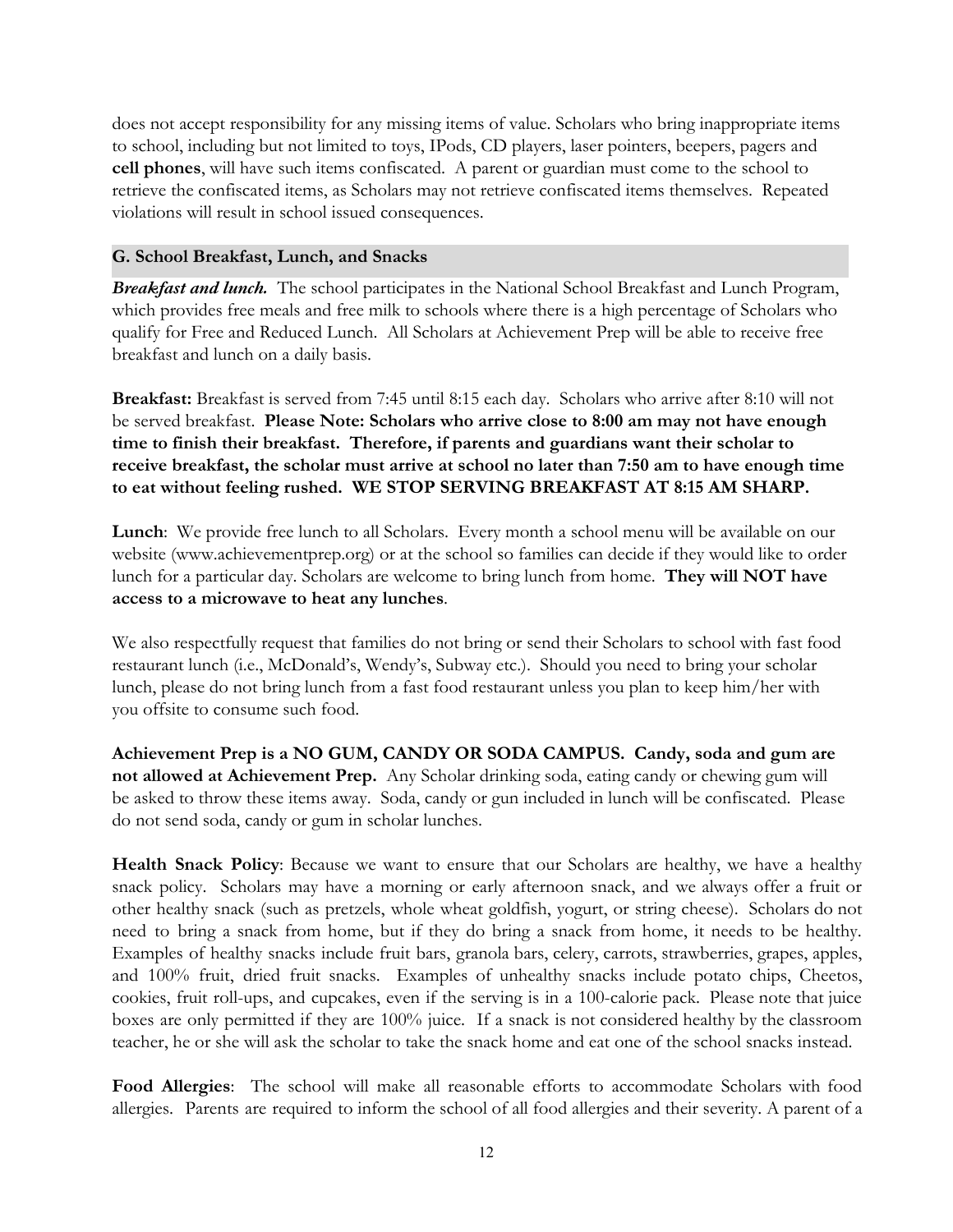scholar with food allergies is responsible for providing classroom snacks and lunch for his or her own scholar. These snacks can be kept in the classroom in a separate snack closet.

#### **H. Grading Policies**

Achievement Prep Scholars take three core academic classes (Math, Reading, Writing). Scholars rotate through literacy and math blocks each day, focusing on reading/math fluency and reading comprehension with targeted small-group instruction. Scholars have two math blocks, focusing on application and conceptual development.

The school year is broken into four quarters. The quarters are long enough (approximately 10 weeks) to allow Scholars multiple opportunities to demonstrate *mastery* of the skills taught.

Each grade is comprised of the following components:

- 10% DREAMwork
- 45% Content and Skills (SWYKQs, as the number one indicator of mastering the material)
- 45% Classwork

At the end of each quarter, Scholars will receive grades in all classes.

The grading scale is as follows:

| $100\% - 95\%$ | $\mathbf{A}$ | Scholars receiving an A grade demonstrate a deep mastery of the content and<br>skills that have been taught.                                                                                                                         |
|----------------|--------------|--------------------------------------------------------------------------------------------------------------------------------------------------------------------------------------------------------------------------------------|
| $94\% - 89\%$  | $A-$         | Scholars receiving an A- grade demonstrate a firm mastery of the content and<br>skills that have been taught.                                                                                                                        |
| $88\% - 83\%$  | B            | Scholars receiving a <b>B</b> grade demonstrate a solid mastery of the content and<br>skills that have been taught.                                                                                                                  |
| $82\% - 77\%$  | $B -$        | Scholars receiving a <b>B</b> - grade demonstrate some mastery of the content and<br>skills that have been taught, although skill or content deficit is present.                                                                     |
| $76% - 71%$    | C            | Scholars receiving a C grade have skill or content deficits. The quality of their<br>work meets minimum requirements.                                                                                                                |
| $70% - 65%$    | $C-$         | Scholars receiving a C- grade have significant skill or content deficits. The<br>quality of their work just meets minimum requirements.                                                                                              |
| $0\% - 64\%$   | F            | Scholars receiving an $F$ grade do not demonstrate enough mastery of the<br>content and skills that have been taught in class. They have major skill deficits<br>that require additional instructional resources and scholar effort. |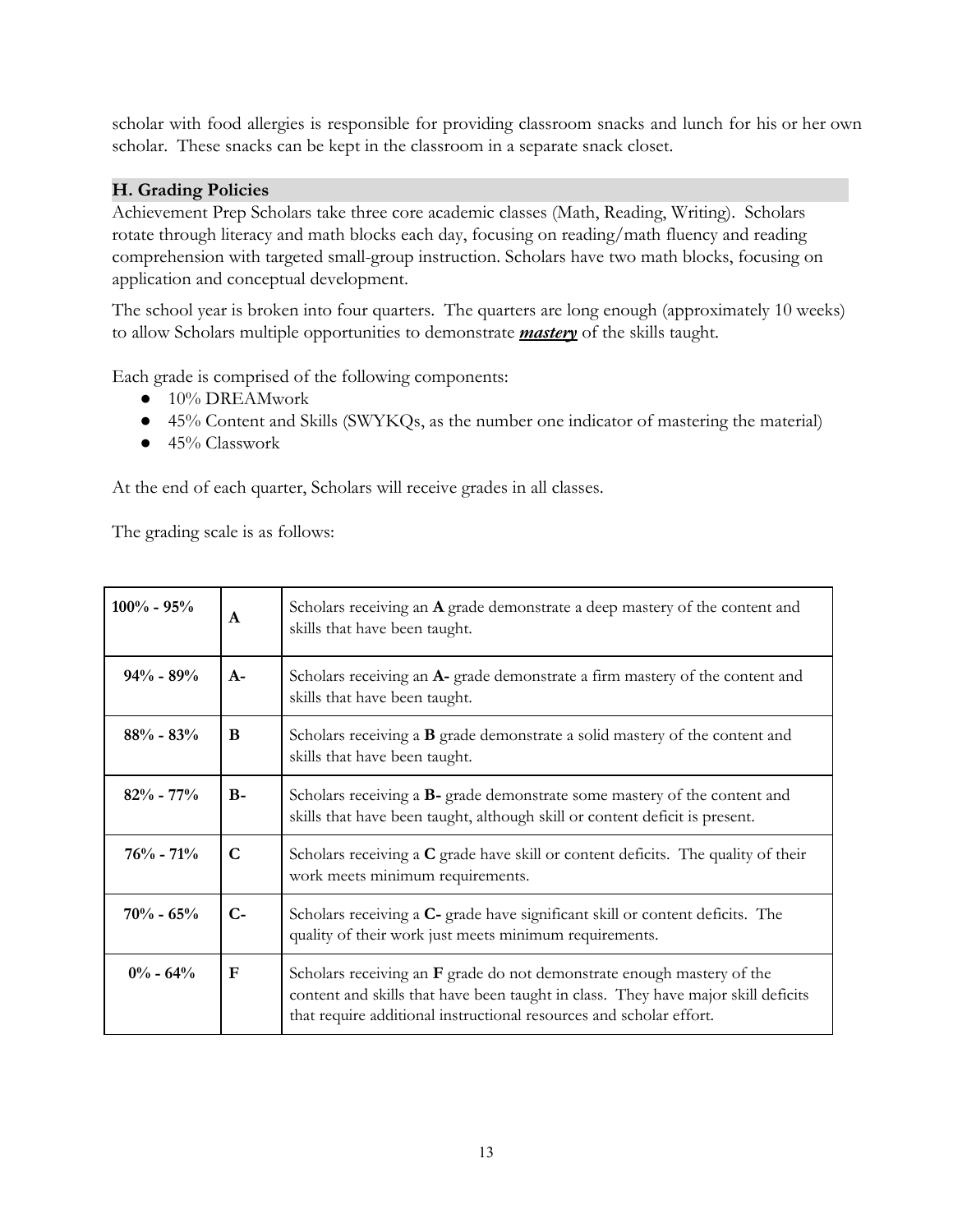*Report Cards* - - At the end of each quarter, Scholars will receive formal Report Cards with detailed information about their performance in each subject area. On each Report Card, Scholars receive one grade per subject area. All grades are based on a 0 to 100% scale. Promotion to the next grade is dependent upon sufficient mastery of all subjects. Sufficient mastery in a subject is indicated by a grade of 70% or better. **Achievement Prep does NOT mail or send home report cards. Families are required to come to school on the designated parent-teacher conference days to pick up their Scholar's report card**. During these conferences, teachers should be prepared to discuss with each family the progress of their Scholar. Families will also be encouraged to problem-solve with the help of teachers to determine strategies to maximize the performance of their Scholar.

*Final Grades* **-** The final, year-end grade for a course is the numerical average of the four quarters. Grades are rounded to the nearest whole number. If a Scholar receives a yearly grade lower than70%, he or she fails that course for the school year.

*Progress Reports -* To increase communication with parents, teachers will prepare **mid-quarter** progress reports. **The Progress Report is** *not* **part of the Scholar's formal academic record**. Rather, the Progress Report is to communicate with families and Scholars about how the Scholar is progressing throughout the quarter. Progress reports include a letter or numeric grade indicating the Scholar's performance. A family whose Scholar is failing a course may be required to meet with the teacher of that course within one week of receiving the progress report. Based on the Progress Report, parents/guardians may request a conference with any teacher by calling the teacher directly.

*Honor Roll* - At the end of each quarter, an Honor Roll will be published. The list will recognize Scholars with  $A/B$  or A Honor Roll for Scholars in A, A-, and B range.

#### **I. Promotion Policies**

One of our DREAM values is Mastery and we will do whatever it takes to support a Scholar in mastering the content put before him/her. We believe that promotion of a Scholar who has only passed some of his/her classes and has not fully mastered the underlying content would be a disservice to that Scholar. It is our goal that all Scholars are truly prepared for high school, college and beyond as demonstrated by content acquisition and mastery; not our like/dislike, empathy or personal thoughts of or about a particular Scholar. While Achievement Prep offers a wide array of academic supports, there will be no grade inflation and no social promotion.

#### **J. Scholar Support Team (SST)**

Achievement Prep has created a Scholar Support Team to provide support to a Scholar who is struggling, either academically or behaviorally. The Scholar Support Team consists of teachers, administrators, support staff members, families, and the Scholar.

#### *What is the function of the team?*

The S.S.T. is charged with creating a plan that will support the Scholar in areas in which he/she is struggling. The team will discuss specific strategies that they will use in order to promote the success of the child. This plan must be documented by one of the individuals in the team and this documentation must be shared with the rest of the team. Each member of the team should sign a copy of the plan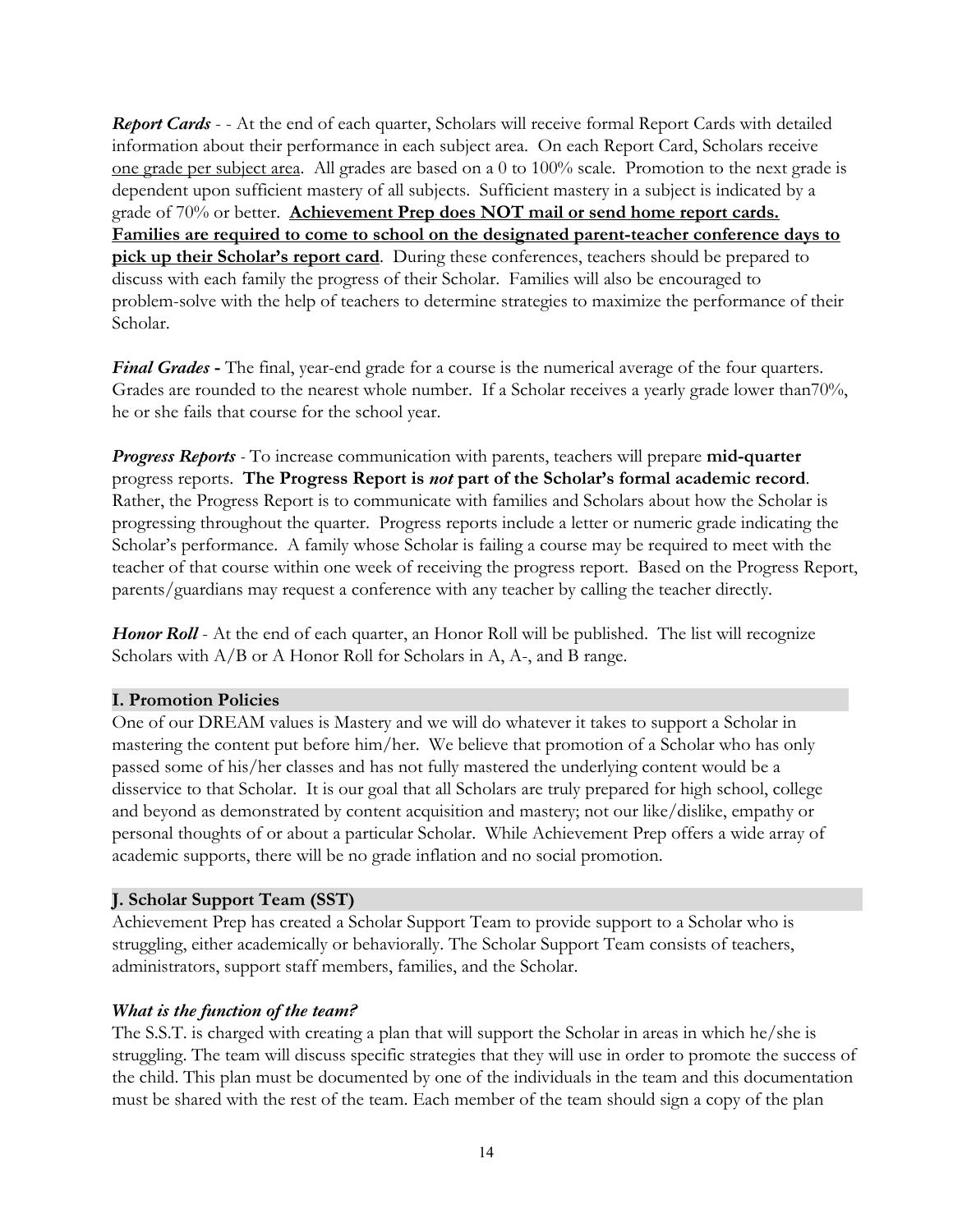prior to the end of the meeting indicating that everyone is aware of the interventions that must be implemented. It is imperative that the family and the scholar are aware of this plan in order for it to be effective. Copies of the intervention plan should be kept by all members of the S.S.T.

#### *What is my responsibility as a member of an S.S.T.?*

Individuals who are a part of an S.S.T. are required to attend an initial meeting with other team members. At this meeting, individuals will be responsible for sharing areas of strength and weakness of the child for whom the team was assembled. Although a verbal description of these areas is a good starting point, documentation should be provided whenever possible.

In addition to providing initial documentation and feedback regarding the child's progress, individuals on the Scholar Support Team are responsible for creating an intervention action plan which will be implemented in order to support the scholar. All individuals on the team should participate in the creation of this plan because every member of the team will be responsible for implementing the plan in full once it is created. This plan will include specific interventions that will be used to help support the scholar, while also indicating a specific time when the team will reconvene. A plan is typically implemented for 6 weeks before review, however this time period can be shortened if the team chooses.

Once the plan has been fully developed and agreed upon as indicated by team members' signatures, individuals who participated in developing the plan are responsible for ongoing implementation. This implementation may occur in the classroom, hallway, or even outside on the playground, depending on the area of weakness the team is working to support. It is essential that all team members adhere to the plan and document the actions being taken that support the scholar. This documentation will be essential when the team reconvenes at the designated time.

Members of the S.S.T. are responsible for revisiting the initial plan and determining which aspects of the plan were successful and which were unsuccessful. These decisions should be based on evidence from the documentation that the team provides. Aspects of the plan that proved to be successful will remain a part of the intervention plan. Less successful components of the plan should be adjusted as the team sees fit. All team members must again sign the intervention plan and agree to implement the plan in full. A timeline should also accompany the new plan that will indicate when the team will reconvene.

It is critical for all members of a Scholar Support Team to recognize that this is an ongoing process that is developed and implemented in order to support Scholars in areas of weakness. The intervention plan created by the S.S.T. is a living document and can be adjusted when the team is fully assembled and agrees to implement changes.

#### *What types of interventions can the S.S.T. choose to support a scholar?*

*Example:* A child is struggling with reading comprehension. (Academic) *Possible interventions:*

- Pictures or diagrams will accompany text whenever possible.
- Text will be broken down into smaller segments and pre-reading and post-reading questions will accompany each segment.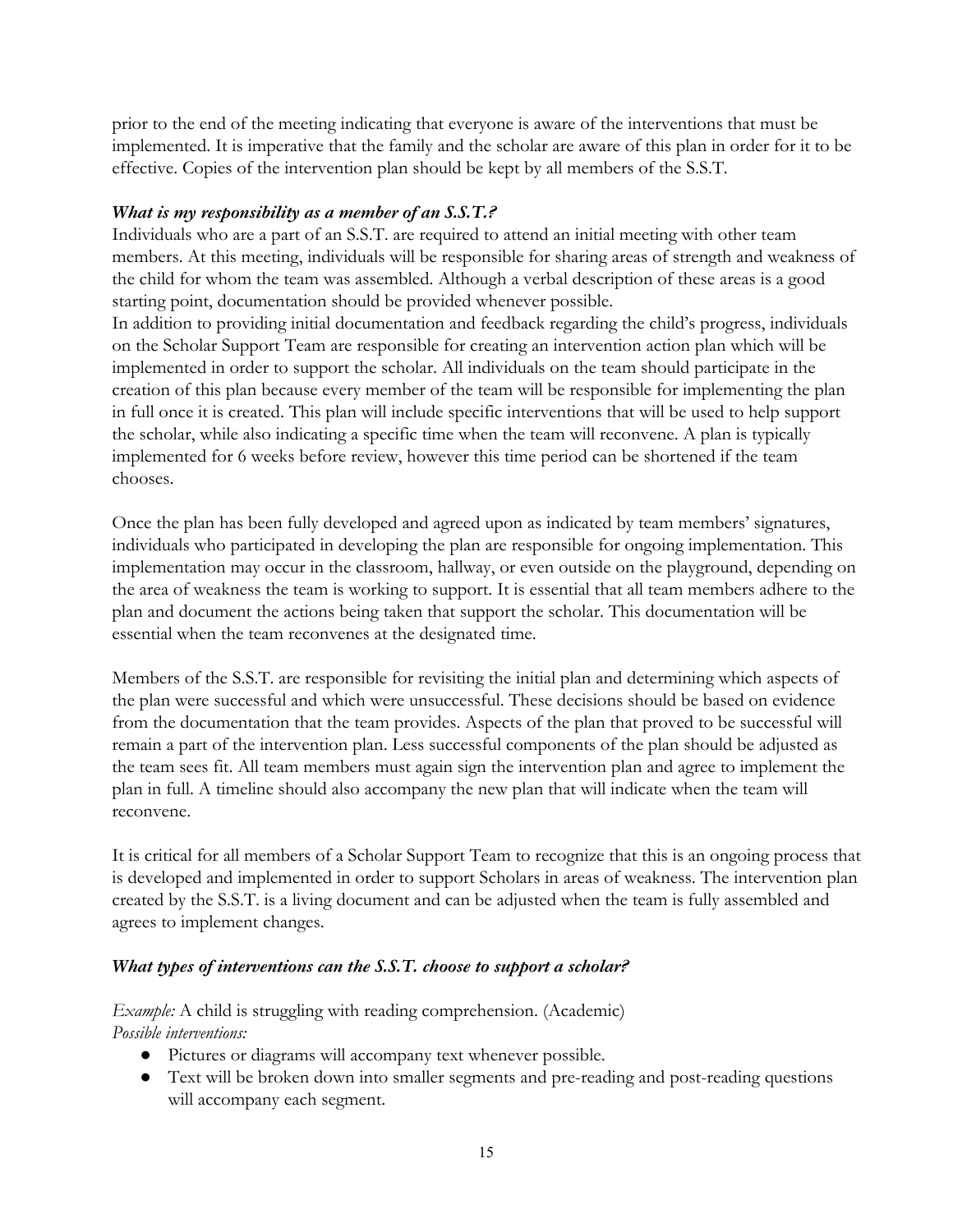- Scholar will receive one hour of individual pull-out work per week with either the literacy specialist, or the Principal that focuses on comprehension
- A member of the Achievement Prep staff will read the same DEAR book as the scholar and will discuss the book with the child during lunch at least 2 days per week.
- The child will attend small group tutoring with the literacy specialist during the study hall period at least twice a week.

*Example:* A child is struggling to remain focused in class. (Behavioral)

#### *Possible Interventions:*

- The scholar will be seated at a desk in the front of the room away from the windows.
- The scholar will be reminded to clear everything off of his/her desk that is not essential to the learning activity.
- The scholar will carry around a focus chart to each of his/her classes throughout the day.
- The scholar will receive a star sticker on their focus chart for every 10 minutes that they successfully remain on task.
- The scholar will be allowed to take a two minute break outside of the classroom door in order to regain focus. This intervention is only allowed 3 times per day and will be noted on the child's focus chart.
- Directions will be written in the form of a checklist and should be delivered both orally and visually.

## *Who is eligible to be referred to the S.S.T. process?*

Any scholar who is experiencing ongoing academic or behavioral struggles is eligible for the S.S.T. process.

## *Who can refer a child to the S.S.T. process?*

A child can be referred to the S.S.T. process by a teacher, an administrator, a support staff member, a member of the child's family, or by the child.

## *What should I do if I feel as though a child should be referred to the S.S.T. process?*

If at any time a member of the Achievement Preparatory Community believes that a scholar is in need of the S.S.T. process, he/she should fill out the S.S.T. referral form and turn it into the S.S.T. Chairperson. The form must be completely filled out and documentation that shows evidence for the need for support should accompany the form at the time it is turned in. This documentation can be a copy of a homework assignment, in-class activity, exit-ticket, behavioral write-up, or DREAM dollar form. The S.S.T. Chairperson will contact members of the team no later than 5 days after the form and documentation are submitted to inform them about the time and place of the initial S.S.T. meeting.

Do not assume that a child in need has been referred to the S.S.T. process by another member of the community! The sooner the S.S.T. referral form has been turned in with documentation, the sooner a child will begin to receive the support of a team.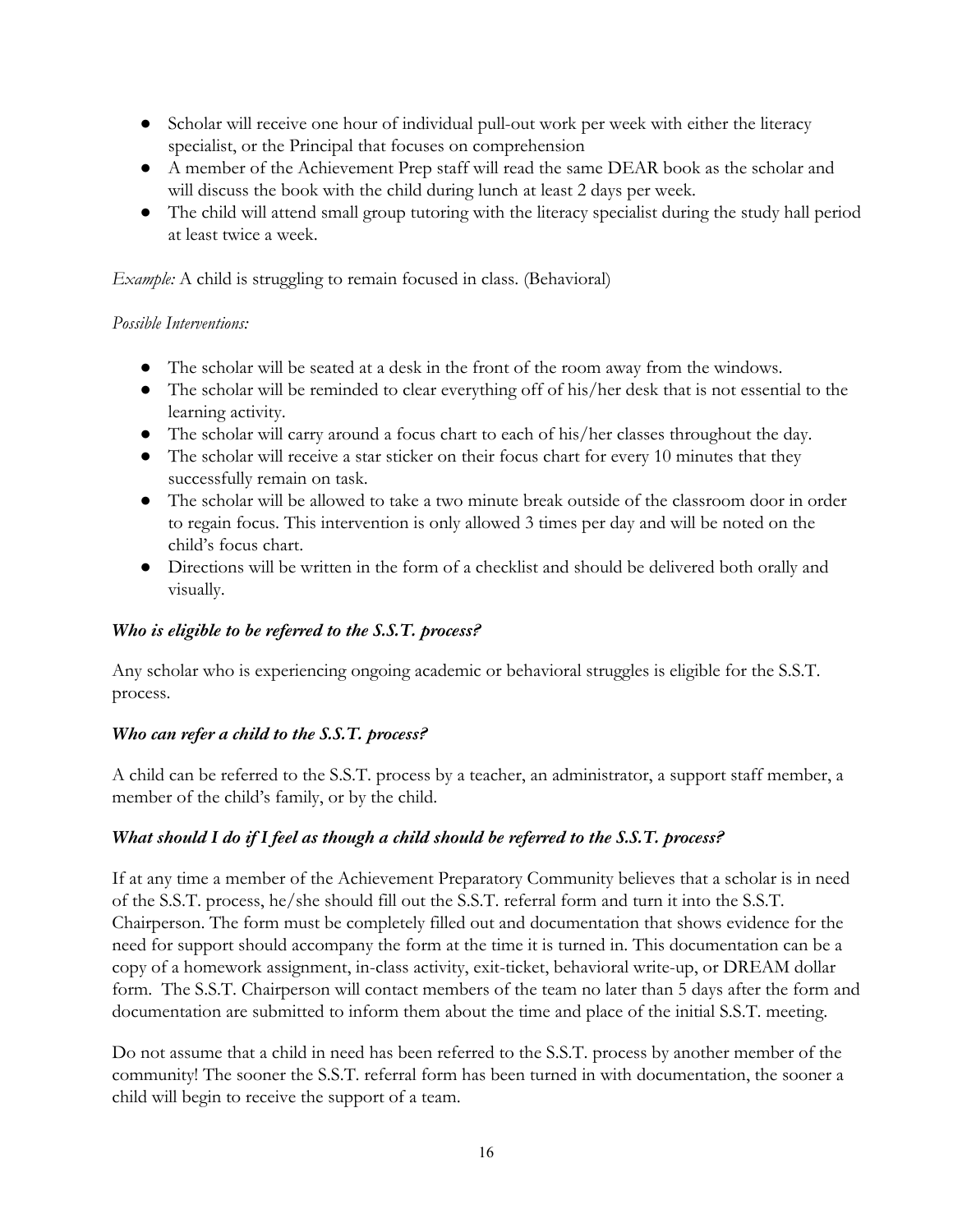## **K. Scholar Advisory and Advisors**

We have created an Advisory system whereby two teachers (collectively, "Advisors"; individually, the "Advisor") are ultimately responsible for monitoring the performance of his/her Advisory class. Scholar Advisories are named after the alma mater of the Advisor (e.g., Hampton K, George Washington 1). All administrative forms (e.g., permission slips) are collected by Advisors on a daily basis during AM Prep for Prep. At least one of the Advisors is also one of the academic core teachers for his/her Advisory. The Advisor works diligently to make sure that no Scholar 'falls through the cracks.' Your Scholar's Advisor will be observing and working with your Scholar in both social and academic settings for a significant portion of their time here at Achievement Prep. That Advisor also serves as an important resource for other teachers. If a teacher is having a difficult time with a class as the whole and/or a problem with a particular Scholar, the Scholar's Advisor is notified and works with the class and/or the Scholar to get back on track.

Advisors serve as academic advocates for their advisees and are the prime points of contact for teachers or parents when an overall perspective of a Scholar's academic situation is needed. The academic Advisor's main responsibilities include:

- o Meeting with their advisee groups each morning and afternoon.
- o Maintaining contact with the families of their advisees at least once per month. These are phone calls and/or meetings where the progress of the Scholar is discussed in-depth and records of the conversation are kept.

The role of the Advisor is primarily to monitor academic progress though Scholars may wish to refer to their Advisors for guidance in other areas as well. The Advisor is the first person you should contact with questions about your Scholar's academic progress.

## **CODE OF CONDUCT**

**A. Purpose**

Achievement Prep has created a Code of Conduct in order to:

- ensure that our school is a respectful space for learning,
- allow Scholars to focus on their learning, and
- prepare Scholars to become high-achieving Scholars and leaders who follow rules set by our communities.

The Code of Conduct describes behaviors that Achievement Prep considers inappropriate or unacceptable (which we will call "behavioral infractions") and the consequences of those behaviors.

## **B. Our Philosophy**

Scholars who do not meet the school community's clearly defined standards for reasonable and acceptable behavior will not be permitted to disrupt the education of others. Without a firm and consistent discipline policy, none of what we envision for the school can happen. This is the basis of our Code of Conduct.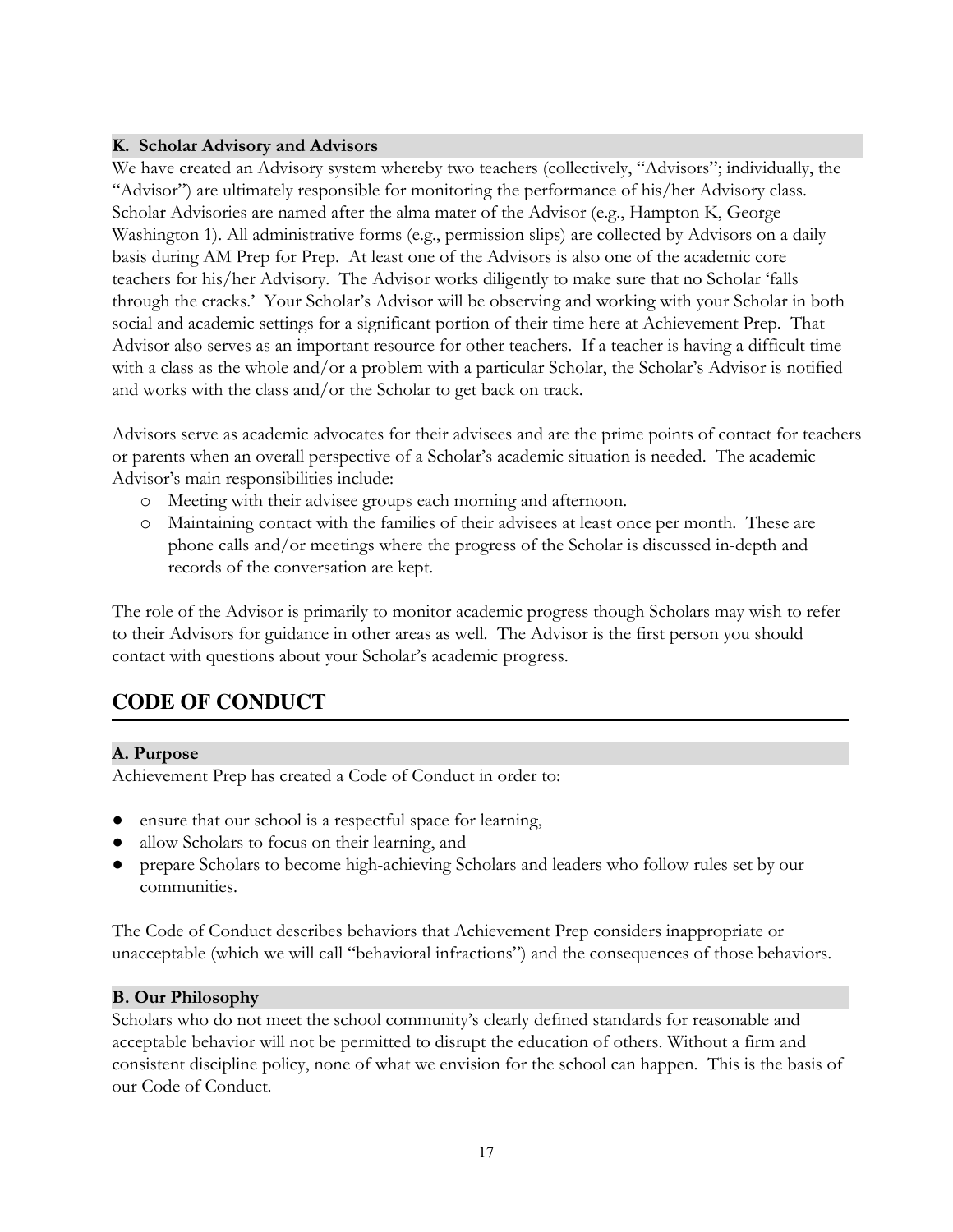## **C. Behavioral Infractions**

The following list of behavioral infractions is not comprehensive; *it only offers examples of inappropriate or unacceptable behaviors*. While we have stated possible consequences for certain behavioral infractions, Achievement Prep staff has sole and absolute discretion to determine the consequence of each behavioral infraction.

A school-related behavioral infraction refers to the violation of this Code of Conduct occurring:

- while the Scholar is on school grounds (including, but not limited to, areas immediately surrounding the school, including bus stops and nearby streets where Scholars regularly walk to and from school) or school-related transportation;
- during school-sponsored activities and trips;
- during all other school-related events; and
- off of school grounds that results in substantial disruption to the learning environment.

Scholars are expected to always respond respectfully to the authority and direction of school staff. Behaviors that are considered disrespectful include, but are not limited to: rolling of the eyes, making inappropriate remarks or sounds in response to a request, or questioning a staff person's action or authority in a disrespectful manner. Such disrespect will not be tolerated.

At Achievement Prep we seek to help Scholars become mature young adults. To that end, while we will not tolerate disrespect, we do allow for Scholars to express disagreement in a respectful manner. The school has developed routines and procedures that enable Scholars to easily express such disagreement with respect for all involved. Failure to disagree respectfully will result in further consequences.

Enforcement of Achievement Prep's Code of Conduct is based upon a framework of progressive discipline. Specifically, minor infractions result in less severe consequences while larger infractions result in more severe consequences. Furthermore, first-time infractions result in less severe consequences while repeated infractions result in more severe consequences.

## **Ladder of Consequences**

Scholars need to know *up front* what will happen if they do not follow an expectation. They can then choose to follow the expectation, or not follow and incur the consequence. A clear ladder of consequences is part of the structure *that makes the expectations work.*

| Level    | Action / Consequence                                                 | <b>Behavior Symbol</b>   |
|----------|----------------------------------------------------------------------|--------------------------|
| $\theta$ | Minimally invasive reminder                                          | Scholar remains on       |
|          | Non-verbal, positive group correction, anonymous individual, private | green at 'minimal        |
|          | individual; verbal as necessary).                                    | invasive reminder' stage |

Below is a summary of the ladder of consequences: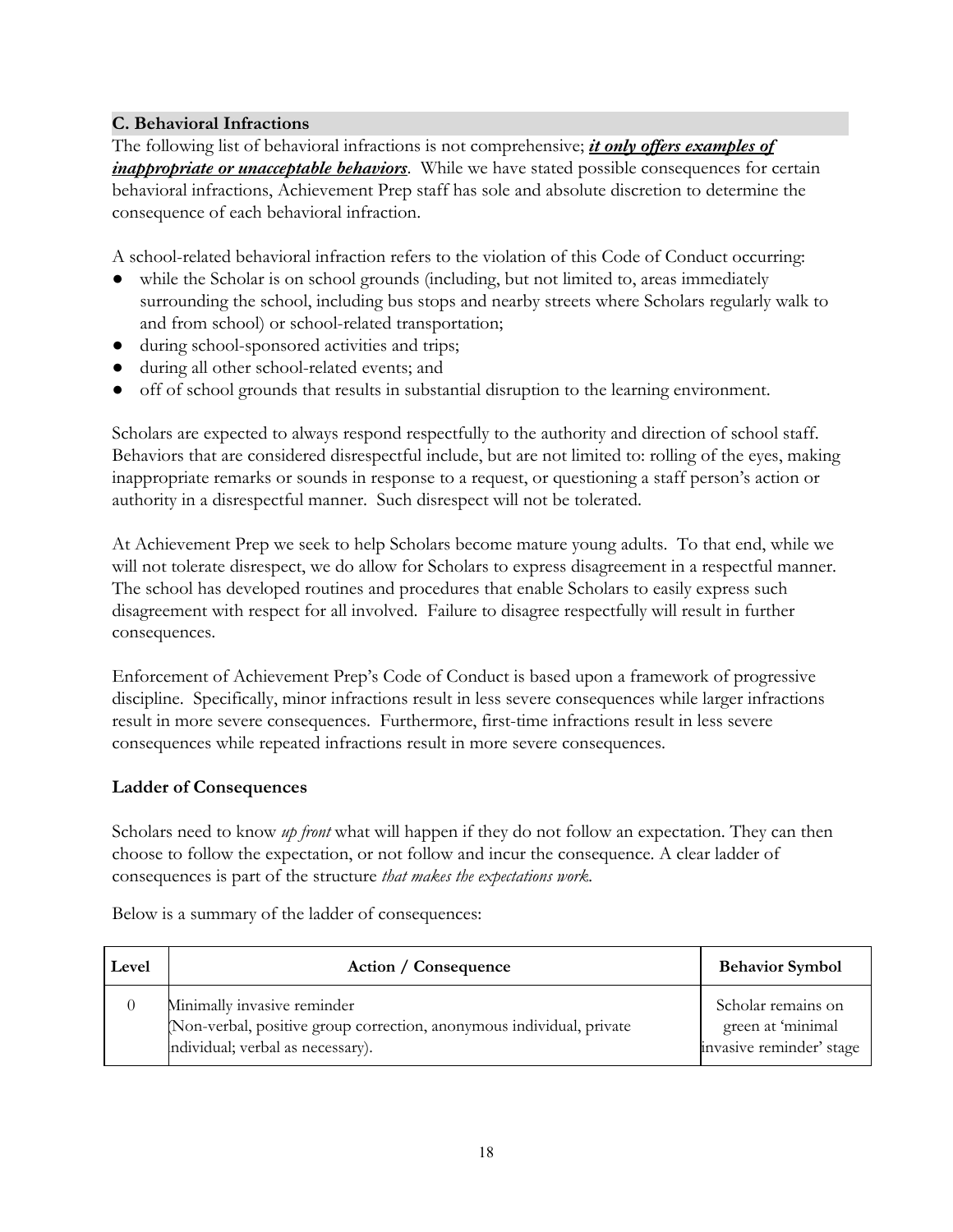| 1              | Verbal reminder                      | Scholar remains on<br>green at 'verbal<br>reminder' stage |
|----------------|--------------------------------------|-----------------------------------------------------------|
| $\mathfrak{Z}$ | First warning                        | Yellow                                                    |
| $\overline{4}$ | Removal from group (Reflection spot) | Orange                                                    |
| 5              | Conference with Dean of Scholars     | Red                                                       |
| 6              | Parent/guardian meeting              | N/A                                                       |

#### **The Behavior Chart**

The behavior chart serves as a visual representation of a scholar's level on the ladder of consequences. Each symbol (a color) directly corresponds to a consequence level. The Behavior Chart is found in every Achievement Prep classroom.

The chart is labeled "My Choices" and has the following set of small squares in each scholar's laminated pocket: blue, green, yellow, orange, or red.

| Symbol  | Means                                                                    | Description                                                                                                                                                                                       |  |
|---------|--------------------------------------------------------------------------|---------------------------------------------------------------------------------------------------------------------------------------------------------------------------------------------------|--|
| Blue    | Exceeding expectations                                                   | This is a way to recognize and celebrate those Scholars<br>who consistently meet expectations at the higher<br>levels.                                                                            |  |
| Green   | Meeting Expectations                                                     | Green is the daily starting point for all Scholars. The<br>scholar is meeting expectations; this is what we expect of<br>all Scholars.                                                            |  |
| "Check" | A warning that scholar is<br>not meeting expectations<br>has been issued | Preventative measures and a reminder have not been<br>effective and you need to issue a warning.                                                                                                  |  |
| Yellow  | A second warning has been<br>issued                                      | Scholar has had a first warning (and "check") already.<br>This is a second and final warning – and a scholar's<br>last opportunity to get on track in order to stay with<br>the group $/$ lesson. |  |
| Orange  | Not Meeting Expectations                                                 | Scholar has had warnings (on yellow) already and now<br>needs to be away from the group (Reflection spot)<br>before she can rejoin.                                                               |  |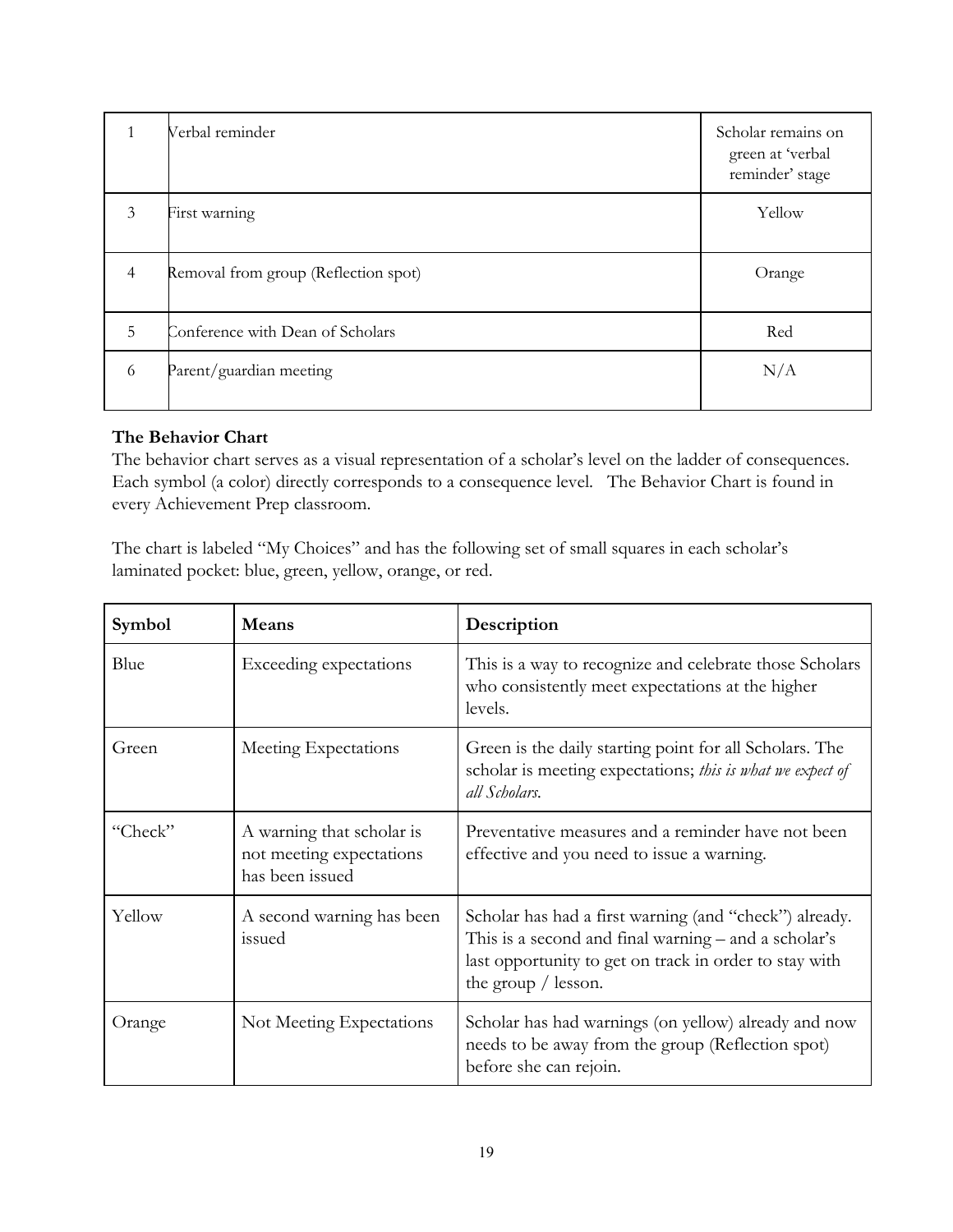| Red                           | Not Meeting Expectations<br>OR Egregious behavior<br>(conference with Dean<br>and/or has to leave<br>classroom)               | Scholar is not successful in resetting their behavior in<br>the classroom and needs to have a conference with the<br>Dean. Scholar has an egregious behavior that warrants<br>immediate removal. |
|-------------------------------|-------------------------------------------------------------------------------------------------------------------------------|--------------------------------------------------------------------------------------------------------------------------------------------------------------------------------------------------|
| School leader<br>intervention | Pervasive, Intensive<br>Behavior. This is an<br>absolute last resort as we<br>want teachers to handle<br>classroom behaviors. | Scholar has been removed from the classroom<br>multiple times and is not at all responsive to all school<br>attempts to modify behavior. This should be an<br>absolute last resort.              |

#### **Removal from Group & Color Change Orange**

The 'Reflection spot' is a consistent, uniform space to take or send a scholar who is not meeting expectations after a verbal warning and a color change (is on yellow). The goals of the Reflection spot are threefold. This space allows teachers and Scholars to continue instruction uninterrupted – our most important job at school. It also allows physical space and time for the scholar to first express their emotions and reflect on and then practice the expectation necessary to rejoin the group.

*Where:* Reflection spot is a uniform place and uniformly identified chair away from the group. Scholars know exactly where to go regardless of whether they are in the multi-purpose room, play yard, or a classroom.

*How Long:* Teachers set the appropriate large color-coded sand timer (for grades k-1) or electronic timer (for grades 2-3) allowing Scholars to self-monitor and re-join the group. The scholar can clearly see how long she will be "resetting", thus feeling more in-control, able to calm down, and able to focus on practicing the expectation she did not meet while in the group. The timers are an effective and 'neutral' way to ensure the scholar can rejoin the group after being away for a developmentally appropriate amount of time and before the behavior 'cycles.' It also minimizes the teacher's need to 'remember' or focus back on that scholar to prompt him or her back to the group, which interrupts instruction. Clear and finite amounts of peace time reinforce the idea that a scholar needs to be a part of the lesson being taught and should be expected to reset quickly. Timers are located on a shelf / space adjacent or in the reset spot so that the scholar can see but not touch it.

Kindergarten:

- August October: 3 minutes
- November June: 5 minutes

Second grade:

- $\bullet$  August October: 5 minutes
- November June: 10 minutes

First grade:

- August October: 3 minutes
- November June: 5 minutes

#### Third grade:

- $\bullet$  August October: 5 minutes
- November June: 10 minutes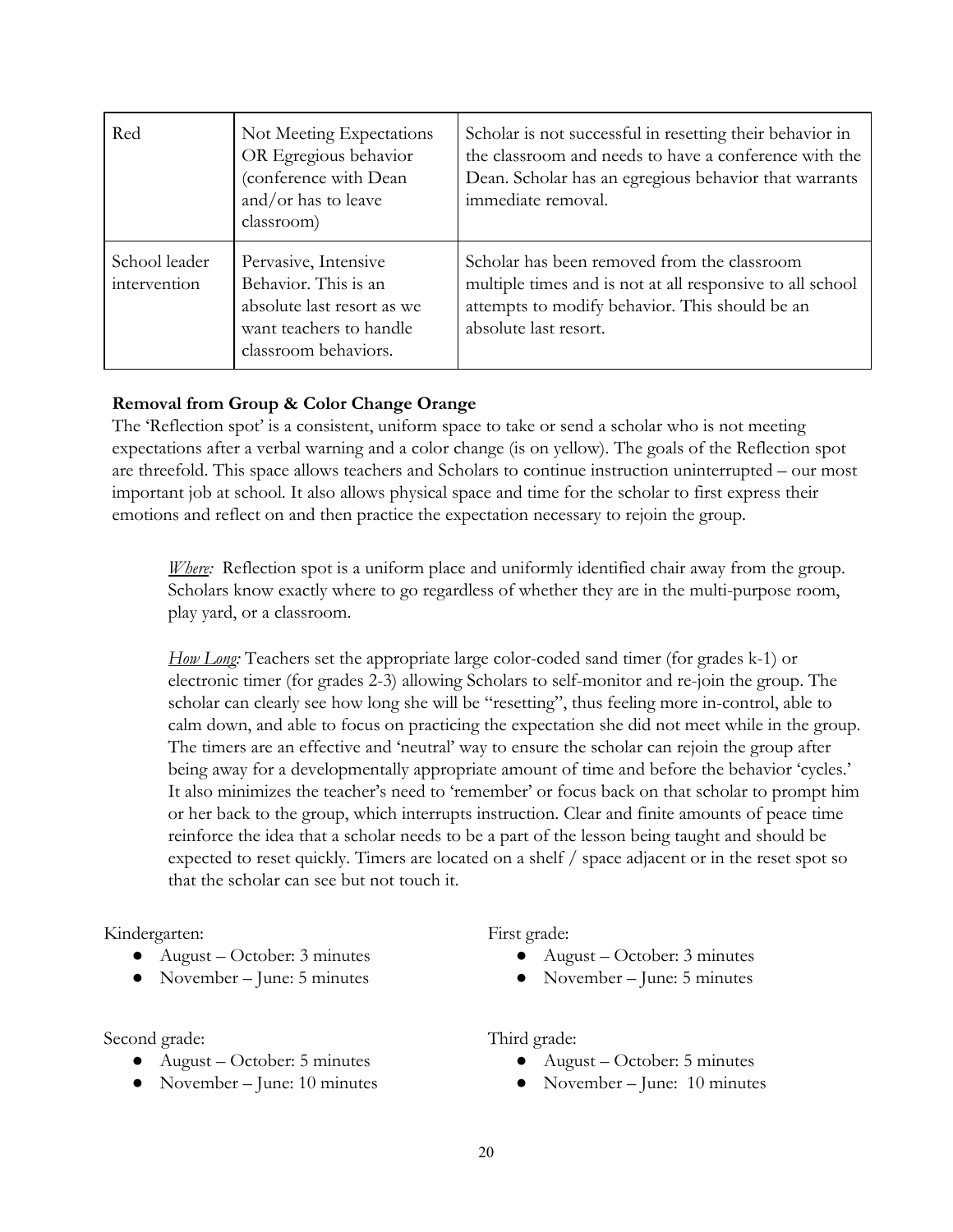*What to Do:* Teacher says, "You need some reflection time" Teacher accompanies scholar to Reflection spot and sets the timer. Scholars cannot touch the timer, which should be set every time.

Scholars:

- Sit (on the chair)
- Stay quiet (no noises, talking etc.)
- Watch the timer (but don't touch it)
- Complete reflection form/activity
- Silently rejoin group on their own when the timer is out, placing reflection in the reflection bin or placing the reflection activity away
- Immediately display the (expected) behavior of the group (e.g. sitting in Scholar Position; working at desks; standing appropriately in line, etc.)

The scholar may use the Pushing Place to calm down if s/he chooses.

#### **Deans Conference & Color Change Red**

Anytime a scholar does not reset successfully in class OR engages in what we define as an egregious behavior (see *Egregious Behavior & Immediate Removal from Classroom*), the Platinum Teacher will call for the Dean of Scholars to come to the class for a conference with the scholar or to remove the scholar. The scholar will only be removed at the Dean's discretion. This allows for brief individual reflection on what the scholar needs to do in order to meet expectations and get back on track for the day while minimizing the amount of instructional time the scholar misses. *Our primary goal is for Scholars to be in class, on task, learning, and allowing others to learn.* As soon as the Dean is confident that the scholar can and will meet expectations, the Dean will escort the scholar back into the classroom and hold a brief "Close the loop" conversation (when possible). If a conversation is not possible at that time, the teacher will close the loop with the scholar during their next planning period and follow up with the Dean.

#### **D. Suspension and Expulsion**

It is the philosophy of Achievement Prep that Scholars should never be removed from a learning opportunity unless their presence prevents others from learning or poses an extreme safety risk to others or the Achievement Prep community.

#### **Out of School Suspension**

Achievement Prep is a public school located in the District of Columbia and is subject to the Fair Access to Schools Act. Out-of-school suspension is one of the highest consequences and only to ensure safety and in response to the most serious offenses.

As part of the Fair Access to Schools Act, beginning in 19-20SY, no scholar in grades K - 8 may receive an out-of-school suspension or disciplinary unenrollment except where a scholar has "willfully caused, attempted to cause, or threatened to cause bodily injury or emotional distress to another person, including behavior that occurs off school grounds".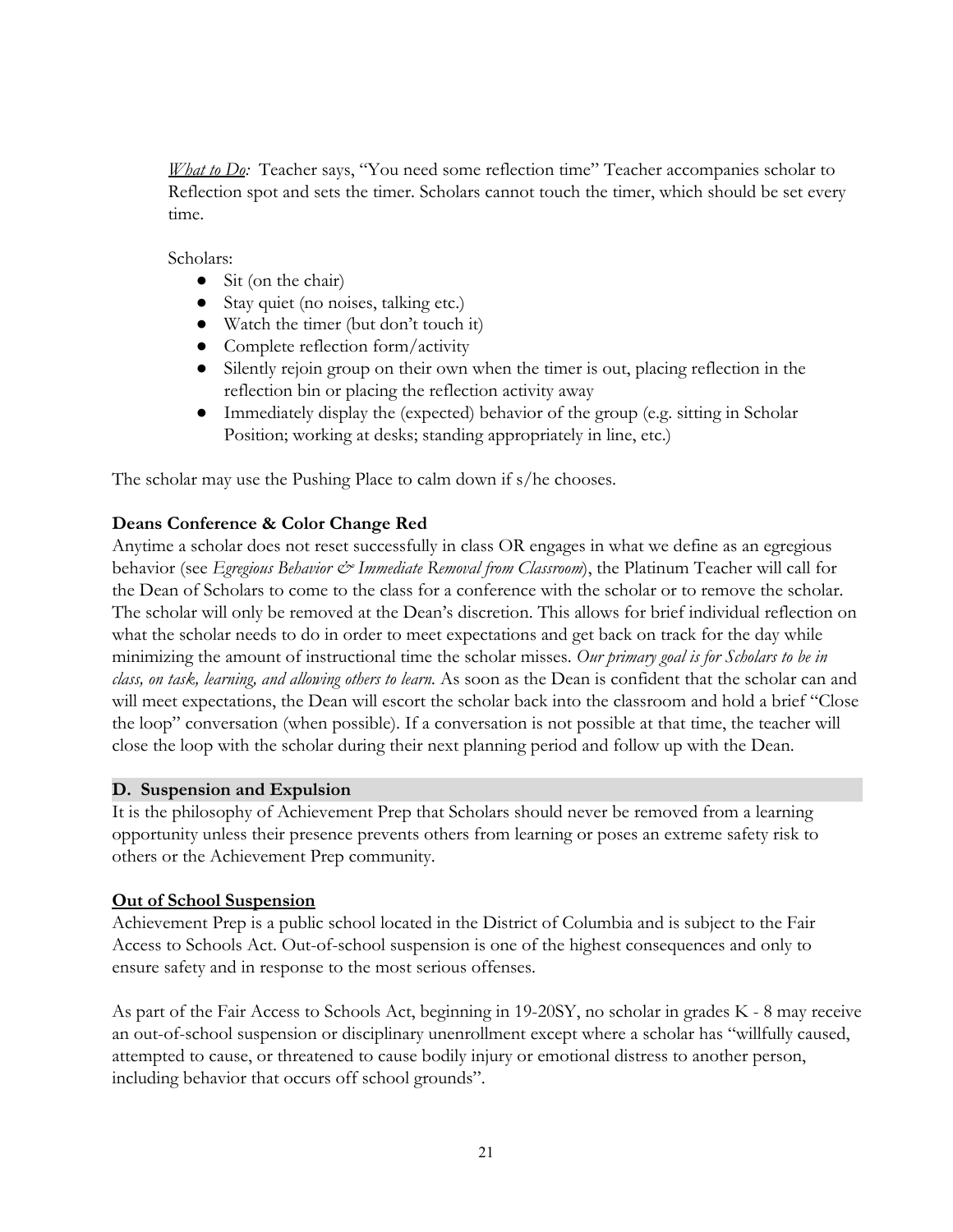Below are examples of infractions that may lead to suspension or expulsion depending on the severity of the offense: (this list is not exhaustive)

- Repeatedly engages in conduct which substantially disrupts school or classroom activity.
- Endangers or repeatedly threatens to endanger the health, safety, welfare of others.
- Assaults or threatens to assault a staff member (physically/verbally).
- Severely assaults another scholar.
- Possesses a firearm, knife, razor blade, or any dangerous object with no reasonable use to the scholar in school, in a manner that causes a disruption to the learning environment or endangers school safety.
- Possesses or uses alcohol or illegal drugs/controlled substances on school property.
- Commits vandalism/arson.
- Engages in any sexual acts/behaviors on campus or school-sponsored field trip.

#### Terms defined:

- **Disciplinary unenrollment** is defined as the expulsion or involuntary transfer of a scholar.
- **Bodily injury** is uniformly defined across the District of Columbia as "a cut, abrasion, bruise, burn, or disfigurement; physical pain; illness; impairment of the function of a bodily member, organ, or mental faculty; or any other injury to the body, no matter how temporary".
- **Emotional distress** is uniformly defined across the District of Columbia as mental suffering or distress that requires more than trivial treatment or counseling.

All suspensions must be approved, in writing, in advance of issuance, by the Principal. If a scholar is suspended, the following must happen:

- 1. Notification of all suspensions must be made to parent/guardian (i) via direct phone call by school leader, and (ii) in writing and delivered to parent/guardian. Such notification MUST include a reason for such suspension as well as details of exact dates and timelines of suspension.
- 2. While on suspension, the scholar must have access to his/her academic work and have access to communicate with school personnel regarding such academic work.
- 3. A plan for re-entering the Achievement Prep community must be developed with school leadership and the parent/guardian. Such a plan must include clear support for ensuring that the scholar can be fully welcomed back into the community with clear expectations for desired behaviors moving forward.

Scholars are responsible for completing academic work missed during the suspension. This work will be available in a folder for pick-up by a family member at the school daily after 4:00pm. The completed work will receive full credit, if submitted by deadlines in accordance with the school makeup policy. If a Scholar does not complete this work, the Scholar may face standard academic consequences (e.g., no academic credit).

#### **Expulsion**

Expulsion is defined as the exclusion from Achievement Prep for disciplinary reasons for the remainder of the school year or longer. Under federal law, if a Scholar is in possession of a) a dangerous weapon, b) drugs, or c) alcohol on school property, on the school bus, or at a school sponsored function, then the Scholar may automatically be recommended for expulsion.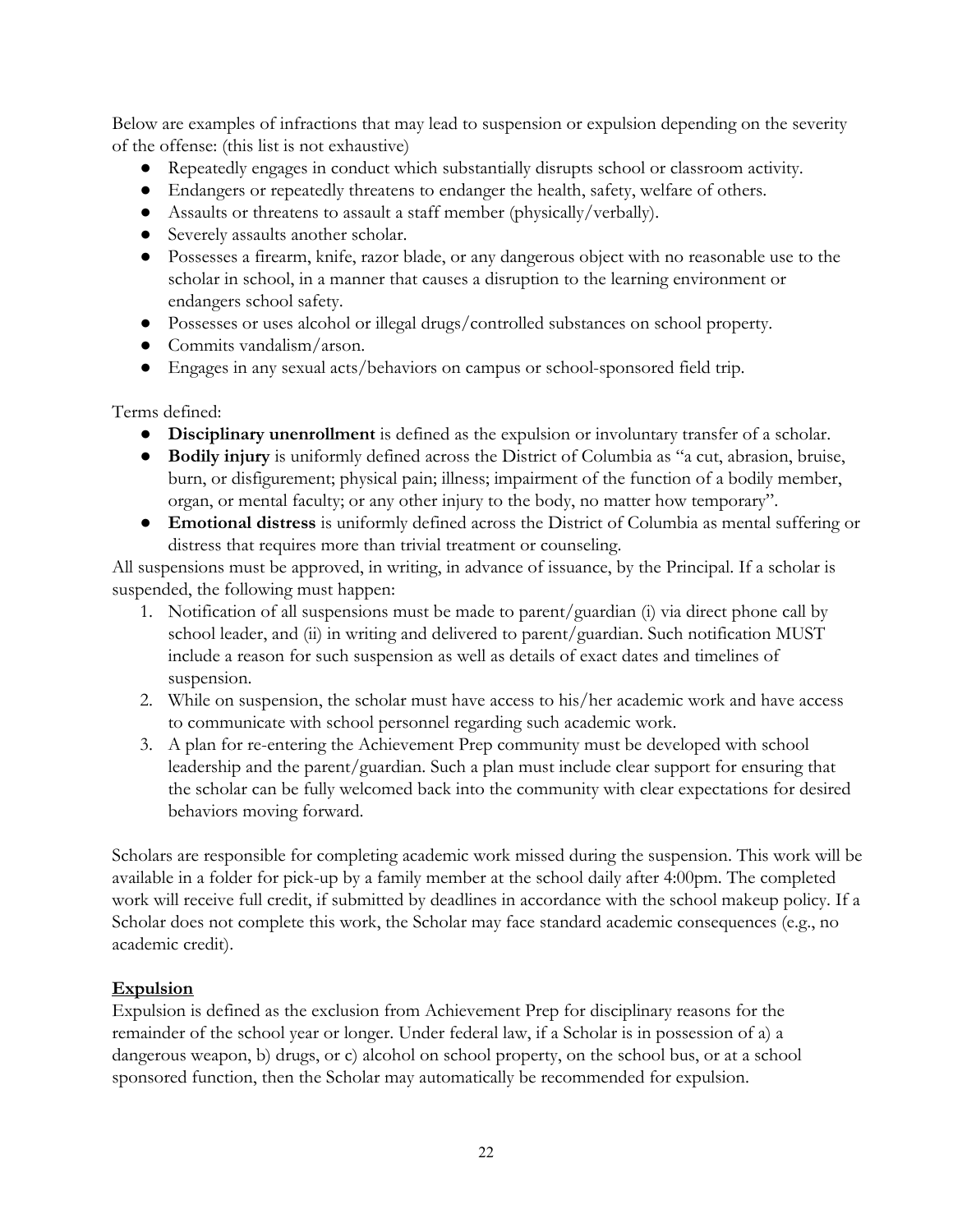In addition to any of these infractions, any breaches of Federal or District of Columbia law may be handled in cooperation with the local police department and may result in expulsion.

## **Procedures/Due Process:**

## **For Short-Term Suspension (see below for procedures for long term suspension)**

If a Scholar commits an offense that calls for short-term suspension (5 days or less), the Scholar is afforded the due process rights required by *Goss v. Lopez,* 419 U.S. 565 (1975).Such Scholar is subject to the following:

- If necessary, the Scholar is immediately removed from class and/or school.
- The Dean of Scholars or his/her designee addresses the conduct and assigns an appropriate consequence.
- The family is notified in writing by the Dean of Scholars or his/her designee; a parent/guardian may be required to meet with the Dean of Scholars regarding infractions prior to the Scholar's return to school.

## **For Disciplinary Action: Long-Term Suspension or Expulsion**

If a Scholar commits an offense that calls for long-term suspension (6 days or more) or expulsion, the following steps are taken:

- If necessary, the Scholar is immediately removed from class and/or school.
- The family is notified in writing by the Dean of Scholars of the long-term suspension or recommendation for expulsion.
- The school sets a hearing date (such date shall not be later than three (3) business days after the incident occurred); the Scholar and/or his parent/guardian are notified in writing of the:
	- o reason for expulsion recommendation; and
	- o date, time and place of a hearing
- The school will make **three (3) attempts** to schedule/reschedule and hold a Disciplinary Board Hearing with the parent/guardian. Should the parent/guardian fail to attend or schedule a hearing after three (3) attempts are made by the school, the school will schedule a fourth  $(4<sup>th</sup>)$  Disciplinary Board meeting and should the parent/guardian not show, the school will proceed with the Disciplinary Board hearing without the parent/guardian present.
- The Board will wait for a maximum of thirty (30) minutes after the scheduled Disciplinary Board date and time before it cancels a meeting and deems a parent/guardian as a no show. Notwithstanding the foregoing, if this is the fourth scheduled meeting, the Board will proceed with the hearing as set forth below.
- A hearing will be convened by the Disciplinary Board of the school. The Disciplinary Board shall consist of the Principal, the Assistant Principal, Dean of Scholars, and the Operations Manager, or any other individual(s) selected at the discretion of the CEO, to be part of the Disciplinary Board. In rare cases and at his/her discretion, the CEO may serve as a member of the Disciplinary Board.
- After hearing the case, the Disciplinary Board will issue a written decision to be sent to the parent/guardian of the Scholar, the school's Board of Trustees, and the Scholar's permanent record.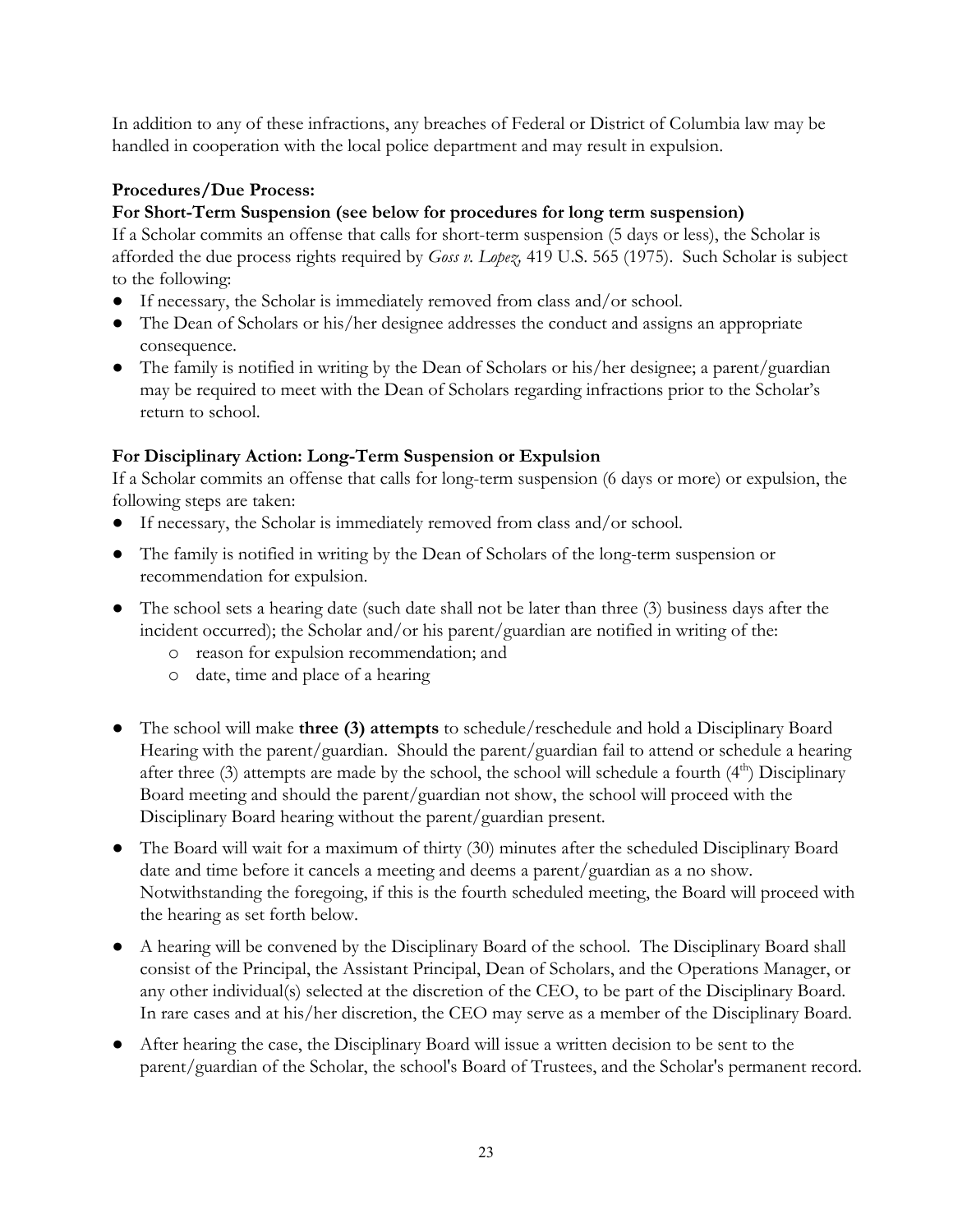• The family of any Scholar who is expelled or given a long-term suspension (6 days or more) has the right to appeal the decision of the Disciplinary Board in writing to the CEO (or to the Board of Trustees in the event the CEO serves as a member of the Disciplinary Board, in which case the appeal procedures set forth below shall prevail) within 48 hours of the date of expulsion. In such a case, the CEO sets a date for the appeal, and the family is notified in writing pursuant to the procedure set forth above and given Achievement Prep's Disciplinary Board Appeal Procedures – set forth below.

#### **PURPOSE:**

As part of its disciplinary procedures, a parent or guardian of a scholar who is expelled or given a long-term suspension (6 days or more) has the right to appeal the decision of the Disciplinary Board in writing to the CEO (or to the Board of Trustees in the event the CEO serves as a member of the Disciplinary Board, in which case the appeal procedures set forth below shall prevail) within 48 hours of the date of expulsion/long-term suspension. In such a case, the CEO sets a hearing date and the family is notified in writing.

The purpose of the appeal hearing shall be to review the decision(s) made by the Disciplinary Board. This means that the case will not be re-heard. Instead, the CEO will review information used in the original hearing, as well as any other additional information the scholar/family provided in support of their appeal. The decision made by the CEO will be made in light of the reason identified for the basis for appeal.

The scholar/family requesting an appeal identifies the reason for their appeal. The CEO reviews the information regarding how the initial decision(s) was made, and may make one of three decisions:

- o To grant the appeal in its entirety
- o To deny the appeal and uphold the decision made by the Disciplinary Board
- o To modify the decision(s) made by the Disciplinary Board

Except in extraordinary circumstances, witnesses are not part of the appeal process. During the appeal, the scholar and family meet individually with the CEO who is hearing the appeal. A procedural advocate may be present at the request of the scholar/family.

#### **REASON FOR APPEAL**:

A scholar/family may only appeal based on one or more of the following:

- **The decision regarding the scholar's responsibility for a violation** The standard used to make a decision about whether or not the scholar is responsible for violating the Code of Conduct is closest to the term "preponderance of evidence". This means that, based on the information available at the time, it is more likely than not that a violation has occurred. In appealing a decision regarding responsibility for a violation, the scholar/family must indicate how the decision that was made was not a reasonable conclusion based on information available to the Disciplinary Board.
- **Sanction** Appealing for this reason alleges that the sanction imposed is inappropriate or unreasonable. In the appeal, the scholar/family must outline how the sanction was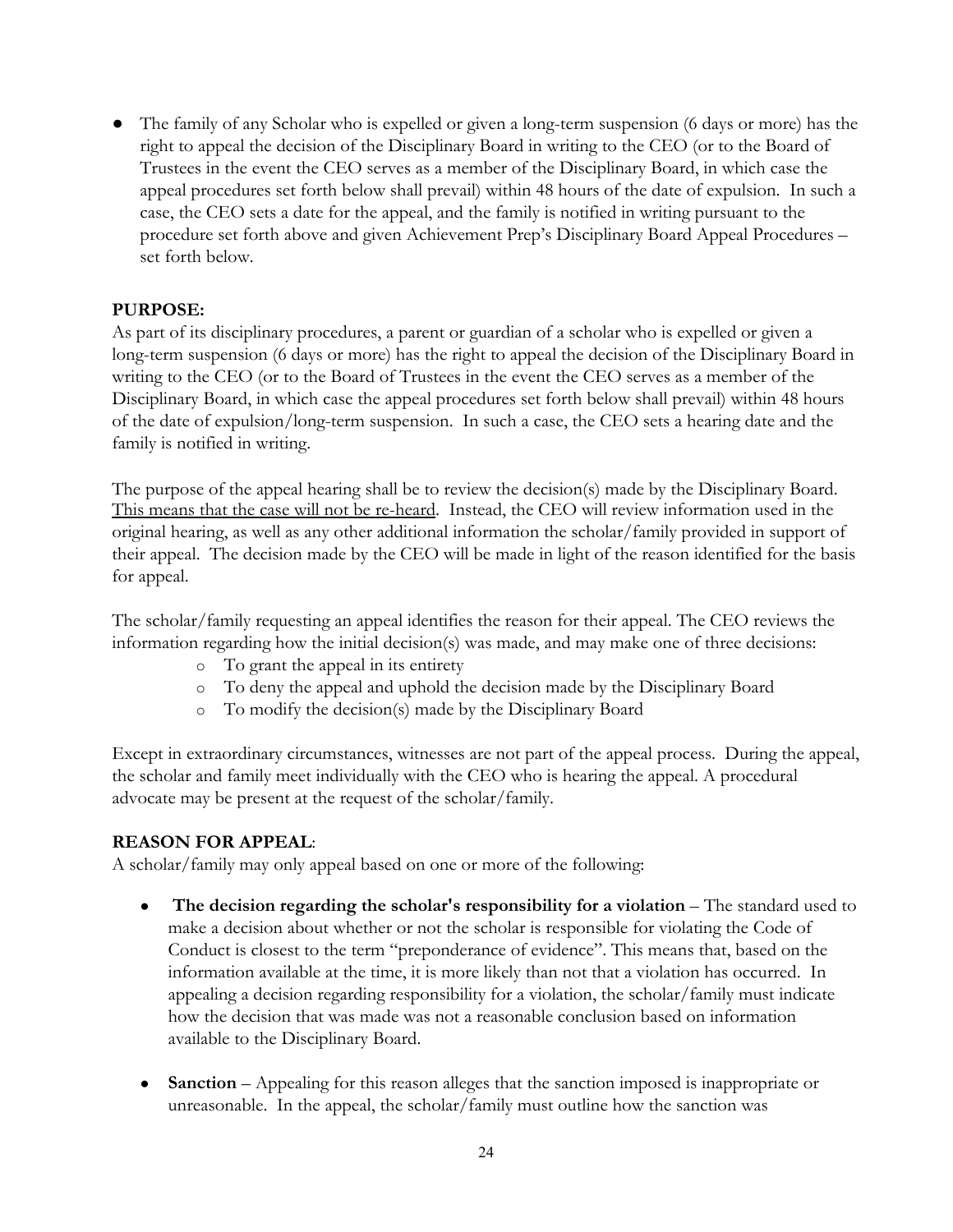disproportionate given the violation committed.

- **Procedural Error** Because this is not a court of law governed by court rules, the Disciplinary Board is expected to conduct the original hearing in conformity with procedures described in the Scholar Family Handbook under the "Expulsion - Procedure/Due Process" section. Appealing on the basis of a procedural error means that one of these standards/expectations was not upheld and that it had a substantial impact on the fairness of the disciplinary process and the outcome of the hearing.
- **New Evidence** An appeal based on "new evidence" means that the scholar/family now has additional information that was not available at the time of the hearing and that that information would have had a substantial impact on the outcome of the hearing. If the scholar/family appeals on this basis, they must indicate in the appeal what new information is now available, how the information is sufficient to alter the original decision, and why the information was not provided at the time of the original hearing.

## **PROCEDURE:**

The following procedures will be followed in their entirety and should not vary:

- o The CEO will review the decision made by the Disciplinary Board, including the minutes from the hearing and all information considered by the Disciplinary Board in reaching its decision.
- o The CEO will meet individually with the family/scholar to discuss the basis for the appeal. The purpose of the meeting is to provide the scholar/family with an opportunity to share their appeal request. A designated staff member, other than a member of the Disciplinary Board, will be present as a neutral third party to observe and will not participate in the hearing.
- o The CEO, at his/her discretion, may or may not ask additional questions of the scholar and/or family.
- o After hearing the case, the CEO issues a written decision within seventy-two (72) hours (excluding weekends or holidays) to be sent to the Scholar, the family, the school's Board of Trustees, and the Scholar's permanent record.

In the event the CEO upholds the decision of the Disciplinary Board, the Scholar will have a last right to appeal such decision in writing to the Board of Trustees within three (3) days of the date of the CEO's upholding of the expulsion.\*

Any appeal is heard (*at the sole discretion of the Board Chair*), by the Board Chair, the Vice Chair and another trustee designated by the Board Chair, or by a Trustee subcommittee (of one or more Trustees designated by the Board Chair). In such a case, the Board sets a hearing date and the Scholar and his/her family are notified in writing of the date, time and location of the hearing, and the appeal procedures set forth above shall be in full force and effect. PLEASE NOTE – the Chair of the Board of Trustees may schedule hearings at his/her discretion, but may also decide to review and appeal of a case based solely on a review of the documentation provided and NOT hold a meeting in person with the scholar and his/her family.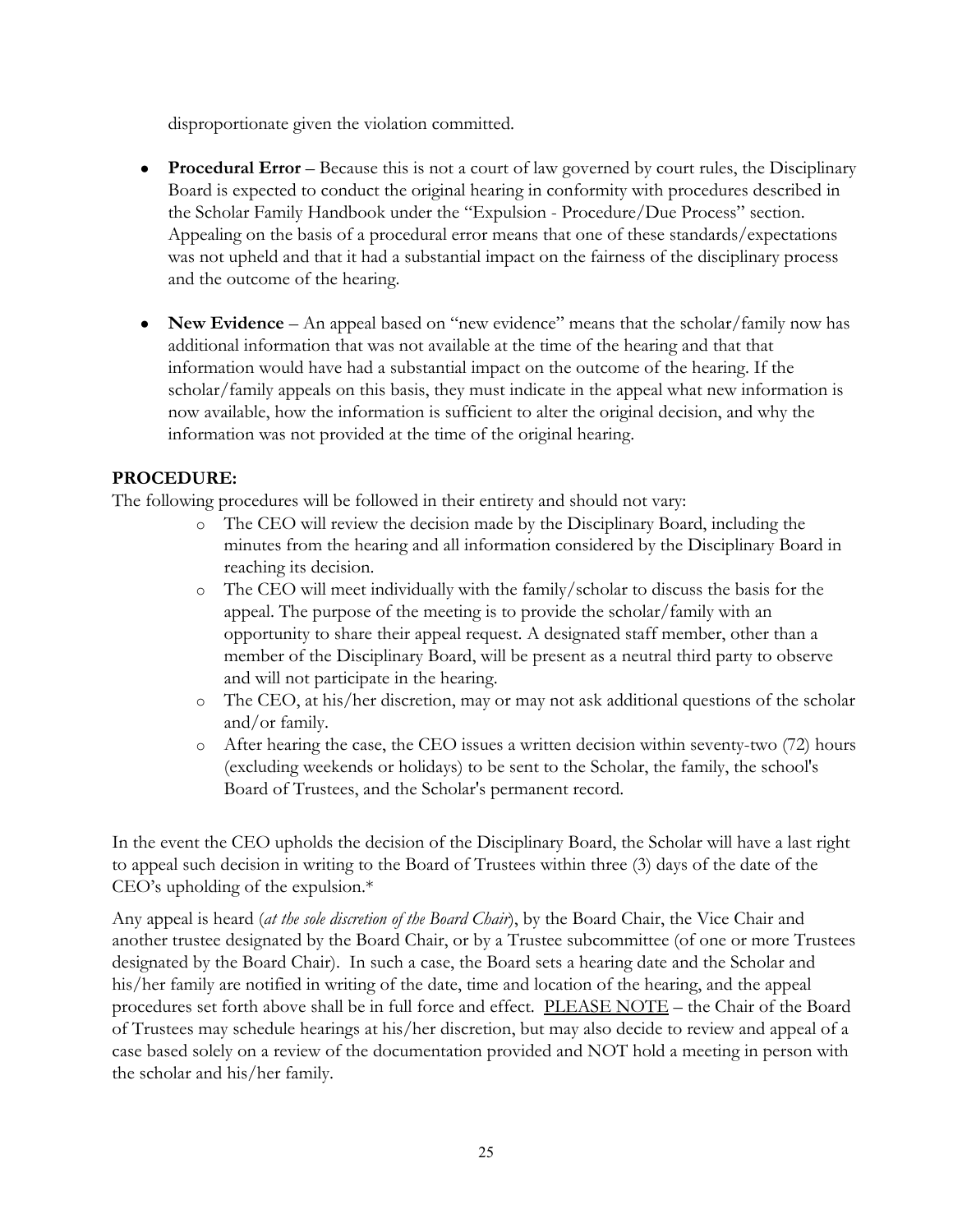After hearing the case or deciding a case based on review of documentation, the Board of Trustees issues a written decision to be sent to the Scholar, the Scholar's family, the CEO, and the Scholar's permanent record seventy-two (72) hours (excluding weekends or holidays). The decision of the Board of Trustees shall be final.

**\*** Notwithstanding the foregoing, the right to appeal to the Board of Trustees shall only exist in the event that the CEO upholds the decision of the Disciplinary Board in its entirety. Should the CEO modify the original decision of the Disciplinary Board, the modified appeal decision issued by the CEO shall be final and there shall be no right to further appeal.

## **The Achievement Prep Board Chair for the 2020-2021 SY is Jason Andrean and he can be reached via email at jandrean@achievementprep.org.**

**Notwithstanding the foregoing, the school may convene the Disciplinary Board for a hearing to discuss a serious matter/school violation that is serious enough in nature to warrant the same, but is non-expulsion.**

#### **Procedural Safeguards**

Whenever an expulsion hearing is recommended, the above procedural safeguards will always be in effect:

- The Scholar shall receive written notice of the following:
	- o A letter stating the reason for expulsion recommendation; and
	- o date, time and place of a hearing.
- Notices and proceedings will be translated into the Scholar's/parent's primary language if necessary for their understanding of the proceedings.
- A Scholar and/or parent, upon request, will have the right to review the Scholar's records in accordance with applicable law.
- All decisions regarding long-term suspension or expulsion of a Scholar will be issued to the Scholar's family in writing.

#### *Alternative Instruction*

Only to the extent required by law, Achievement Prep will provide alternative instruction to Scholars who have been recommended for expulsion while awaiting a determination by the CEO or the Board of Trustees. The alternative instruction, only as required by law, will begin no later than two (2) days after the determination is made by the Disciplinary Board or CEO to expel a Scholar. The alternative instruction will occur during the school day at school, or if the scholar's infraction/behavior was so egregious that he/she should not be allowed in the school (as determined by the CEO in his/her sole discretion), such instruction shall take place at the Scholar's home, the nearest public library, or another place, other than the school, agreed upon by the school and the family. This alternative instruction will continue for the duration of the time the Scholar awaits disposition on his or her expulsion hearing. **The school will provide alternative instruction to expelled Scholars to the extent required by law**. To the extent required by law, Achievement Prep will also provide alternative instruction for suspended Scholars for the first 10 days of suspension.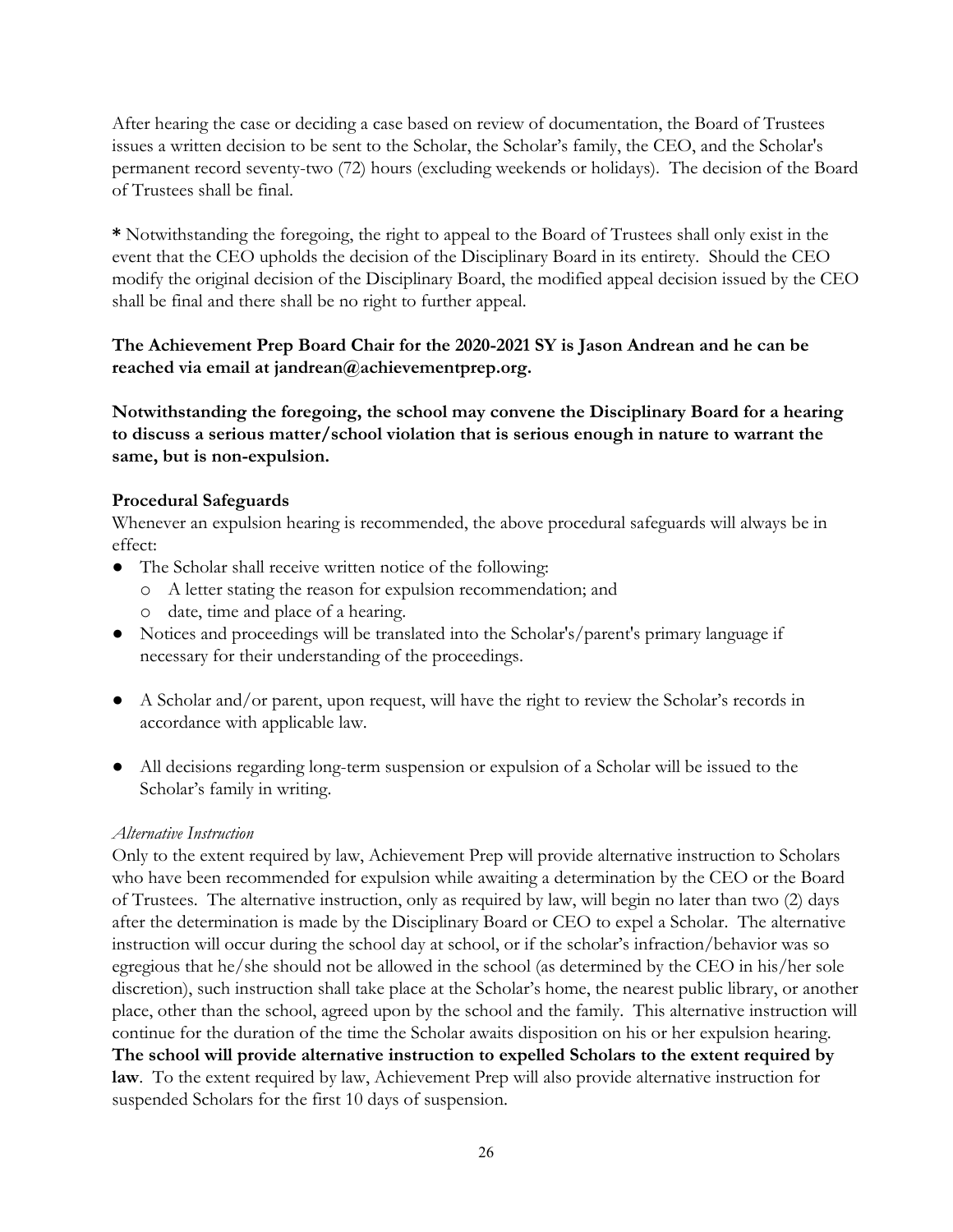#### *Record-Keeping*

Achievement Prep will maintain written records of all suspensions and expulsions, including the name of the Scholar, a description of the offending behavior, the disciplinary action taken, and a record of the number of days a Scholar has been suspended or removed for disciplinary reasons. As required, such information will be furnished to the DC Public Charter School Board.

#### **E. Discipline of Scholars with Special Needs**

Federal and state law provide certain procedural rights and protections relating to discipline of Scholars who have been identified under such laws as having special needs based upon a disability. A copy of these rights may be obtained from the Scholar Support Coordinator.

#### **Manifestation Determination**

Within **ten (10) school days** of any decision to change the placement of a scholar with a disability because of a violation of a the Achievement Prep Code of Conduct, an Achievement Prep representative, relevant members of the scholar's IEP Team and the scholar's parent(s) must review all relevant information in the scholar's file, including the scholar's IEP, evaluation and diagnostic results, any teacher observations, and any relevant information provided by the parent(s) to determine if the conduct in question was caused by, or had a direct and substantial relationship to the scholar's disability or if the conduct in question was the direct result of Achievement Prep's failure to implement the scholar's IEP.

The conduct will be determined to be a manifestation of the scholar's disability if the Achievement Prep representative, the parent(s) and relevant members of the scholar's IEP Team determine that the conduct in question was caused by, or had a direct and substantial relationship to the scholar's disability or if the conduct in question was the direct result of Achievement Prep's failure to implement the scholar's IEP.

If the conduct in question was caused by, or had a direct and substantial relationship to the scholar's disability (was a manifestation of the scholar's disability), the IEP Team will either conduct an FBA (unless an FBA was conducted before the behavior that resulted in the change of placement occurred) and implement a BIP; or if a BIP was already developed, review the BIP and modify it, as necessary, to address the behavior and return the scholar to the placement from which the scholar was removed unless the parent and Achievement Prep agree to a change in placement as a modification of the BIP.

If the conduct is determined to be a manifestation of the scholar's disability, because Achievement Prep failed to implement the scholar's IEP, inclusive of the scholar's BIP, Achievement Prep will take immediate steps to remedy those deficiencies.

The IEP team will only determine that the scholar's behavior was not a manifestation of the scholar's disability if all relevant information indicates that the scholar's IEP was appropriately developed and implemented and behavior intervention strategies were provided consistent with the scholar's IEP and BIP; the scholar's disability did not impair the ability of the scholar to understand the impact and consequences of the behavior subject to the disciplinary action; and the scholar's disability did not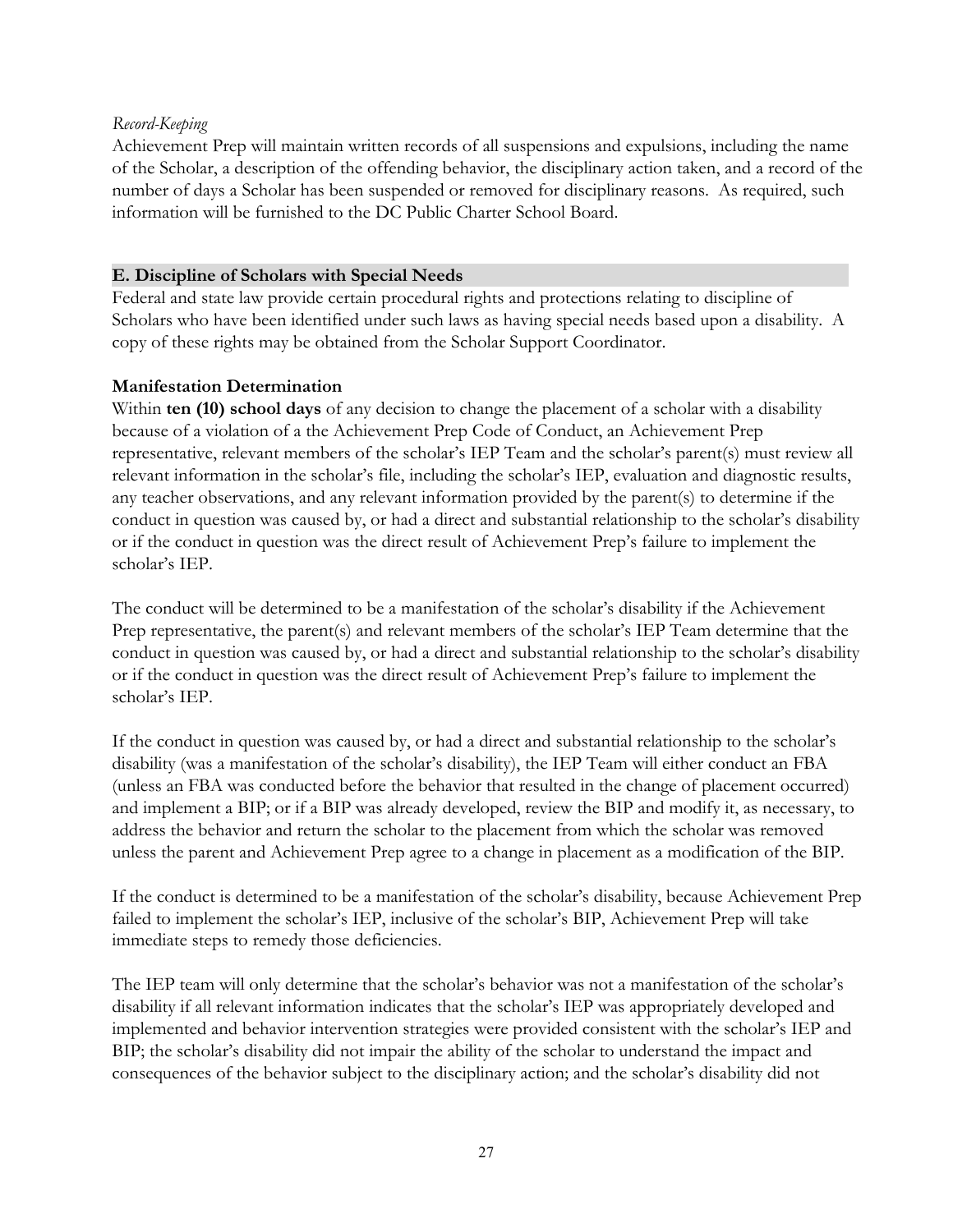impair the ability of the scholar to control the behavior subject to disciplinary action. If any of these standards were not met, the behavior will be considered a manifestation of the scholar's disability.

If the conduct in question was not a manifestation of the scholar's disability, Achievement Prep may apply the relevant disciplinary procedures to the scholar with disabilities in the same manner and for the same duration as the procedures would be applied to Scholars without disabilities except that Achievement Prep will provide services to the extent necessary to enable the scholar to appropriately progress in the general curriculum, although in another setting, and advance toward achieving the IEP goals. Additionally, the scholar will receive an FBA, as appropriate, and behavioral intervention services and modifications designed to address the behavior violation so that it does not recur.

The SSC is responsible for ensuring that the Director of Scholar Support or the Chief Legal and Policy Officer attend each manifestation determination review. On the **date on which the decision is made** to make a removal that constitutes a change in placement of a scholar with a disability because of a violation of the Achievement Prep Code of Conduct, Achievement Prep will notify the parent(s) of that decision and provide the parent(s) a copy of the Procedural Safeguards.

#### **F. Gang Affiliation**

Achievement Prep has adopted this policy pursuant to District of Columbia law, in recognition of the fact that gang activities at school threaten the welfare and safety of Scholars and others in the school community. The term "gang" as used in this policy refers to all groups of three or more individuals who share a common interest, bond, or activity characterized by criminal, delinquent, or otherwise disruptive conduct engaged in collectively or individually.

The purpose of this policy is to protect the health, safety, and welfare of those in the school community and to prevent the initiation or continuation of gang membership and gang activity in our school.

Prohibited gang affiliation or appearance includes: any manner of grooming or apparel, including clothing, jewelry, hats, emblems, and badges which by virtue of color, arrangement, trademark, or other attribute is associated with or denotes membership in or affiliation with any gang will not be allowed in school buildings or on school grounds, at school-sanctioned activities and events, or school-sponsored transportation. Gestures, signals, or graffiti that denote gang membership or activities are prohibited in the school building and on school grounds, at school-sanctioned activities and events, and on school-sponsored transportation. The prohibition against gang-related apparel and actions will be applied at the discretion of the staff at Achievement Prep. Consequences will be applied according to the circumstances of the infraction and may include suspension or expulsion. Achievement Prep will communicate with law enforcement regarding this policy in order to further its purposes.

#### **G. Scholar Searches**

In order to maintain the security of all its Scholars, Achievement Prep staff reserve the right to conduct searches of its Scholars and their property when there is reasonable suspicion to do so. If searches are conducted, the school will work to ensure that the privacy of the Scholar is respected to the fullest degree possible, but will balance such concerns with its predominant interest in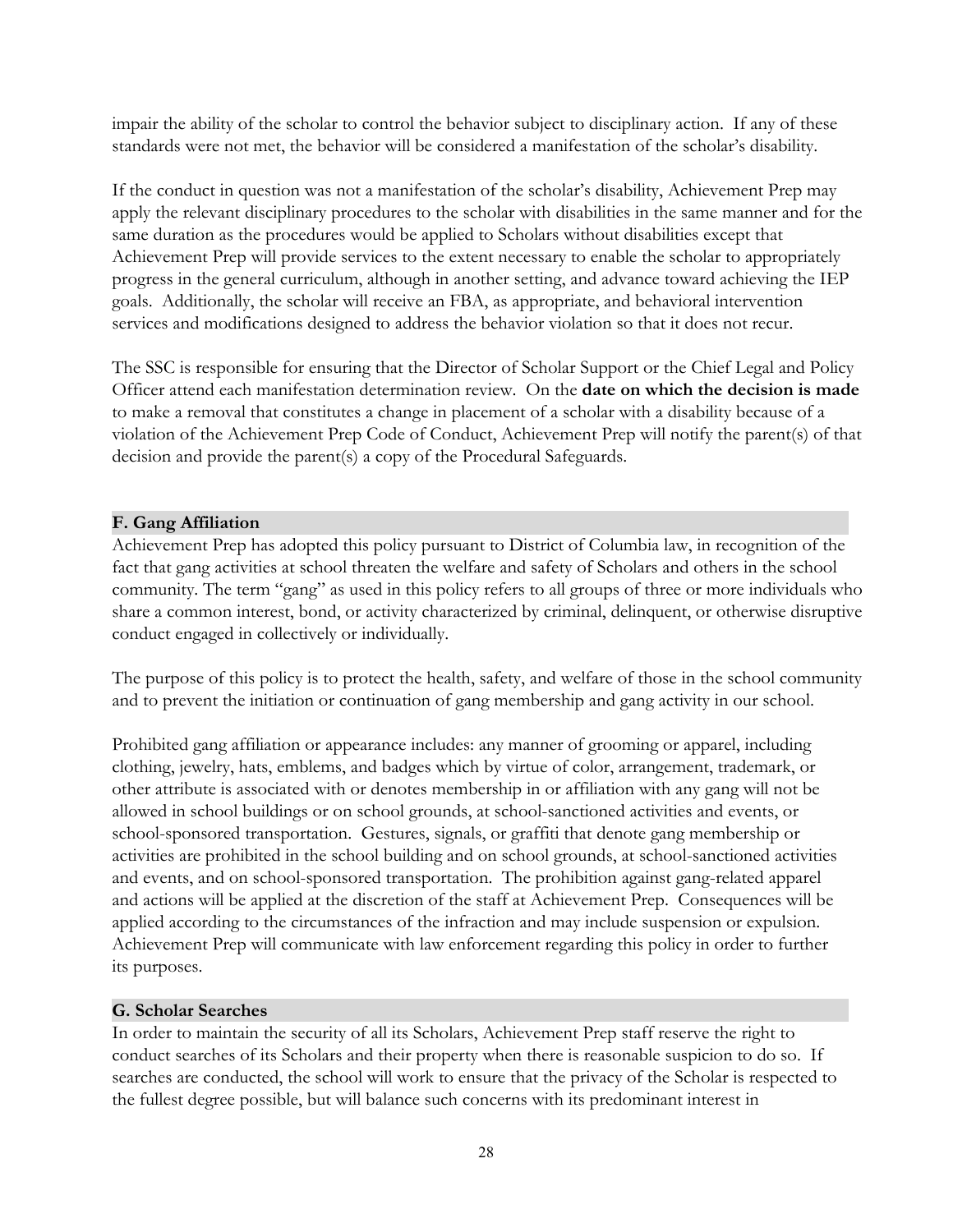maintaining Scholar safety and discipline. Such searches will take place in the presence of a school administrator and at least one other staff member. The parent(s) or guardian of a searched Scholar will be notified as soon as possible to inform them that a search is about to or has just occurred. Should a Scholar refuse to cooperate with a search request, the school will confiscate the property in question. School cubbies and desks, which are assigned to Scholars for their use, remain the property of Achievement Prep, and Scholars should, therefore, have no expectation of privacy in these areas.

#### **H. Field Trips/End-of-Year Events**

The school's curriculum may sometimes require outside learning experiences or special school events. During these activities, it is important for all Scholars to be responsible for their behavior since the site of the activity or event is a temporary extension of the school grounds.

A permission slip that allows Scholars to attend all school-sponsored field trips and events will be a requirement during the enrollment process at the beginning of the school year and should be signed by a parent or guardian. The school will attempt to notify all parents and guardians before each school-sponsored trip. For trips that are not school-sponsored (e.g., voluntary trips), a permission slip will be sent home prior to the trip/event, and must be signed by a parent or guardian.

A Scholar may be considered ineligible for a trip for reasons including but not limited to: low Paycheck average, not returning the school-sponsored trip permission form, involvement in a disciplinary incident on a prior trip, poor school attendance, misbehavior in school in the days prior to the trip, etc.

If parents or other volunteers assist with such trips or events, Scholars must afford these chaperones the same respect they would provide to teachers. Appropriate behavior must be maintained when attending school-sponsored events, and riding on school-provided transportation. Past inappropriate behavior, or excessive Paycheck deductions and/or suspensions, may result in loss of privileges in attending or participating in class trips and events, end-of-year or otherwise.

#### **I. Grievance Procedures for the Parents or Guardians of Scholars**

It is the policy of Achievement Prep that all employees, Scholars, parents, and visitors have the right to voice their complaints or grievances about matters pertaining to its school.

Achievement Prep recognizes the meaningful value and importance of full discussion in resolving misunderstandings and in preserving good relations between management and employees. Accordingly, the following grievance procedure should be employed to ensure that complaints receive full consideration.

## **1. What May Be Grieved**

The Achievement Prep grievance process should be used as follows: (1) to deal with complaints and concerns pertaining to educational environment, employment arrangements, or interpersonal conflicts; and (2) to resolve complaints of discrimination and harassment based upon race, color, religion, creed, sex, national origin, age, disability, veteran status, sexual orientation, or otherwise.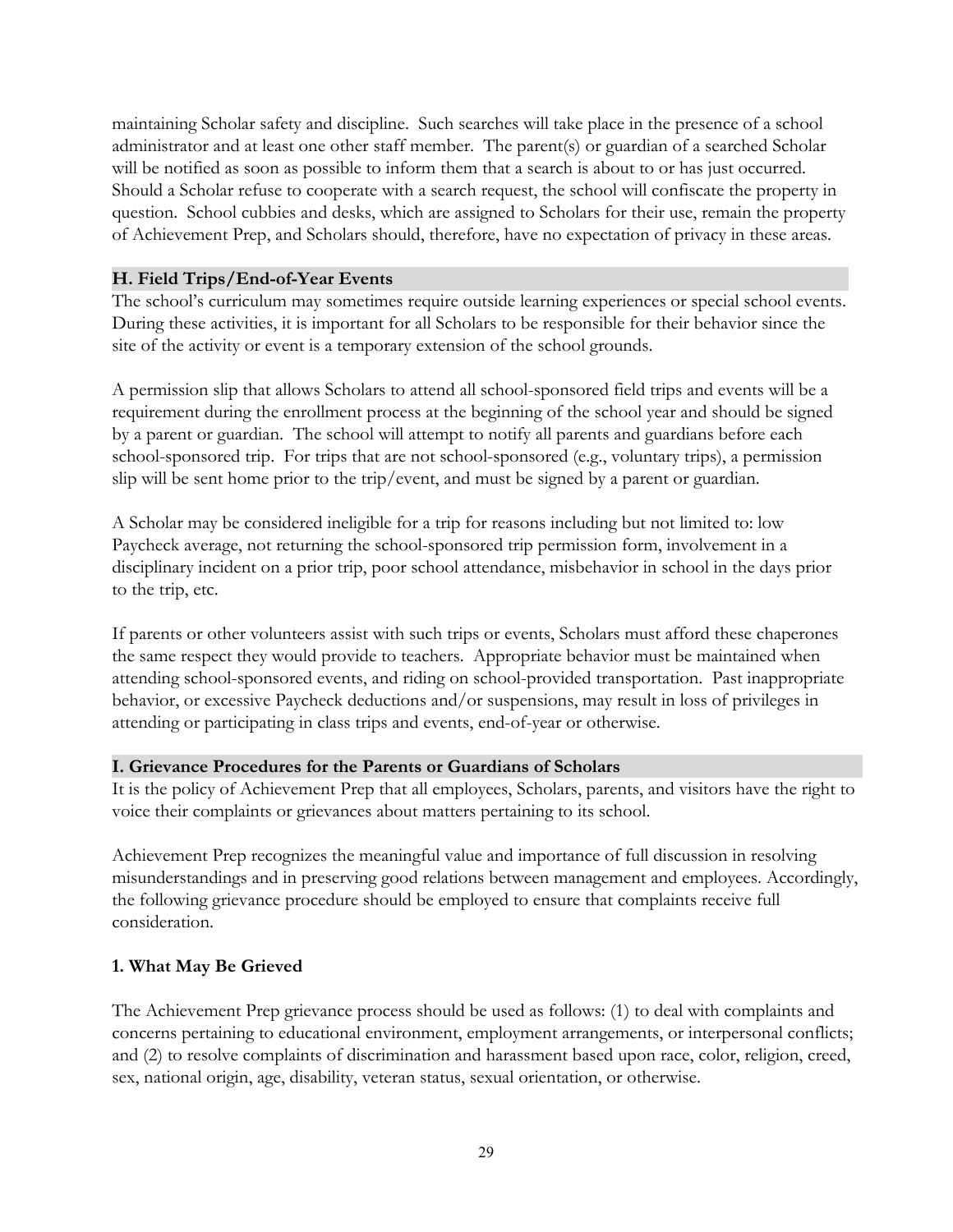#### **2. Who May Grieve**

The procedures set forth below may be used by grievants who are employees, Scholars, parents, or visitors.

#### **3. Other Remedies**

The existence of this procedure does not bar grievants from also filing claims in other forums to the extent permitted by state or federal law.

#### **4. Informal Grievance**

Because most difficulties can be resolved by communicating a concern to someone, grievants are encouraged to discuss their concern or harassment complaint promptly and candidly with their immediate supervisor or the CEO.

The grievant is not required to discuss his or her complaint with the alleged harasser or perpetrator in any manner or for any reason prior to initiating a formal grievance.

#### **5. Formal Grievance**

Within ninety (90) days of encountering the harassment, discrimination, or complaint that is the subject of the grievance, a grievant shall file a written notice with the CEO. Grievant may use the Grievance Form, attached hereto, which is also available online from the school website, the Front Desk of the school, or from the CEO. The written notice shall identify the nature of the complaint, the date (s) of occurrence, and the desired result, and shall be signed and dated by the person filing the grievance. In the event a grievance is being filed by the legal guardian or parent of a Scholar, the Scholar and the legal guardian and or parent shall sign and date the grievance. The CEO can be reached at the contact information provided below.

The CEO will immediately initiate an adequate, reliable, impartial investigation of the grievance. Each formal complaint will be investigated, and depending on the facts involved in each situation, will be decided after receiving information from the appropriate individuals. Each investigation will include interviewing witnesses, obtaining documents, and allowing parties to present evidence.

All documentation related to the investigation and discussions held in this process are considered EXTREMELY CONFIDENTIAL and are not to be revealed to or discussed by any participant with, persons not directly involved with the complaint, with its investigation, or with the decision making process. This provision does not include discussions with the governmental authorities.

Within thirty (30) business days of receiving the written notice, the CEO shall respond in writing to the grievant (the "Response"). The Response shall summarize the course of the investigation, determine the validity of the grievance, and the appropriate resolution.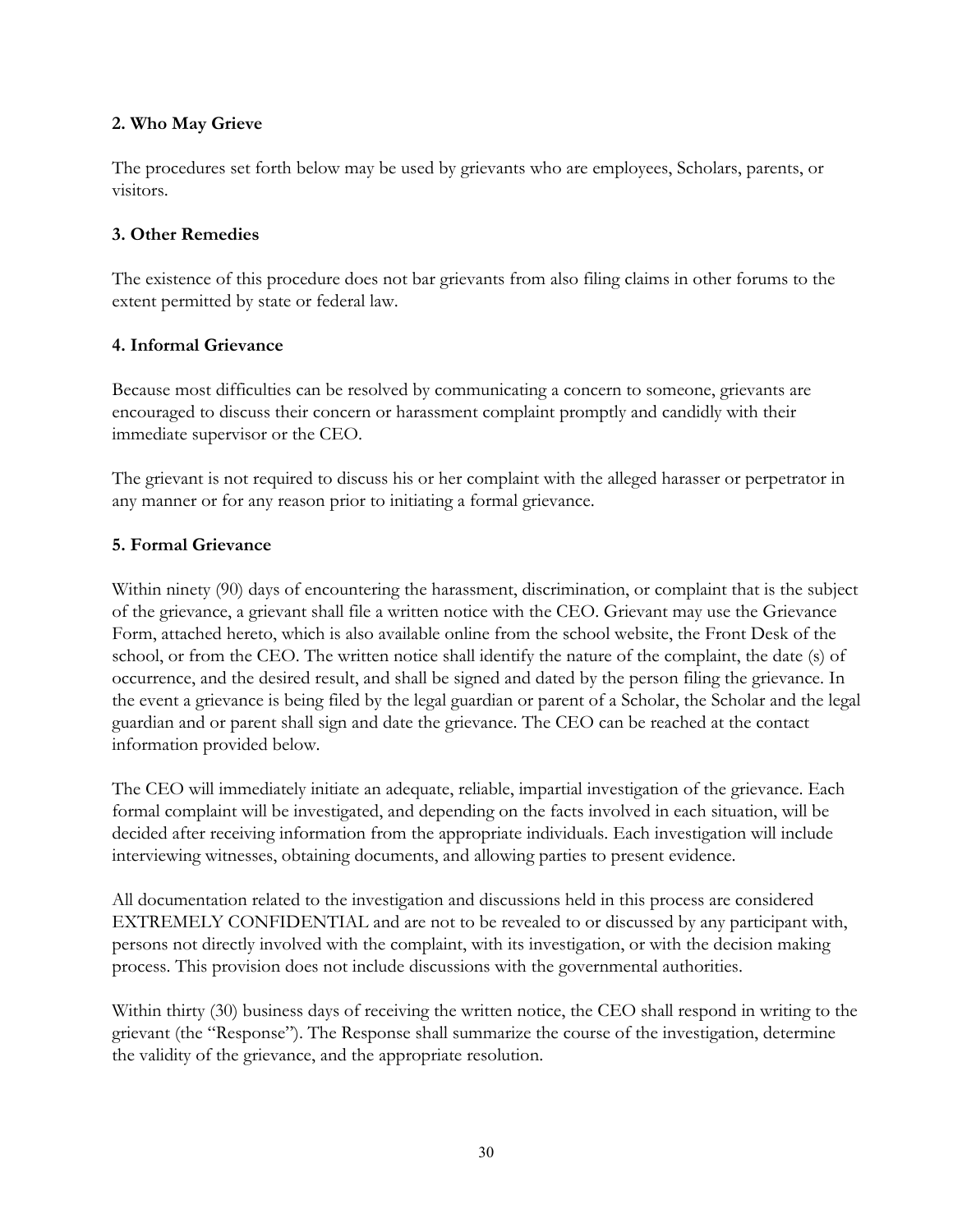If, as a result of the investigation, harassment, or a valid grievance is established, appropriate corrective and remedial action will be taken.

## **6. Appeals**

If the grievant is not satisfied with the Response, the grievant may appeal in writing to the Achievement Prep Board of Trustees (or designee) within thirty (30) days of the date of the Response summarizing the outcome of the investigation. The written appeal must contain all written documentation from the initial grievance and the grievant's reasons for not accepting the Response. The appeal, in letter form, may be sent to: Achievement Prep Academy Board of Trustees, 908 Wahler Place, SE, Washington, DC 20032.

Within fifteen (15) days from receiving the written appeal, the chair of the Board of Trustees (or designee) will respond in writing to the appellant as to the action to be taken and the reasons therefor.

## **7. Prohibition Against Retaliation**

Achievement Prep pledges that it will not retaliate against any person who files a complaint in accordance with this policy, or any person who participates in proceedings related to this policy.

In addition, Achievement Prep will not tolerate any form of retaliation against any person who makes a good faith report or complaint about perceived acts of harassment, discrimination, or concern, or who cooperates in an investigation of harassment, discrimination, or a concern. Any person who is found to be engaging in any kind of retaliation will be subject to appropriate disciplinary action.

#### **8. Modification**

Achievement Prep may approve modification of the foregoing procedures in a particular case if the modification (a) is for good cause, and (b) does not violate due process rights or policies of Achievement Prep.

#### **9. Contact Information**

Principal: Yolanda Barber Address: 908 Wahler Place SE, Front Building, Washington, DC 20032 Phone No.: (202) 562-1307 ext 226

CEO: Shantelle Wright Address: 908 Wahler Place SE, Front Building, Washington, DC 20032 Phone No.: (202) 562-1307 ext 312

Achievement Prep Board of Trustees: Board Chair: Jason Andrean Address: c/o Achievement Prep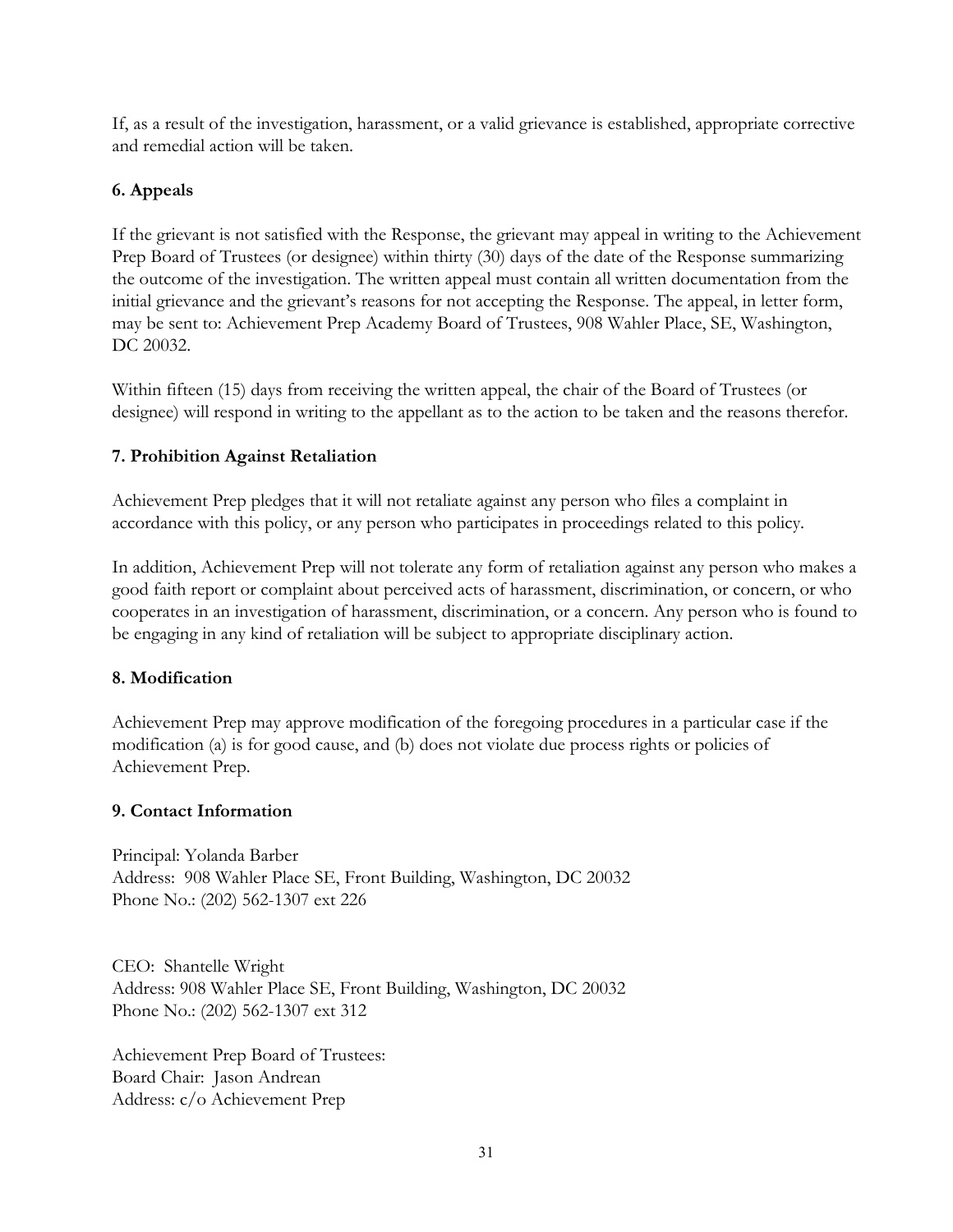908 Wahler Place, SE, Front Building, Washington, DC 20032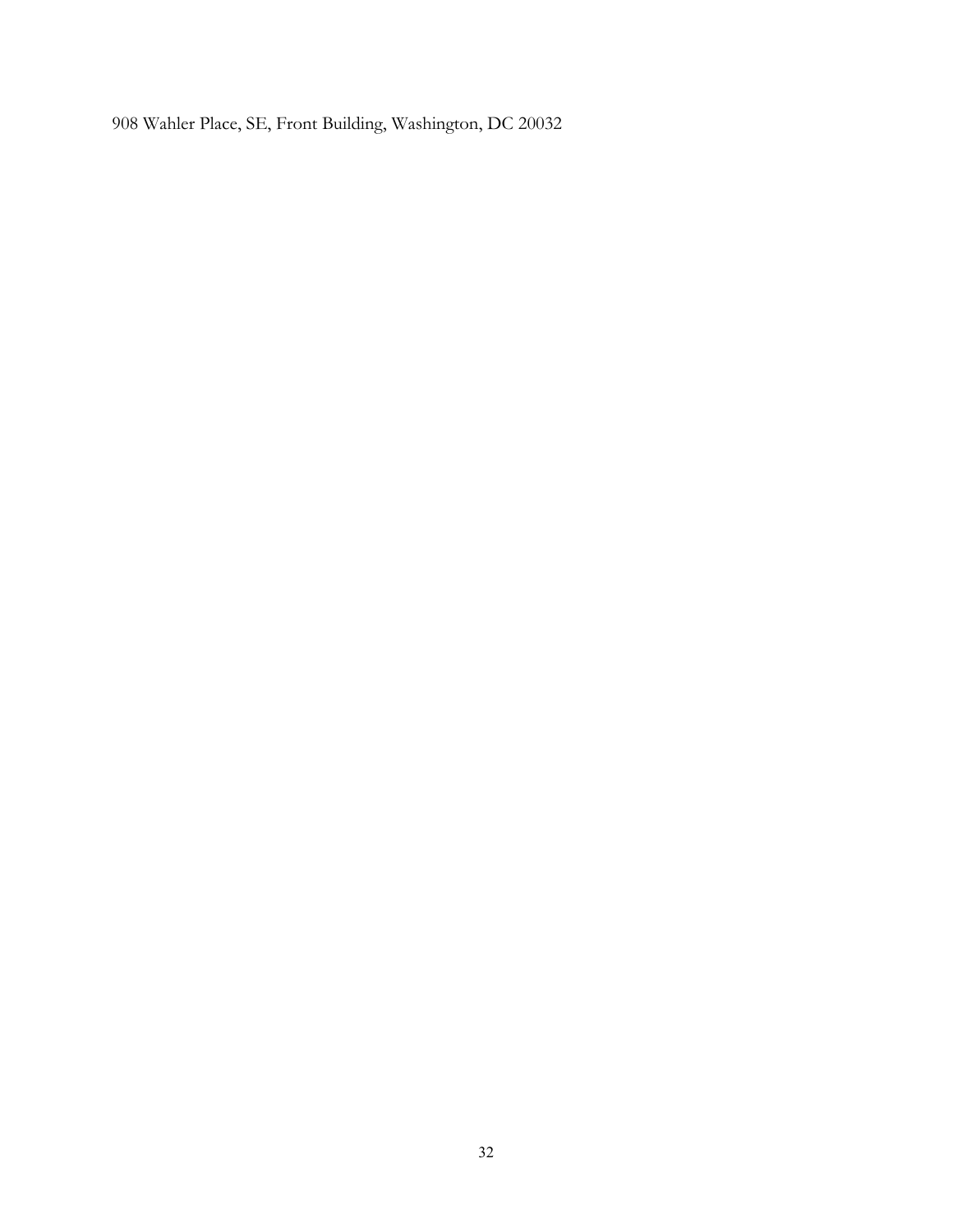## **ACHIEVEMENT PREP ACADEMY GRIEVANCE FORM**

It is the policy of Achievement Prep that all employees, Scholars, parents, and visitors have the right to voice their complaints or grievances about matters pertaining to its school.

This form should be completed (1) to deal with complaints and concerns pertaining to educational environment, employment arrangements, or interpersonal conflicts; and (2) to resolve complaints of discrimination and harassment based upon race, color, religion, creed, sex, national origin, age, disability, veteran status, sexual orientation, or otherwise.

Please complete the below information *in its entirety* and return the same to **CEO at 908 Wahler Place SE, Washington, DC 20032.**

1. Please describe the nature of the complaint, including the date (s) of occurrence and the names of all parties involved (if known)

2. Please share with us your desired result from the grievance.

| Name (please print) |      |
|---------------------|------|
| Signature           | Jate |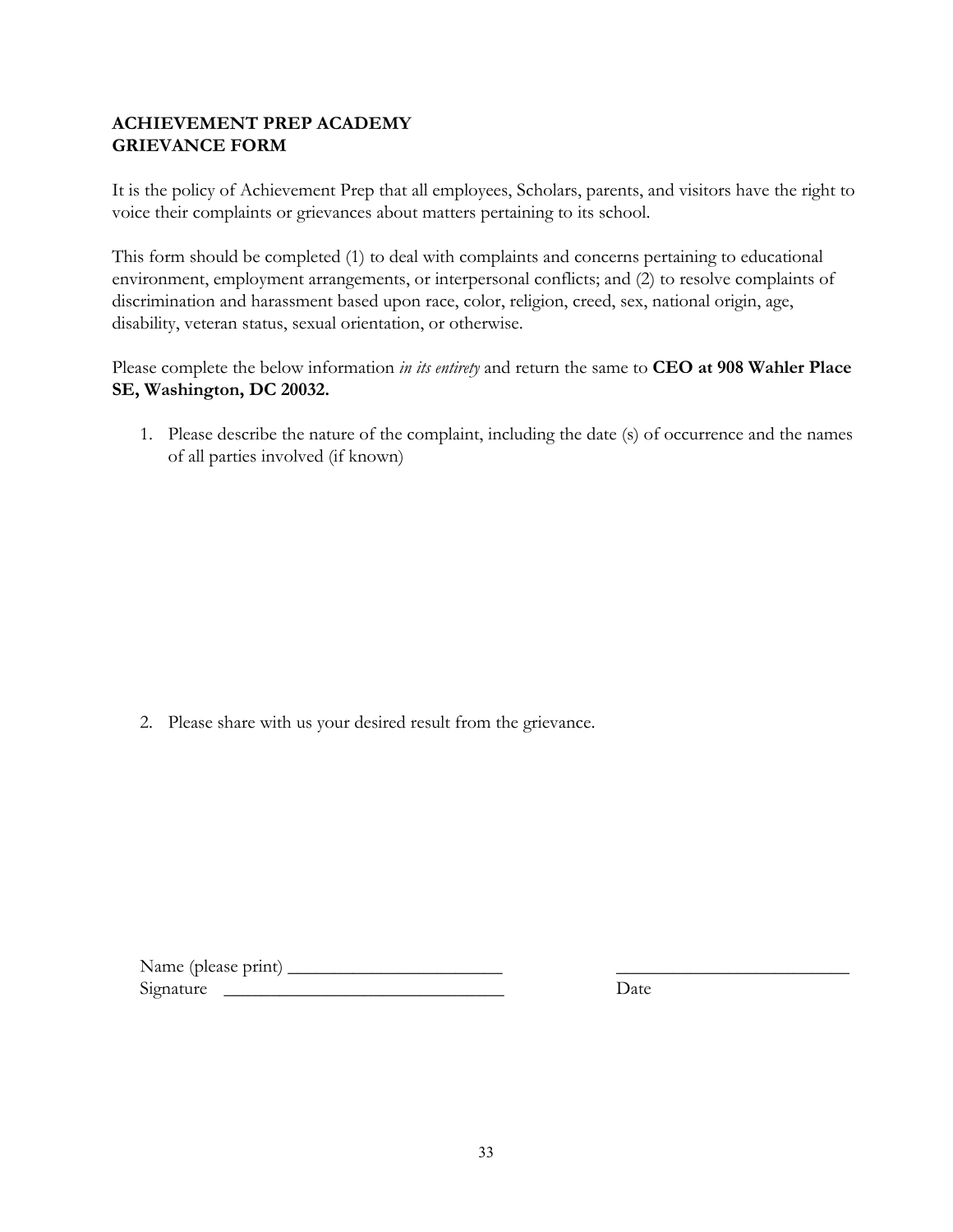## **GENERAL SCHOOL INFORMATION AND POLICIES**

*Achievement Prep*

## **A. Transportation**

Achievement Prep does not provide transportation to or from school. It is the responsibility of the family to get their Scholar to and from school in a timely manner. When applicable, Achievement Prep will provide or cover the cost of transportation for school sponsored events taking place off of school grounds.

## **B. Emergency Plan**

Achievement Prep has monthly drills to practice safe, speedy, and calm evacuations of the building in the case of an emergency. If you are in the building at the time of an emergency, please be aware of our safety procedures:

## *Scholar Fire Plan*

- 1. Follow the Exit plan posted at the door of each classroom.
- 2. LISTEN to the teacher and/or the adults that are giving directions.
- 3. Exit the classroom silently and orderly and exit the building through your designated exit.
- 4. Continue down the stairs in a single file.
- 5. Once outside, proceed to the blacktop in the rear of the building, farthest from the building.
- 6. Line up with the teacher with whom you exited and stand silently while all Scholars are accounted for.
- 7. Remain in the designated assembly area until ALL CLEAR signal is issued.

8. If necessary, Scholars will be escorted to our back up facility, THEARC located at 1900 Mississippi Avenue, SE, Washington, DC 20032.

## **C. Health Care**

## *Medical Records*

District of Columbia law requires all Scholars enrolling in a new school to have a physical examination before entering the school. Before a Scholar can enroll in the school, the school must have on file the following forms:

- *Medical Requirements Checklist*. This form contains records showing that the Scholar has: 1) had a physical exam in the six months prior to the start of the school year; 2) up-to-date immunizations; and 3) permission to receive screening for vision, hearing, and scoliosis.
- *Health Information Form.* This form provides important information about a Scholar's emergency contacts, health care providers, and insurance. Most importantly, it gives the school permission to initiate emergency medical treatment in the event that a parent or guardian cannot be reached.
- *Authorization To Dispense Medication Form.* If a Scholar requires medication while in school, the school must have on file an authorization to dispense medication form, filled out by the Scholar's physician. No Scholar is allowed to bring medication to the school without the school's full knowledge. Scholars who have provided the school with medication dispensation authorization forms should bring the medication (other than Tylenol and ibuprofen, which the school will keep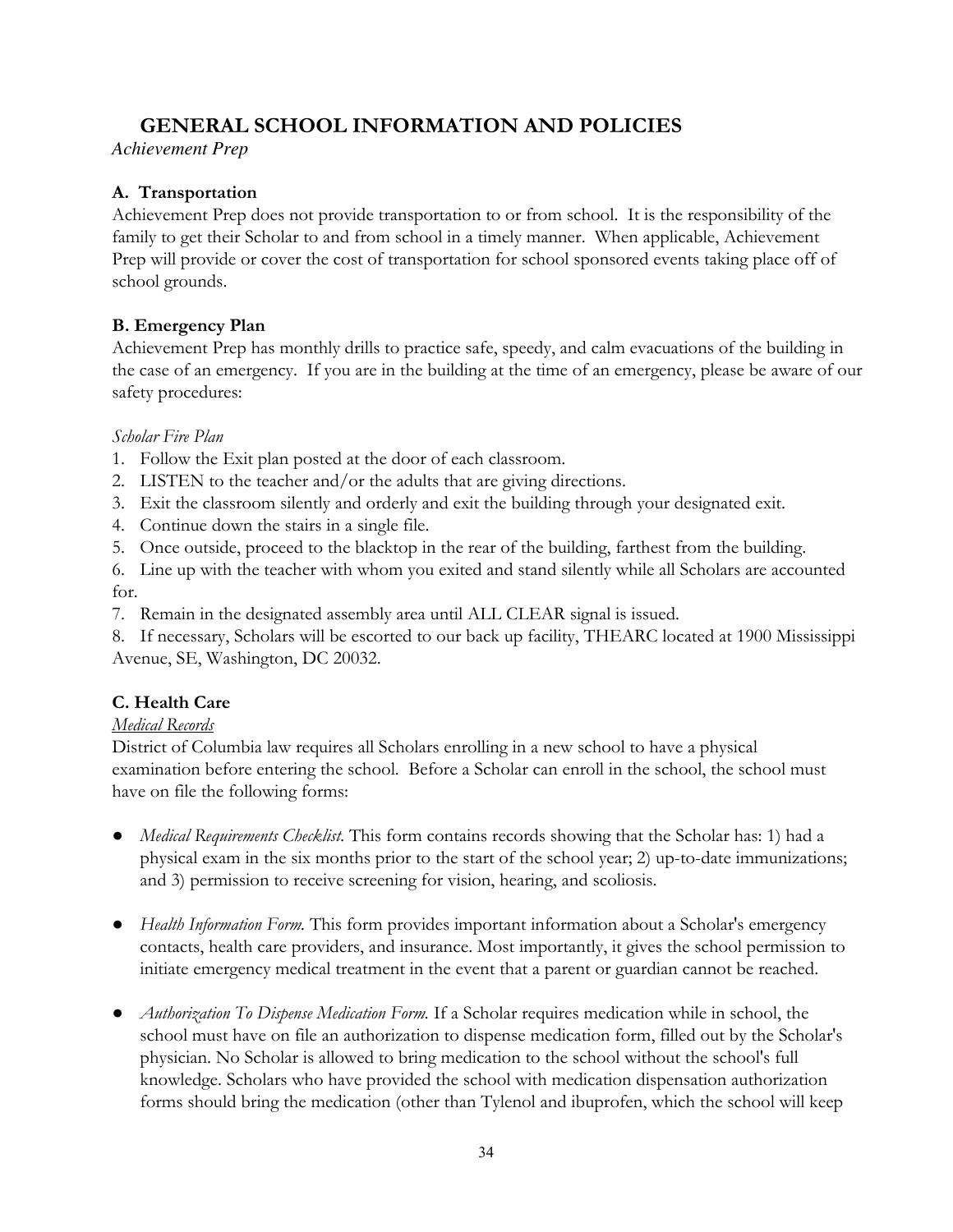in stock in the health office) to the school on the first day, or contact the school to make other arrangements. All medication must be presented in its original container from the pharmacy and must be brought in by a parent or accompanied by a note from the parent.

The medication dispensation authorization form requirement applies to all medication, including Tylenol and ibuprofen. If a Scholar needs to take Tylenol or ibuprofen during the school day, the Scholar must have on file the authorization signed by his or her physician and a parent or guardian, giving the school permission to administer the medication during the school year. The medication dispensation authorization form requirement also applies to asthma inhalers, which Scholars should keep in their backpacks. If a Scholar needs to use his/her asthma inhaler during the school day, he/she should go to the health office to self-administer the inhaler.

#### *Health and Illness*

The school requests that children do not come to school if they are ill. If school staff believes that a Scholar needs to see a doctor, is contagious, increases the risk of illness to other children, or requires prolonged individual staff attention that interferes with the safety and regular functioning of the classroom, the school will contact families and ask them to pick up and take their Scholar home.

Parents will be contacted if a Scholar has a moderate-to-high fever; is experiencing vomiting or diarrhea; shows signs of contagious diseases; and/or has an illness that prevents the Scholar from participating in activities.

#### **D. Closed Campus**

Achievement Prep is a closed campus. Achievement Prep hours are between 8:00 a.m. and 4:00 p.m. during which all Scholars must remain on the campus as defined by the school unless supervised by a staff member. Scholars who are excused at dismissal time may leave campus if they do not have other obligations. When on campus, Scholars must always be in class and under supervision of an adult.

#### **E. Drug Free Environment**

Achievement Prep has a vital interest in maintaining safe, healthy and efficient working conditions for its employees and Scholars. The use or abuse of alcohol or drugs can have a serious adverse effect on quality, safety and productivity. Achievement Prep maintains a drug-free workplace. The consumption of or the possession, sale, use and/or distribution of illegal drugs on our premises, at Achievement Prep-sponsored events, or while conducting Achievement Prep business is prohibited. Offenders will be subject to disciplinary action, up to and including expulsion.

#### **F. Birthday Celebrations**

Scholars are permitted to bring store-bought goodies to be shared with classmates if the teacher is notified in advance. You can notify the teacher by writing a note or leaving a message. The treats must already be prepared in individual servings. Treats can be shared during lunch. Parents must arrive earlier than the assigned lunch time to set up.

Birthday treats should be easy and quick to serve. Parents must provide plates, napkins, and utensils as necessary; Achievement Prep will not provide these items.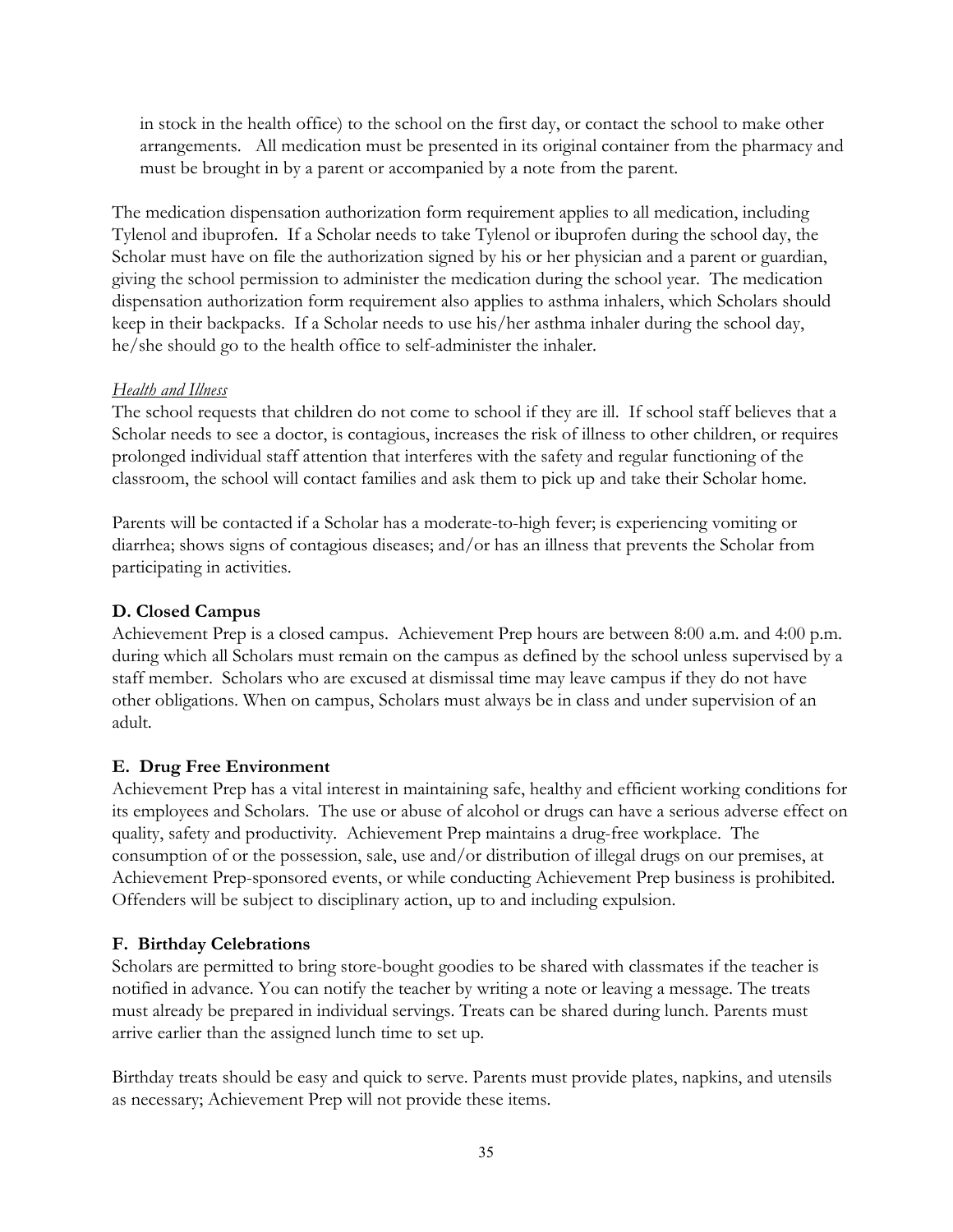Feel free to bring in for your child's whole class:

- Store bought cupcakes
- Store bought cookies
- Individually wrapped treats (Rice Krispie treats, popcorn, juice boxes, etc)
- Individual goodie bags

Not permitted for birthday celebrations:

- Helium Balloons
- Cakes (that require cutting, utensils, etc)
- Homemade goods
- · Pizza
- Ice Cream
- Juice or drinks that need to be poured into cups

Parents are not required to send birthday treats to school. The Achievement Prep community will sing "Happy Birthday" regardless of whether families have sent anything to school. Invitations for individual birthday parties are not to be distributed in school unless there is an invitation included for every child in the scholar's class.

#### **G. Visitor Policy**

Parents are welcome and encouraged to visit Achievement Prep at any time during the school year. All visitors are required to report to the Front Desk upon entering the building. Any visitor who does not report to the Front Desk or is found in the building without authorization will be asked to leave immediately.

In case of an emergency, parents or guardians should contact the Front Desk either by phone or in person. Under no circumstances should parents or guardians contact Scholars in their classrooms or attempt to remove Scholars from the building without notifying and receiving permission from staff members in the Front Desk.

#### **G. Nondiscrimination**

Achievement Prep does not discriminate in admission to, access to, treatment in, or employment in its services, programs and activities, on the basis of race, color or national origin, in accordance with Title VI of the Civil Rights Act of 1964 (Title VI); on the basis of sex, in accordance with Title IX of the Education Amendments of 1972; on the basis of disability, in accordance with Section 504 of the Rehabilitation Act of 1973 (Section 504) and Title B of the Americans with Disabilities Act of 1990 (ADA); or on the basis of age, in accordance with the Age Discrimination in Employment Act of 1974 (ADEA). In addition, no person shall be discriminated against in admission to Achievement Prep on the basis of race, sex, color, creed, sex, ethnicity, sexual orientation, mental or physical disability, age, ancestry, athletic performance, special need, proficiency in the English language or a foreign language, or prior academic achievement. Finally, no person shall be discriminated against in obtaining the advantages, privileges or access to the courses of study offered by Achievement Prep on the basis of race, sex, color, religion, national origin, or sexual orientation.

#### **H. Harassment**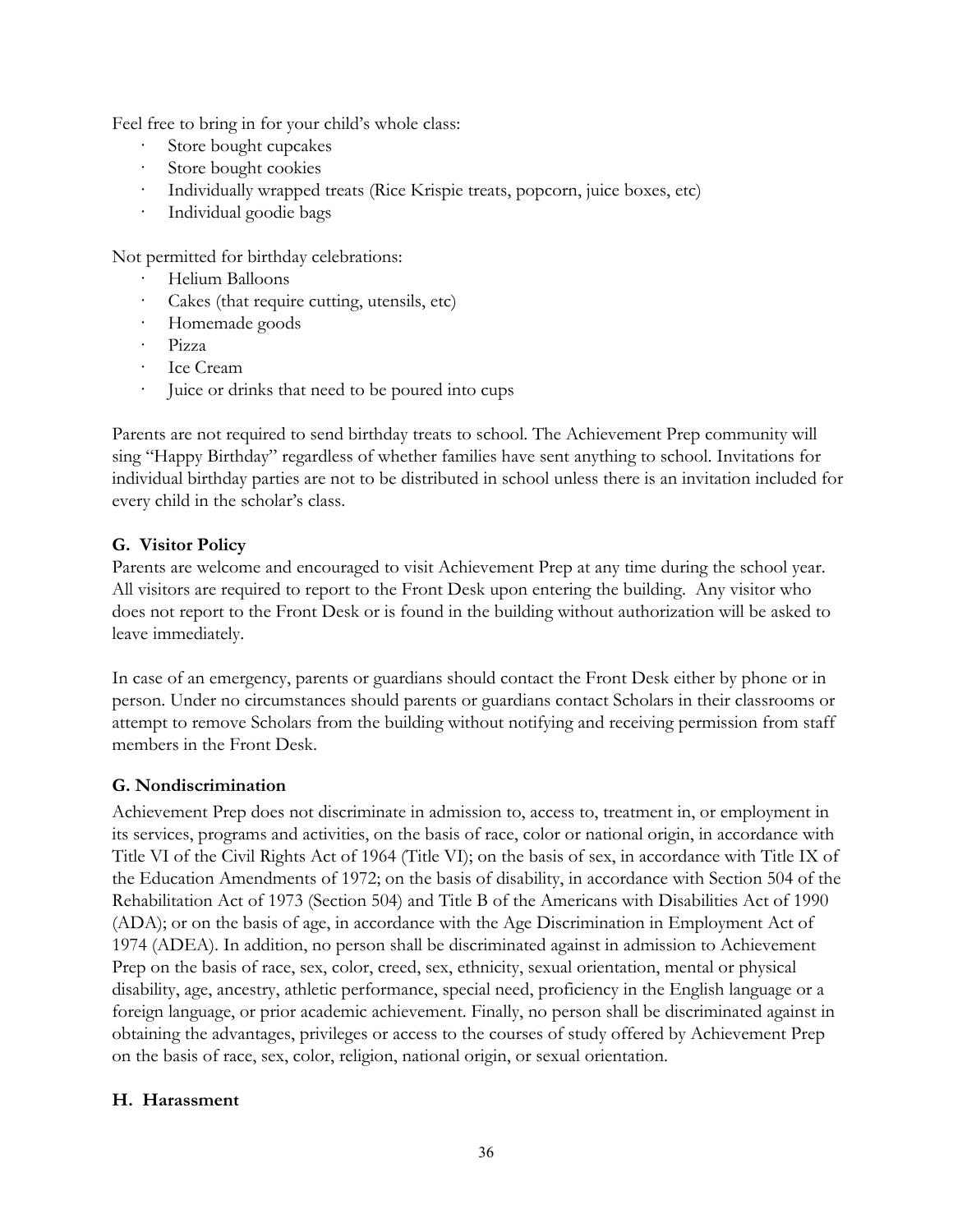Achievement Prep is committed to maintaining a school environment free of harassment based on race, color, religion, national origin, gender, sexual orientation, or disability. Harassment by administrators, certified and support personnel, Scholars, vendors and other individuals at school or at school-sponsored events is strictly prohibited. Achievement Prep requires all employees and Scholars to conduct themselves in an appropriate manner with respect to their fellow employees, Scholars and all members of the school community.

#### Definition Of Harassment

*In General*. Harassment includes communications such as jokes, comments, innuendoes, notes, display of pictures or symbols, gestures, or other conduct that offends or shows disrespect to others based upon race, color, religion, national origin, gender, sexual orientation, or disability.

What one person may consider acceptable behavior may reasonably be viewed as harassment by another person. Therefore, individuals should consider how their words and actions might reasonably be viewed by other individuals. It is also important for individuals to make it clear to others when a particular behavior or communication is unwelcome, intimidating, hostile or offensive.

*Sexual Harassment*. Sexual harassment includes sexual advances, requests for sexual favors, and/or other verbal or physical conduct of a sexual nature when:

Acceptance of or submission to such conduct is made either explicitly or implicitly a term or condition of education.

The individual's response to such conduct is used as a basis for educational, disciplinary, or other decisions affecting a Scholar.

Such conduct interferes with an individual's education or participation in extracurricular activities. The conduct creates an intimidating, hostile or offensive work or school environment.

## Harassment and Retaliation Prohibited

Harassment in any form or for any reason is absolutely forbidden. This includes harassment by administrators, certified and support personnel, Scholars, vendors and other individuals in school or at school related events. In addition, retaliation against any individual who has brought harassment or other inappropriate behavior to the attention of the school or who has cooperated in an investigation of a complaint under this policy is unlawful and will not be tolerated by Achievement Prep.

Persons who engage in harassment or retaliation may be subject to disciplinary action, including, but not limited to reprimand, suspension, termination/expulsion or other sanctions as determined by the school administration and/or Board of Trustees.

## **I. Internet Acceptable Use Policy**

#### *Acceptable Use*

The Internet is a global network linking computers around the world. Internet use provides valuable opportunities for research, curriculum support, and career development. Achievement Prep offers

<sup>&</sup>lt;sup>1</sup> This policy pertains to harassment of Scholars only. The policy governing complaints of harassment by staff members is contained in Achievement Prep's Employee Handbook.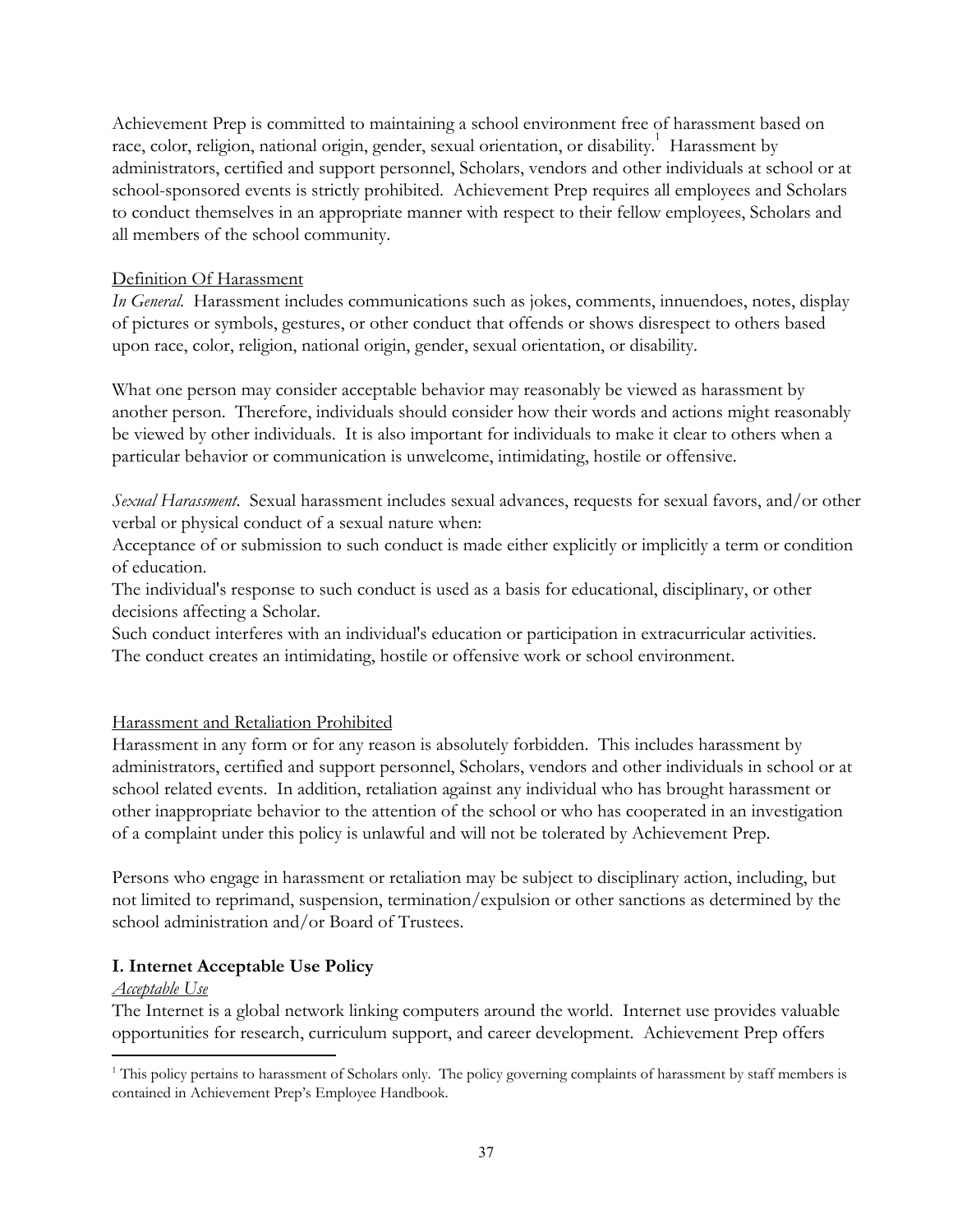Internet access to its Scholars and staff. The primary purpose of providing access to the Internet is to support the educational mission of Achievement Prep. Achievement Prep expects that Scholars and staff will use this access in a manner consistent with this purpose.

While the Internet is a tremendous resource for electronic information, it has the potential for abuse. Achievement Prep makes no guarantees, implied or otherwise, regarding the factual reliability of data available over the Internet. Users of the Achievement Prep Internet service assume full responsibility for any costs, liabilities, or damages arising from the way they choose to use their access to the Internet. Achievement Prep has installed special filtering software in an effort to block access to material that is not appropriate for children.

## *Unacceptable Use*

The following is a list of prohibited behaviors. The list is not exhaustive but illustrates unacceptable uses of the Achievement Prep's Internet Service.

- disclosing, using or disseminating personal identification information about self or others;
- accessing, sending or forwarding materials or communications that are defamatory, pornographic, obscene, sexually explicit, threatening, harassing, or illegal;
- using the Internet service for any illegal activities such as gaining unauthorized access to other systems, arranging for the sale or purchase of drugs or alcohol, participating in criminal gang activity, threatening others, transferring obscene material, or attempting to do any of the above;
- using the Internet service to receive or send information relating to dangerous instruments such as bombs or other explosive devices, automatic weapons or other firearms, or other weaponry;
- vandalizing school computers by causing physical damage, reconfiguring the computer system, attempting to disrupt the computer system, or destroying data by spreading computer viruses or by any other means;
- · copying or downloading of copyrighted material without authorization from the copyright holder, unless the copies are used for teaching (including multiple copies for classroom use), Scholarship, or research. Users shall not copy and forward or copy and upload any copyrighted material without prior approval of the Principal;
- · plagiarizing material obtained from the Internet. Any material obtained from the Internet and included in one's own work must be cited and credited by name or by electronic address or path on the Internet. Information obtained through E-mail or news sources must also be credited as to sources;
- using the Internet service for commercial purposes;
- · downloading or installing any commercial software, shareware, freeware or similar types of material onto network drives or disks without prior permission of the school; and
- · overriding the Internet filtering software.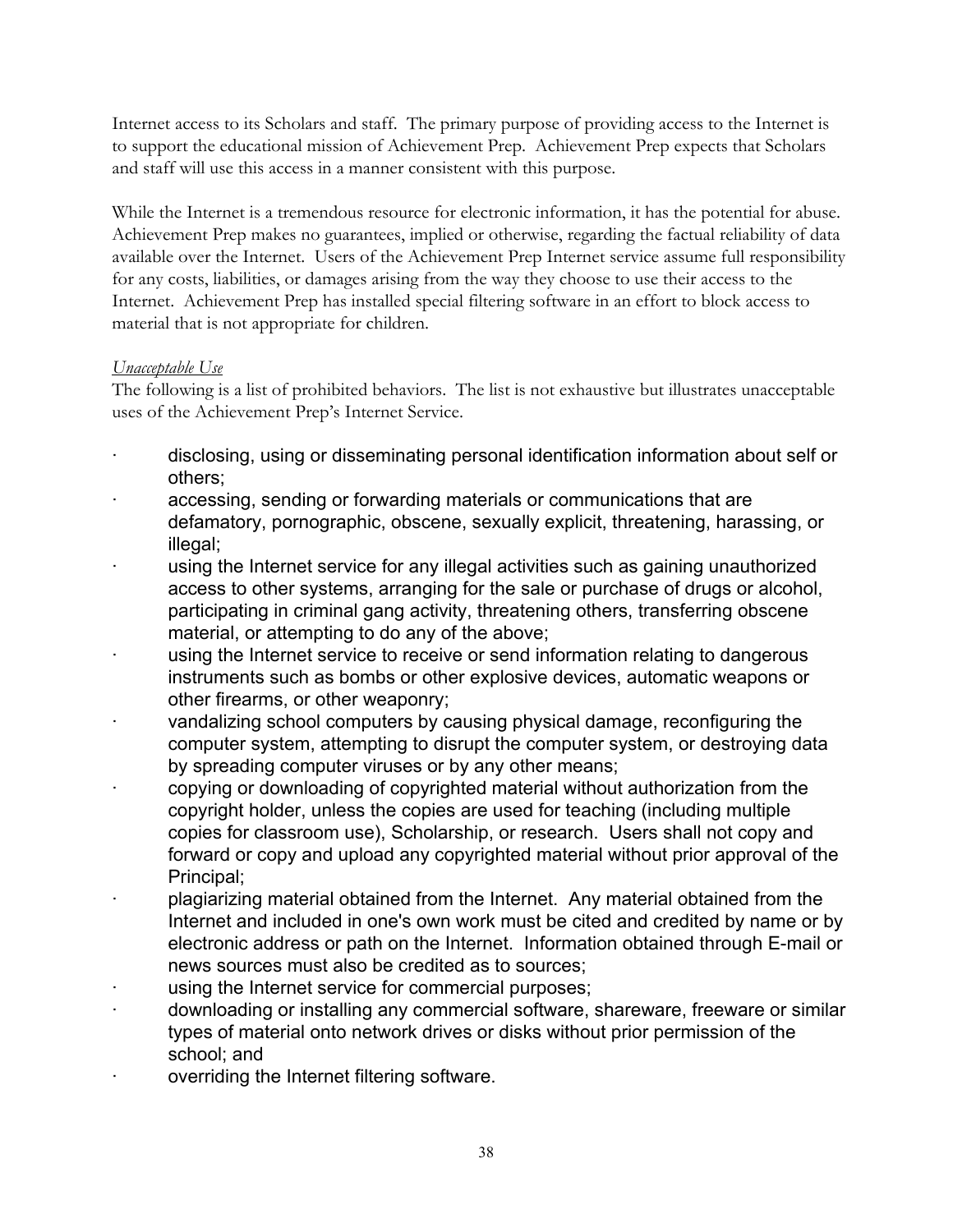## *Safety Issues*

Use of the Internet has potential dangers. The following are basic safety rules pertaining to all types of Internet applications.

- **Never reveal** *any* identifying information such as last names, ages, addresses, phone numbers, parents' names, parents' employers or work addresses, or photographs.
- Use the "back" key whenever you encounter a site that you believe is inappropriate or makes you feel uncomfortable.
- · Immediately tell the Principal if you receive a message that you believe is inappropriate or makes you feel uncomfortable.
- Never share your password or use another person's password. Internet passwords are provided for each user's personal use only. If you suspect that someone has discovered your password, you should change it immediately and notify the Principal or Dean of Scholars.

#### *Privacy*

Users should not have an expectation of privacy or confidentiality in the content of electronic communications or other computer files sent and received on the school computer network or stored in the user's directory or on a disk drive. Achievement Prep reserves the right to examine all data stored on diskettes involved in the user's use of Achievement Prep's Internet service.

Internet messages are public communication and are not private. All communications including text and images may be disclosed to law enforcement or other third parties without prior consent of the sender or the receiver. Network administrators may review communications to maintain integrity system-wide and ensure that users are using the system responsibly.

#### *Violations*

Access to Achievement Prep's Internet service is a privilege not a right. Achievement Prep reserves the right to deny, revoke or suspend specific user privileges and/or to take other disciplinary action, up to and including suspension, expulsion (Scholars), or dismissal (staff) for violations of this policy. The school will advise appropriate law enforcement agencies of illegal activities conducted through Achievement Prep's Internet service. Achievement Prep will cooperate fully with local, state, and/or federal officials in any investigation related to any illegal activities conducted through the service.

## **J. School Property**

Achievement Prep expects Scholars to treat school property and equipment with care and responsibility. School property includes the building and grounds, equipment including all technology, books and any other material possession of Achievement Prep. Intentional actions to damage or harm school property will lead to a suspension and may lead to an expulsion hearing. Should the damage be deemed as an unintentional act, Scholars may be given the option of reimbursing the school and/or completing community service determined at the discretion of Achievement Prep.

## **K. Personal Property**

All property brought to school is brought at the owner's risk. Achievement Prep does not assume responsibility for any property belonging to Scholars. Distracting or inappropriate objects will be taken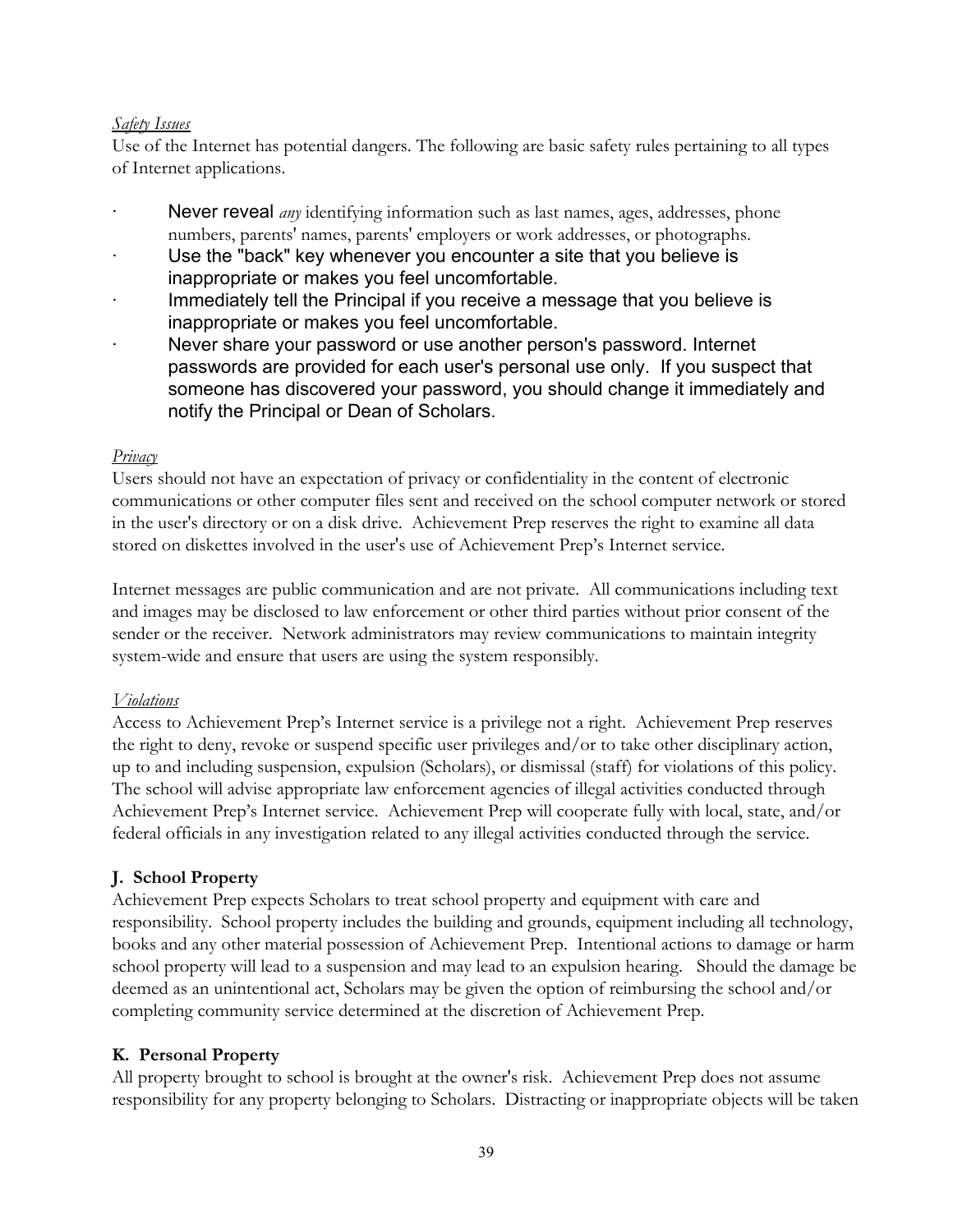from a Scholar and returned at the end of the day. Repeated violations will require a parent conference. Scholars should not bring large sums of money to school.

## **L. Lost and Found**

The school's lost and found is located in the Front Desk. Items not claimed within a month are donated to charitable organizations.

## **M. School Fees**

Parents/Guardians may be responsible for paying school assessed fees for additional services provided by the school. If applicable, a fee schedule will be provided to parents at the beginning of each school year.

## **N. Release of Photographs and Other Information**

Achievement Prep will periodically create publications to highlight Scholar achievement, school life and school events and will maintain a regular website with this information. These publications and websites will be developed for the purposes of admissions, public relations, fundraising, and other uses that promote the school. From time to time, the school may also get media requests to highlight the school and its Scholars.

During the registration process, each parent/guardian will be provided with a Scholar Media Release and Scholar Displays form. The school will honor these forms, such that Scholar photographs will be included in publications only if the parent/guardian has granted permission.

## **O. Distribution of Published Materials or Documents**

Publications prepared by and for the school may be posted or distributed to the greater community, with prior approval by the CEO, Advisor, or teacher. Such items may include school posters, brochures, murals, etc. The school newspaper and the yearbook are available to Scholars. All school publications are under the supervision of a teacher, sponsor, and the CEO.

Unless a Scholar obtains specific prior approval from the CEO, written materials, handbills, photographs, pictures, petitions, films, tapes, posters, or other visual or auditory materials may not be posted, sold, circulated, or distributed at school or on campus. Materials displayed without this approval will be removed.

## **P. Commerce**

Scholars may not sell any articles on school property without the permission of the CEO. They may not make a collection of money or materials for their own purposes or for an organization to which they belong outside of school without prior permission from the CEO.

## **Q. Safeguard of Student Information & Family Educational Rights and Privacy Act (FERPA)**

The Family Educational Rights and Privacy Act (FERPA) (20 U.S.C. § 1232g; 34 CFR Part 99) is a Federal law that protects the privacy of student education records. The law applies to all schools that receive funds under an applicable program of the U.S. Department of Education.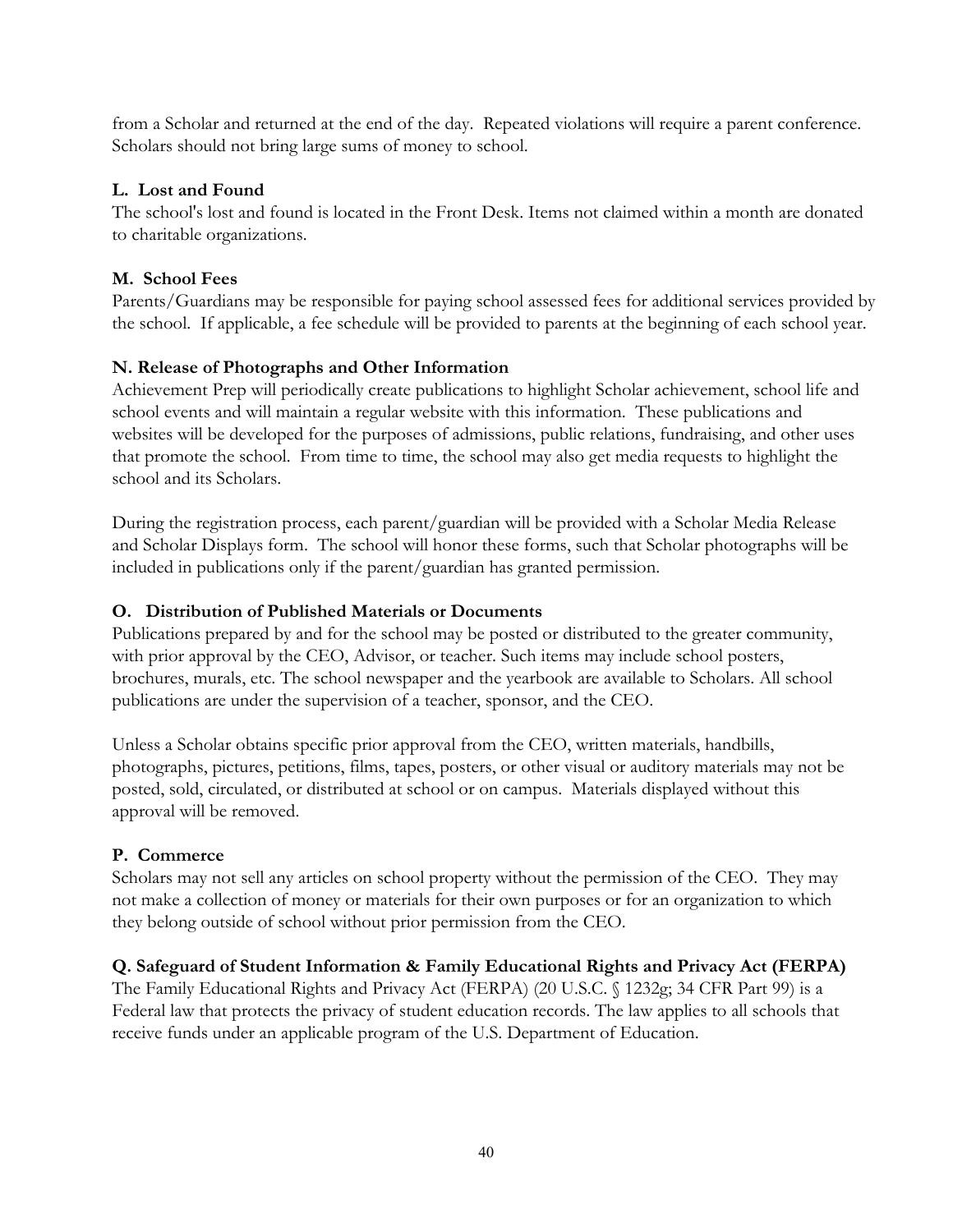FERPA gives parents certain rights with respect to their children's education records. These rights transfer to the student when he or she reaches the age of 18 or attends a school beyond the high school level. Students to whom the rights have transferred are "eligible students."

- 1. Parents or eligible students have the right to inspect and review the student's education records maintained by the school. Schools are not required to provide copies of records unless, for reasons such as great distance, it is impossible for parents or eligible students to review the records. Schools may charge a fee for copies.
- 2. Parents or eligible students have the right to request that a school correct records that they believe to be inaccurate or misleading. If the school decides not to amend the record, the parent or eligible student then has the right to a formal hearing. After the hearing, if the school still decides not to amend the record, the parent or eligible student has the right to place a statement with the record setting forth his or her view about the contested information.
- 3. Generally, schools must have written permission from the parent or eligible student in order to release any information from a student's education record. However, FERPA allows schools to disclose those records, without consent, to the following parties or under the following conditions (34 CFR § 99.31):
	- School officials with legitimate educational interest inclusive of teachers within the educational agency or institution. As well as, contractors, consultants, volunteers, or other parties to whom the school has outsourced institutional services or functions, provided that the conditions listed in  $\S$  99.31(a)(1)(i)(B)(1) - (a)(1)(i)(B)(2) are met.;
	- Other schools to which a student is transferring;
	- Specified officials for audit or evaluation purposes;
	- Appropriate parties in connection with financial aid to a student;
	- Organizations conducting certain studies for or on behalf of the school;
	- Accrediting organizations;
	- To comply with a judicial order or lawfully issued subpoena;
	- Appropriate officials in cases of health and safety emergencies; and
	- State and local authorities, within a juvenile justice system, pursuant to specific State law.

Schools may disclose, without consent, "directory" information such as a student's name, address, telephone number, date and place of birth, honors and awards, and dates of attendance. However, schools must tell parents and eligible students about directory information and allow parents and eligible students a reasonable amount of time to request that the school not disclose directory information about them. Schools must notify parents and eligible students annually of their rights under FERPA. The actual means of notification (special letter, inclusion in a parent bulletin, student handbook, or newspaper article) is left to the discretion of each school. The parent or student over the age of 18 may notify the school in writing, at any time, that they do not wish for directory information to be disclosed without prior consent.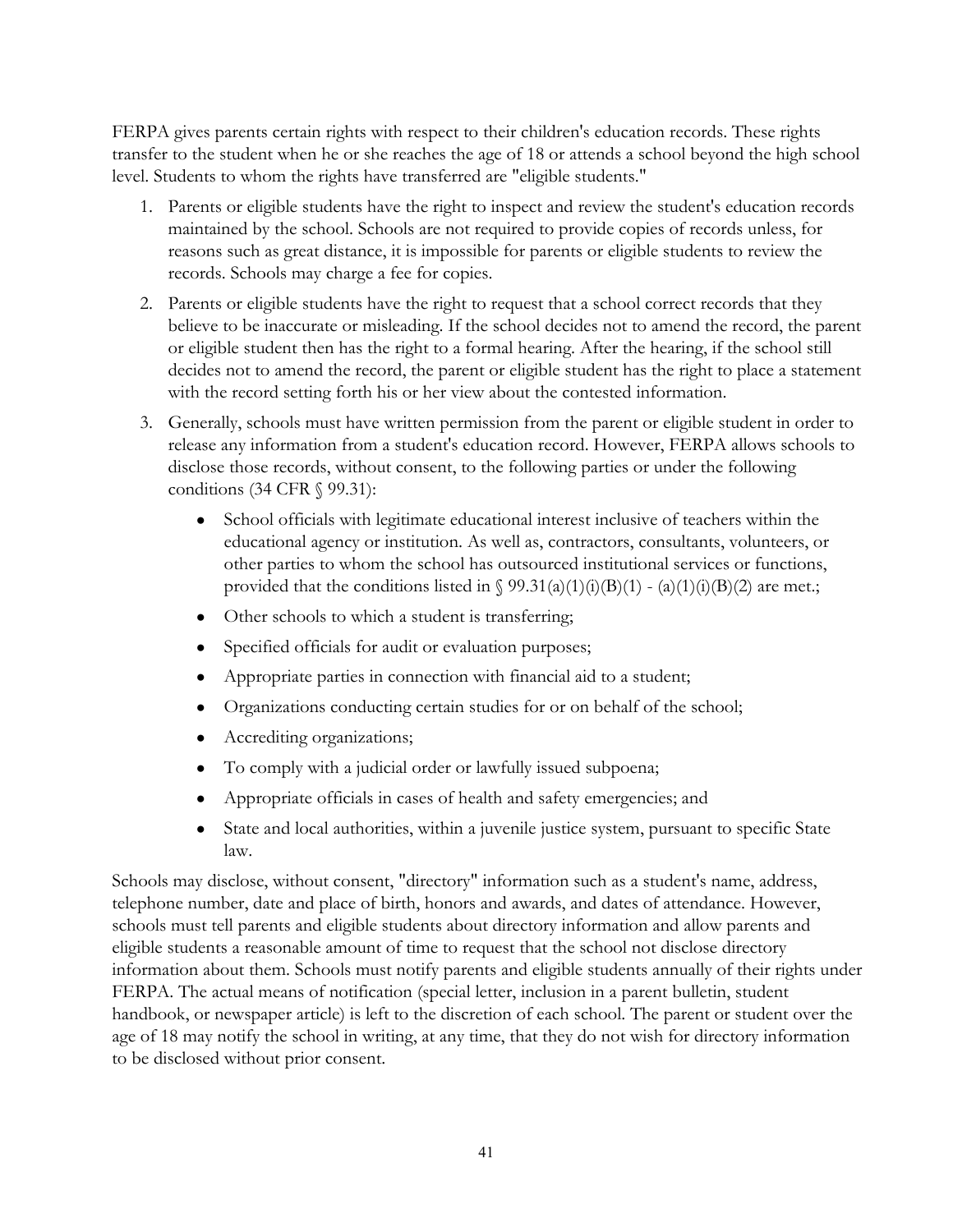#### **R. Transparency Policy**

Achievement Prep's Board of Trustees is composed of experts in their fields and passionate parents committed to educational equity. Achievement Prep's Board of Trustees provide trusted governance and oversee our work. Achievement Prep complies with all provisions of the Open Meetings Act and will hold Board meetings that are open to the public. To ensure public access to Board meetings, Achievement Prep will publish and announce the following information on its website:

- The names and roles of each Trustee.
- Contact information for the Board Chair.
- The full record of Board meetings, including meeting minutes, recordings, and documents provided to the Board beginning October 20, 2020.
- Achievement Prep's annual Board meeting schedule and notice for upcoming Board meetings at least two days in advance.
- Contact information for the Special Assistant to the CEO for additional information.

Further, the Board will only close meetings for the specific reasons outlined in the Open Meetings Act. As it has done in the past, Achievement Prep will meet with Achievement Prep's Scholars, parents and staff to address any proposed campus closure, location change, or charter relinquishment.

#### **S. Admission Preference Policy**

Achievement Prep participates in the MySchoolDC lottery process and will use the common timeline and lottery for enrollment. If the number of applications exceeds the number of spaces available, a lottery is held to determine the order in which Scholars are offered seats.

Per the District of Columbia School Reform Act, Achievement Prep recognizes three lottery preferences during the open enrollment period: (1)children of staff or Board, (2)siblings of current Achievement Prep Scholars (Scholars who share a biological parent with an Achievement Prep scholar enrolled during the 2020 – 2021 school year), and (3) siblings of Scholars who were offered a lottery or waitlist spot for the upcoming school year.

Scholars applying after the open enrollment period will be added to the waitlist on a first-come first-served basis. For More Information regarding My School DC, visit <http://www.myschooldc.org/>.

## **T. School Safety Omnibus Act Scholar Policy**

The School Safety Omnibus Amendment Act of 2018 (SSOAA) requires schools to adopt and implement a policy that prevents and addresses scholar-on-scholar acts of sexual harassment, sexual assault, and dating violence. It also requires schools to provide training for staff at the time of hiring and at a minimum every two years thereafter on scholar-on-scholar acts of sexual harassment, assault, and dating violence. Additionally, schools must provide information for parents/guardians on recognizing the warning signs of scholar-on-scholar sexual harassment, sexual assault, and dating violence, as well as effective, age-appropriate methods for discussing such topics with Scholars.

Achievement Prep PCS's policy includes requirements for preventing scholar-on-scholar acts of sexual harassment, sexual assault, and dating violence as well as procedures for responding to allegations of such acts.